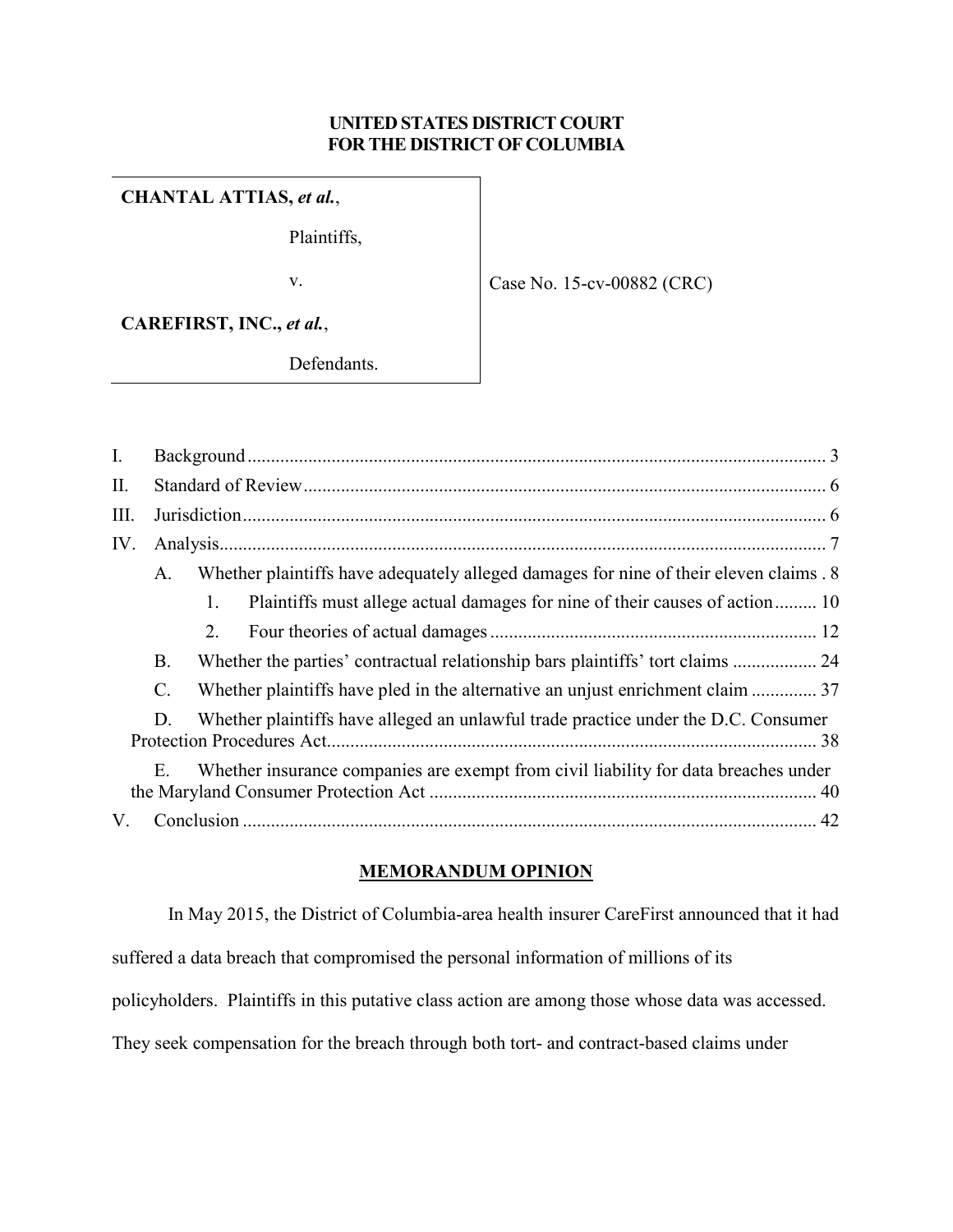District of Columbia law, as well as statutory claims under several D.C., Maryland, and Virginia consumer-protection laws.

Common to all of plaintiffs' claims is the assertion that they have been injured by CareFirst's failure to protect their personal information from exposure. The alleged injuries do not, for the most part, involve actual misuse of their personal information. Plaintiffs instead claim that the data breach resulted in an increased *risk* of identity theft and the need for prophylactic expenditures—on credit monitoring services and the like—to reduce that risk. They also contend that CareFirst's failure to protect their personal information resulted in a contractual injury because they did not receive the full value of the policies they purchased. And they say they have suffered emotional distress in dealing with the breach.

The Court previously dismissed plaintiffs' claims for lack of Article III standing, finding that they had failed to allege a non-speculative injury-in-fact. The D.C. Circuit reversed and remanded. CareFirst now moves to dismiss the operative second amended complaint under Federal Rule of Civil Procedure 12(b)(6) for failure to state a claim.

The Court will grant the motion in large part. After briefly recounting the factual and procedural background, the Court will begin by confirming that it has diversity jurisdiction over the case pursuant to the Class Action Fairness Act, 28 U.S.C. § 1332(d). It will then explain its conclusion that, while plaintiffs' alleged injuries may be enough to establish standing at the pleading stage of the case, they are largely insufficient to satisfy the "actual damages" element of nine of their state-law causes of action. The Court will then move to the interplay between plaintiffs' tort and contract claims, finding that the parties' non-fiduciary contractual relationship independently forecloses tort liability based on the allegations in the complaint. Finally, the Court will address issues specific to plaintiffs' unjust enrichment claim and their claims under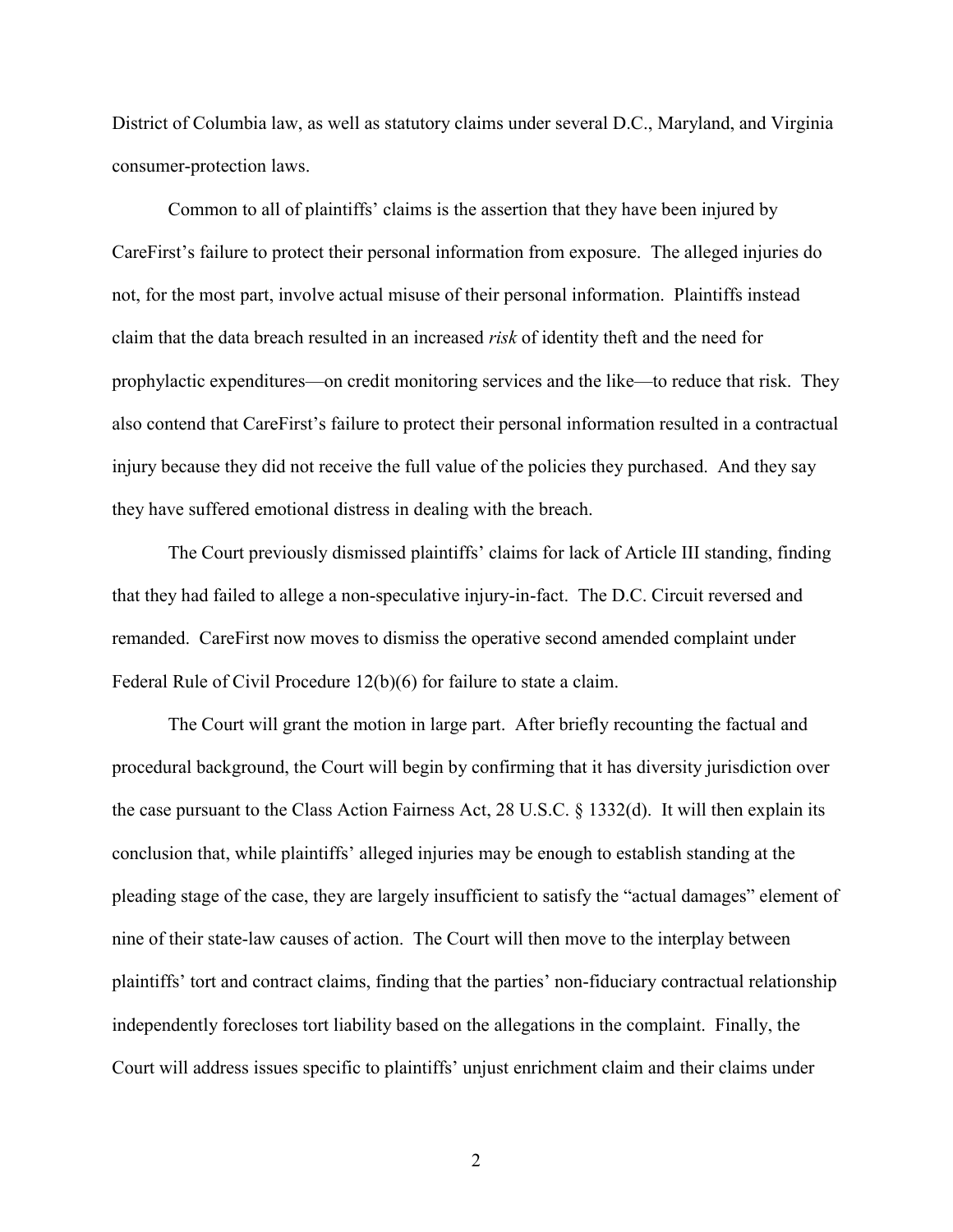the District of Columbia Consumer Protection Procedures Act and the Maryland Consumer Protection Act.

At the end of the day, the Court will dismiss all of plaintiffs' claims except for a breach of contract claim and a Maryland Consumer Protection Act claim brought by the only two plaintiffs (Kurt and Connie Tringler of Maryland) who have plausibly alleged actual misuse of personal information resulting from the data breach. In reaching this outcome, the Court acknowledges the difficulty of applying traditional tort and contract principles in the contemporary context of data security. It also recognizes that courts across the country have divided on a number of important legal issues that frequently arise in data breach litigation. The Court has attempted to illuminate some of these divisions in this opinion.

#### <span id="page-2-0"></span>**I. Background**

 $\overline{a}$ 

Seven plaintiffs bring this putative class action against CareFirst and certain of its affiliates doing business in the District of Columbia, Maryland, and Virginia. Second Am. Class Action Compl. ("SAC"), ECF No. 9.<sup>[1](#page-2-1)</sup> CareFirst operates a group of health insurance companies providing coverage to more than one million individuals in the District of Columbia, Maryland, and Virginia. Id.  $\blacksquare$  5–8, 23. Plaintiffs are residents of the District of Columbia, Maryland, and Virginia, and customers and insureds of CareFirst.  $\underline{Id}$ .  $\P\P$  1–4, 25. When customers purchase health insurance through CareFirst, they provide the company certain personal information, including their names, credit card numbers, addresses, and social security numbers. Id. ¶¶ 26– 27. CareFirst promises, explicitly or implicitly, to keep this information protected. Id.  $\P$  28–29.

<span id="page-2-1"></span><sup>&</sup>lt;sup>1</sup> The named plaintiffs are Chantal Attias and Andreas Kotzur of the District of Columbia, Richard and Latanya Bailey of Virginia, and Curt and Connie Tringler and Lisa Huber of Maryland. Id. ¶¶ 1–4.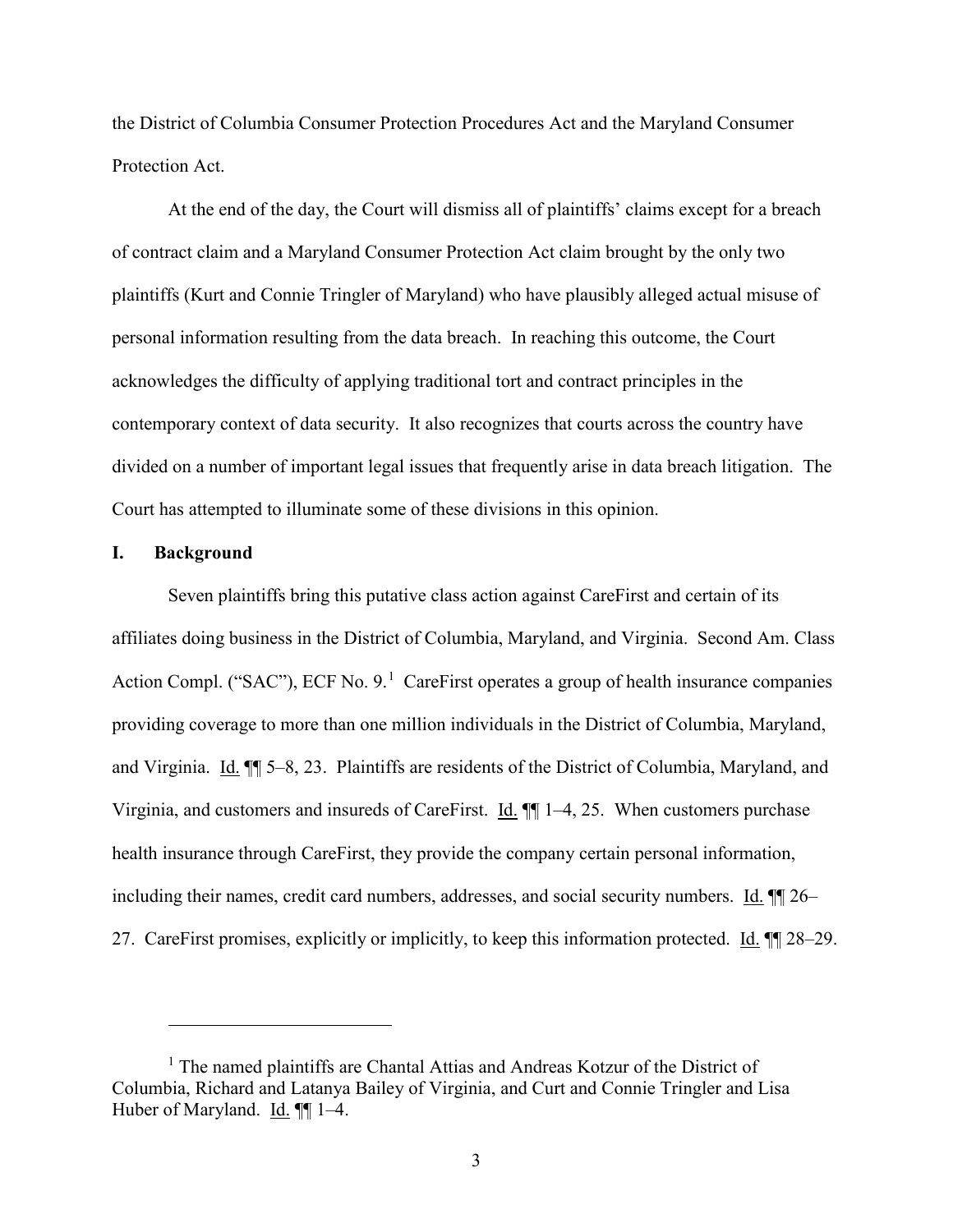CareFirst allegedly failed to properly encrypt some of the data entrusted to its care, id. ¶ 31, and in June 2014, CareFirst suffered a cyberattack, id. ¶ 33. It learned of the attack in April 2015 and notified its customers, including plaintiffs, the following month. Id. ¶¶ 35–36.

Plaintiffs initiated this action shortly after learning of the data breach and filed the operative second amended complaint in July 2015. They bring eleven claims: breach of contract (Count I), negligence (Count II), violation of the District of Columbia Consumer Protection Procedures Act (Count III), violation of the District of Columbia Data Breach Notification Statute (Count IV), violation of the Maryland Consumer Protection Act (Count V), violation of the Virginia Consumer Protection Act (Count VI), fraud (Count VII), negligence *per se* (Count VIII), unjust enrichment (Count IX), breach of the duty of confidentiality (Count X), and constructive fraud (Count XI). They allege that they "have suffered economic and non-economic loss in the form of mental and emotional pain and suffering and aguish [sic] as a result of Defendants' failures" to secure plaintiffs' confidential information. SAC ¶ 38. The Tringlers specifically allege that they have experienced "tax-refund fraud" as a result of the data breach. Id. ¶ 57. And all plaintiffs allege that they "face years of constant surveillance of their financial and personal records, monitoring, and loss of rights." Id. ¶ 56.

CareFirst moved to dismiss the complaint for lack of subject matter jurisdiction under Rule  $12(b)(1)$  and failure to state a claim under Rule  $12(b)(6)$ . The Court granted the  $12(b)(1)$ motion on the ground that plaintiffs had not identified an "actual or imminent" injury as is necessary to satisfy the injury-in-fact requirement of constitutional standing. In so doing, the Court observed that most of the plaintiffs had not alleged that their personal information had actually been misused in any way. Nor had they explained how the information taken (which CareFirst averred did not include financial information or social security numbers) could readily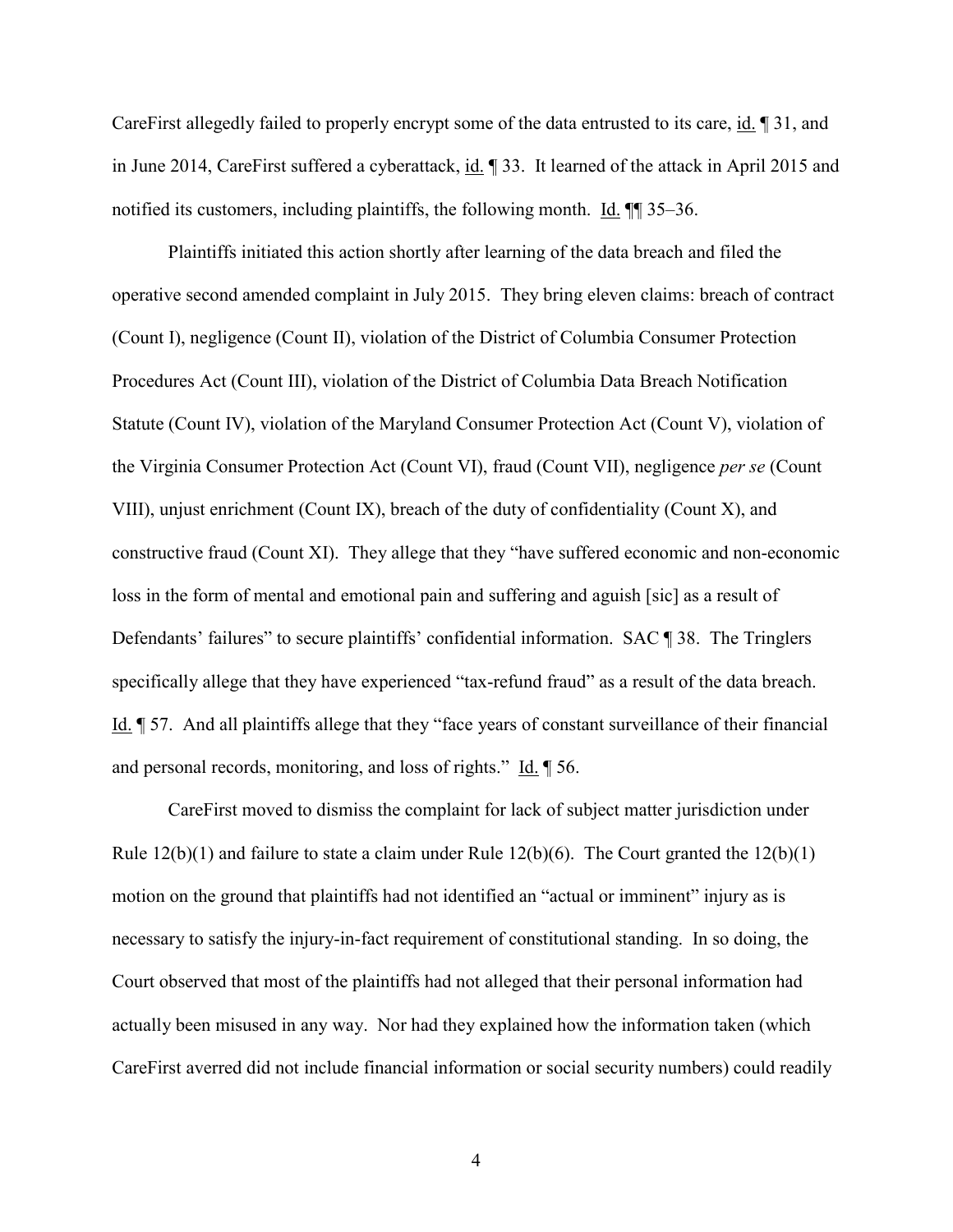be used to assume their identities. Based on these factors, the Court adopted the principle that most other courts have followed in similar cases, including a Maryland federal class action brought by another set of CareFirst customers stemming from the same breach: "Absent facts demonstrating a substantial risk that stolen data has been or will be misused in a harmful manner, merely having one's personal information stolen in a data breach is insufficient to establish standing to sue the entity from wh[ich] the information was taken." Attias v. CareFirst, Inc., 199 F. Supp. 3d 193, 197 (D.D.C. 2016). The Court further held that plaintiffs' other asserted injuries were also insufficient to meet the injury-in-fact requirement of standing. Those harms included (1) expenditures on credit-monitoring services to prevent future identity theft; (2) some indeterminate overpayment for their insurance coverage; (3) loss of the intrinsic value of the stolen personal information; and (4) violation of their statutory rights under various consumer protection laws. Id. at 202–03.

The D.C. Circuit reversed and remanded, finding that plaintiffs had plausibly alleged a substantial risk of identity theft flowing from the data breach, which was enough to meet "the light burden of proof the plaintiffs bear at the pleading stage" of the case. Attias v. CareFirst, Inc., 865 F.3d 620, 627–28 (D.C. Cir. 2017). The Circuit declined to reach CareFirst's alternative argument that plaintiffs had failed to state a claim under Rule  $12(b)(6)$ . Id. at  $629-30$ . It did so because this Court had reserved judgment on a second threshold jurisdictional question—whether diversity jurisdiction exists under the Class Action Fairness Act, 28 U.S.C. § 1332(d)—which the Circuit could not answer on the record before it. Attias, 865 F.3d at 629– 30.

Venturing once more into the breach, CareFirst has now renewed its 12(b)(6) motion before this Court. Mem. in Supp. of Defs.' Mot. to Dismiss ("MTD"), ECF No. 44-1. Plaintiffs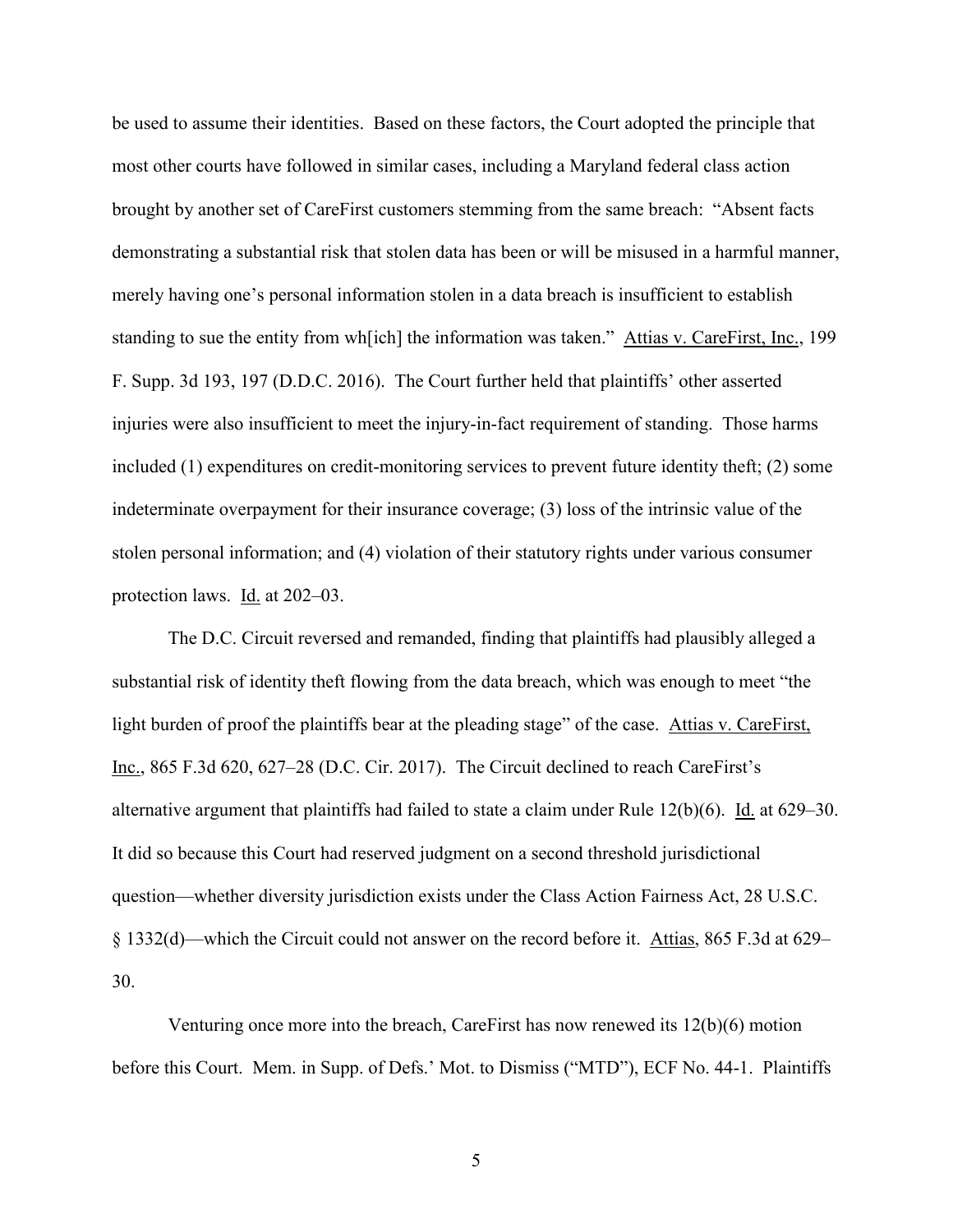oppose the motion. Pls.' Opp'n to MTD ("Opp'n"), ECF No. 45. The Court held a hearing on November 5, 2018, and the motion is now ripe for resolution.

## <span id="page-5-0"></span>**II. Standard of Review**

In analyzing a motion to dismiss under Rule  $12(b)(6)$ , the Court must determine whether the complaint "contain[s] sufficient factual matter, accepted as true, to 'state a claim to relief that is plausible on its face."" Ashcroft v. Iqbal, 556 U.S. 662, 678 (2009) (quoting Bell Atl. Corp. v. Twombly, 550 U.S. 544, 570 (2007)). This requires "factual content that allows the court to draw the reasonable inference that the defendant is liable for the misconduct alleged." Id. To make this determination, the Court "must take all of the factual allegations in the complaint as true." Id. It also must "constru[e] the complaint liberally in the plaintiff's favor with the benefit of all reasonable inferences derived from the facts alleged." Stewart v. Nat'l Educ. Ass'n, 471 F.3d 169, 173 (D.C. Cir. 2006). Finally, the Court may only "consider the facts alleged in the complaint, documents attached thereto or incorporated therein, and matters of which it may take judicial notice." Id.

#### <span id="page-5-1"></span>**III. Jurisdiction**

The Court turns first to the jurisdictional question that it previously left unresolved: whether it has diversity jurisdiction over plaintiffs' eleven state-law claims under the Class Action Fairness Act ("CAFA"). It does. "CAFA gives federal courts jurisdiction over certain class actions, . . . if the class has more than 100 members, the parties are minimally diverse, and the amount in controversy exceeds \$5 million." Dart Cherokee Basin Operating Co., LLC v. Owens, 135 S. Ct. 547, 552 (2014) (citing 28 U.S.C. §§ 1332(d)(2), (5)(B)). Beginning with the first requirement, plaintiffs estimate that there are more than one million class and sub-class members, SAC ¶ 63, and CareFirst does not contest that number for purposes of this motion,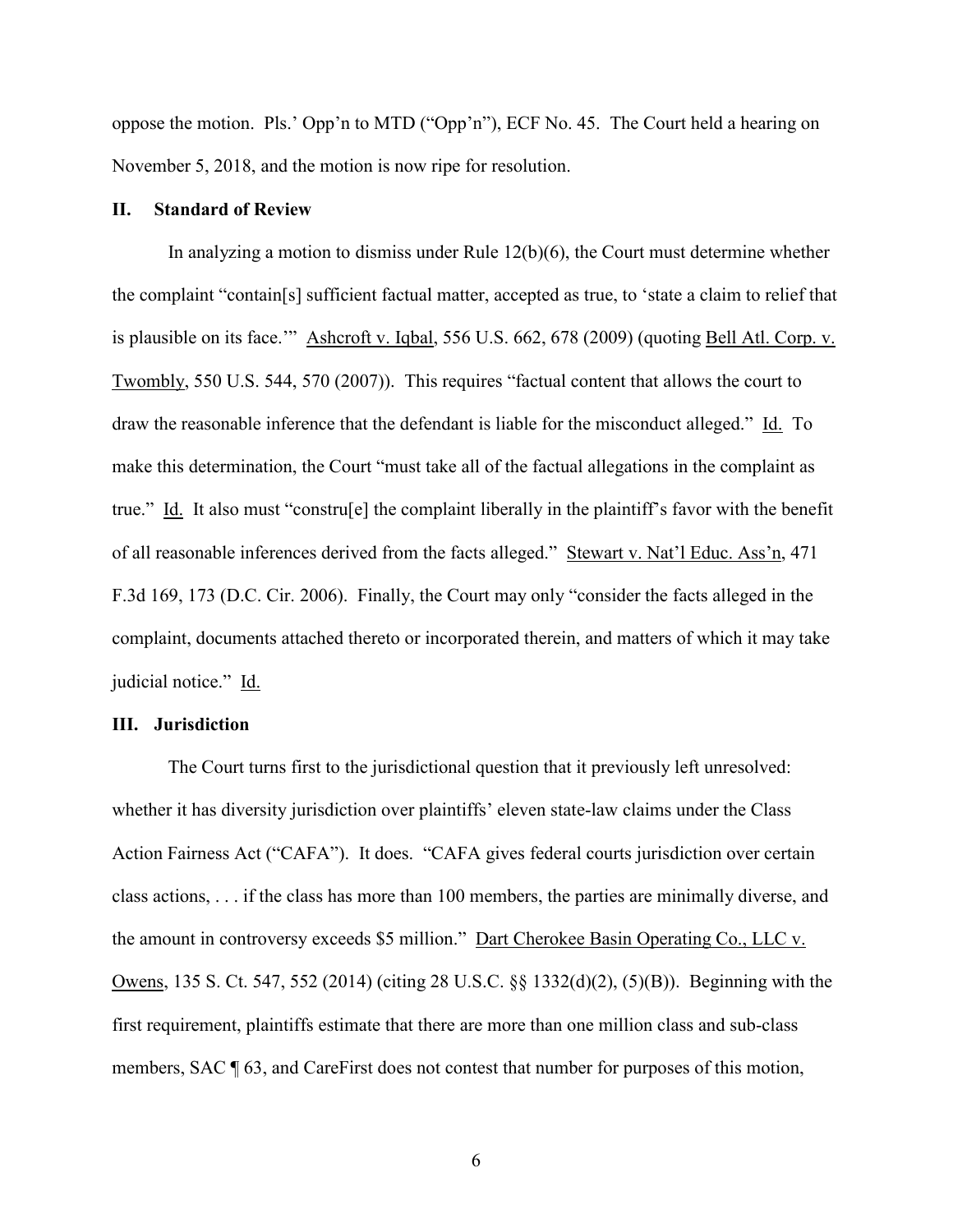Hr'g Tr. at 3:2–3:14. Second, the parties are minimally diverse because "any member of a class of plaintiffs is a citizen of a State different from any defendant," 28 U.S.C. § 1332(d)(2)(A): The plaintiffs are residents of the District of Columbia, Maryland, and Virginia and have sued CareFirst and its affiliates doing business in those three places. And third, the amount in controversy almost certainly exceeds the \$5 million threshold. Under CAFA, the Court aggregates the individual claims of class members. Here, even if individual class members' claims are worth just \$5 each, they would satisfy the amount-in-controversy requirement. But it's likely that the value of their claims is much more. For example, plaintiffs have brought claims under the District of Columbia Consumer Protection Procedures Act, D.C. Code Ann. § 28-3901 *et seq.*, which provides statutory damages of \$1,500 per violation, and the Virginia Consumer Protection Act ("VCPA"), Va. Code Ann. § 59.1-196 *et seq.*, which entitles successful plaintiffs to \$500 to \$1,000 per violation. SAC ¶¶ 90(d), 115. Although plaintiffs do not provide a breakdown of the numbers in each subclass, it's hard to imagine a distribution that would not satisfy the amount-in-controversy requirement based solely on these statutory claims. In any event, neither party questions that the amount in controversy exceeds \$5 million. See SAC | 10; Hr'g Tr. at 3:2–3:4; Dart Cherokee, 135 S. Ct. at 553 (explaining that amount-in-controversy allegation should be accepted where not questioned by either party).

Accordingly, because the prospective class has more than 100 members, the parties are minimally diverse, and the amount in controversy exceeds \$5 million, this Court has diversity jurisdiction under CAFA. See Dart Cherokee, 135 S. Ct. at 552.

#### <span id="page-6-0"></span>**IV. Analysis**

"A federal court sitting in diversity must apply the substantive law of the jurisdiction in which it sits." Metz v. BAE Sys. Tech. Sol. & Servs. Inc., 774 F.3d 18, 21–22 (D.C. Cir. 2014).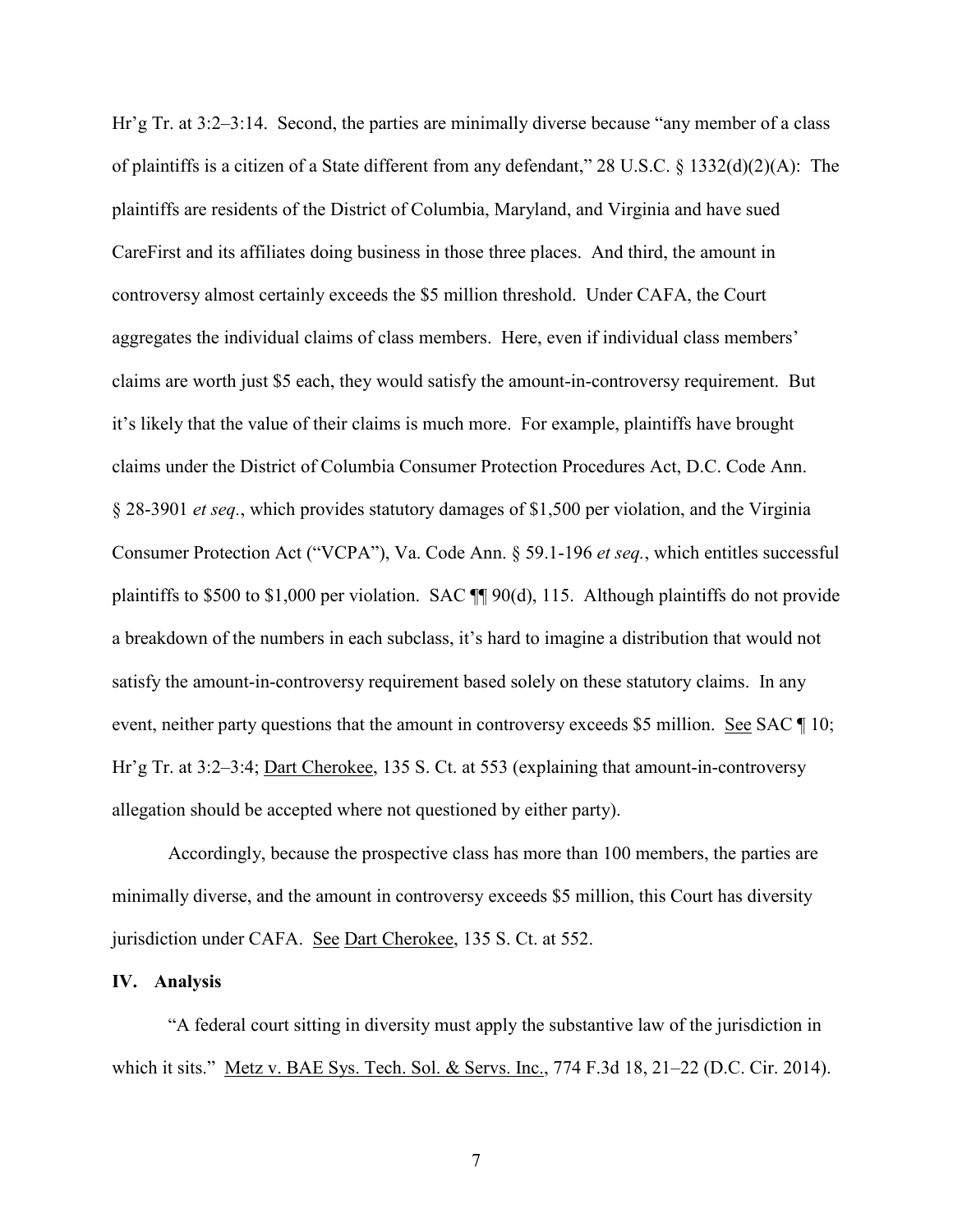Here, that jurisdiction is the District of Columbia.<sup>[2](#page-7-1)</sup> This means that the Court is bound by decisions of the District of Columbia Court of Appeals—the highest court in D.C.—interpreting D.C. law. Id. This requirement is all the more salient in a data-breach case like this because federal courts across the country have applied the relevant state law to claims arising out of data breaches to very different effect. In the absence of a decision by the District of Columbia Court of Appeals, the Court's role in interpreting and applying D.C. law is to achieve the same outcome it believes would result if the District's highest court considered this case. Id.

As will follow, the Court first concludes that all plaintiffs but the Tringlers have failed to allege, as they must, actual damages for nine of their eleven claims. The Court then finds that plaintiffs' contractual relationship with CareFirst precludes the rest of their claims: their tort claims because they fail to allege an independent duty to safeguard private information; their unjust enrichment claim because they fail to allege that their contract is invalid or unenforceable; and their D.C. Consumer Protection Procedures Act claim because they fail to allege any unlawful trade practice beyond the breach of contract itself. In the end, only the Tringlers remain and they are left only with their breach of contract claim in Count I and their Maryland Consumer Protection Act claim in Count V.

A. Whether plaintiffs have adequately alleged damages for nine of their eleven claims

<span id="page-7-0"></span>CareFirst moves to dismiss the following nine of plaintiffs' claims for failure to allege actual damages: (1) breach of contract; (2) negligence and (3) negligence *per se*; (4) fraud and (5) constructive fraud; (6) breach of the duty of confidentiality; violations of the (7) Maryland

<span id="page-7-1"></span> $2$  Although there was some confusion in the briefing, the parties agreed at the hearing that District of Columbia law applies to all but the state-specific statutory claims. See Opp'n at 12; Hr'g Tr. at 6:2–6:10.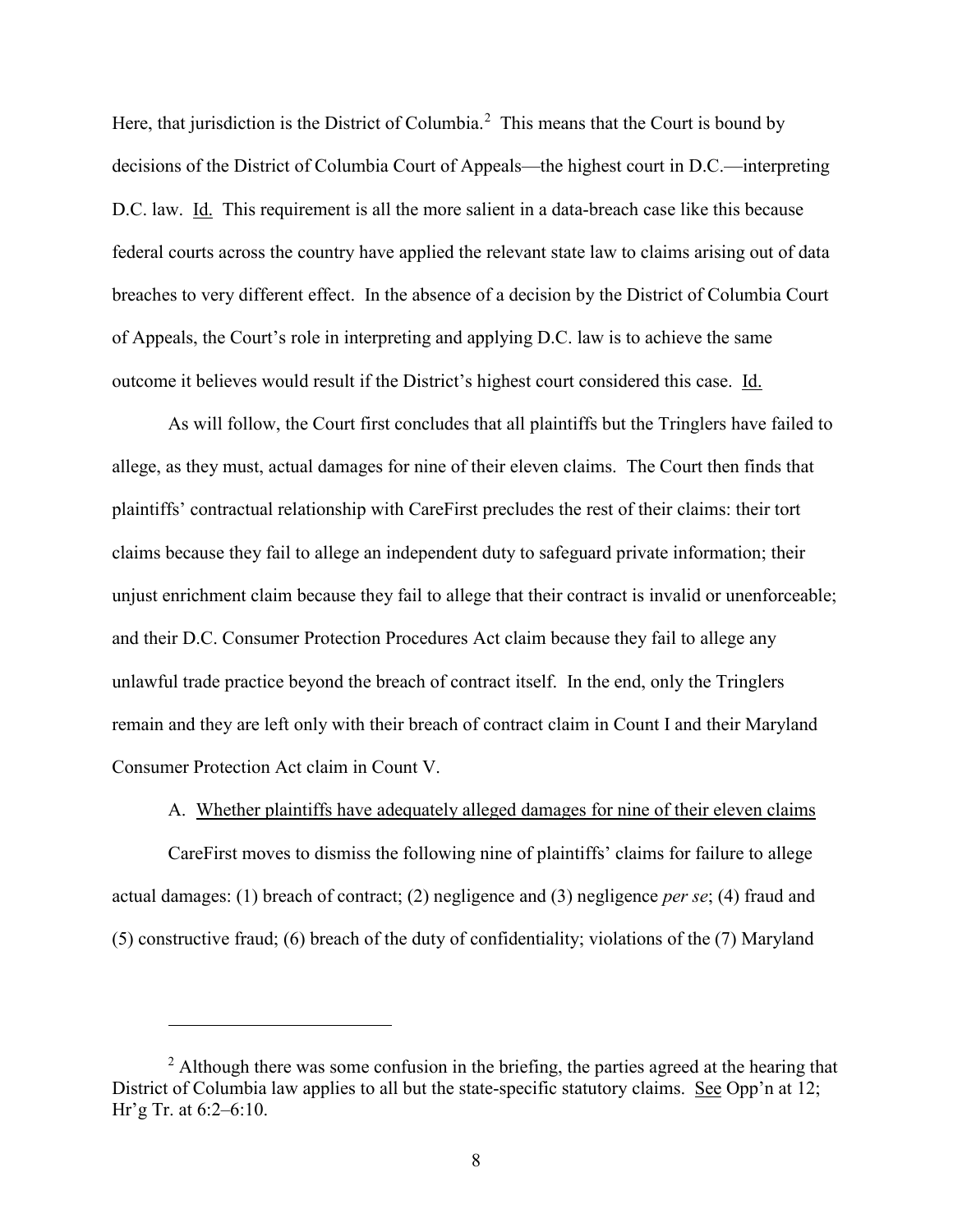and (8) Virginia Consumer Protection Acts; and violation of the (9) District of Columbia Breach Notification Statute. MTD at 6–10. Plaintiffs counter that CareFirst simply camouflages the "the exact same argument" regarding speculative harm previously rejected by the D.C. Circuit in deciding that they have adequately pled an injury-in-fact for purposes of standing. Opp'n at 1, 5.

The D.C. Circuit's standing ruling does not control whether plaintiffs have alleged actual harm for purposes of their state-law claims. See id. at 6. Plaintiffs may satisfy the Article III injury-in-fact requirement and yet fail to adequately plead damages for a particular cause of action. For example, in Krottner v. Starbucks Corp., 406 F. App'x 129 (9th Cir. 2010), the Ninth Circuit explained that its holding in a concurrently published opinion that the plaintiffs "pled an injury-in-fact for purposes of Article III standing does not establish that they adequately pled damages for purposes of their state-law claims" arising out of the theft of a company laptop containing the confidential personal information of thousands of Starbucks employees. Id. at 1[3](#page-8-0)1.<sup>3</sup> The court concluded that, despite having Article III standing based on the risk of future identity theft, the employees failed to state a negligence claim because, under the relevant state law, "[t]he mere danger of future harm, unaccompanied by present damage, will not support a negligence action." Id. (citation omitted). So too here. Although plaintiffs have successfully pled an injury-in-fact sufficient to support federal constitutional standing, they must still plead a proper cause of action under the relevant D.C. or state law.

With that issue aside, the Court now turns to the merits of CareFirst's argument that nine causes of action should be dismissed for failure to plead damages under the applicable state laws.

<span id="page-8-0"></span> $3$  See also Carlsen v. GameStop, Inc., 833 F.3d 903, 909 (8th Cir. 2016) ("As we previously have cautioned, [i]t is crucial . . . not to conflate Article III's requirement of injury in fact with a plaintiff's potential causes of action, for the concepts are not coextensive." (internal quotation marks and citation omitted) (alterations in original)).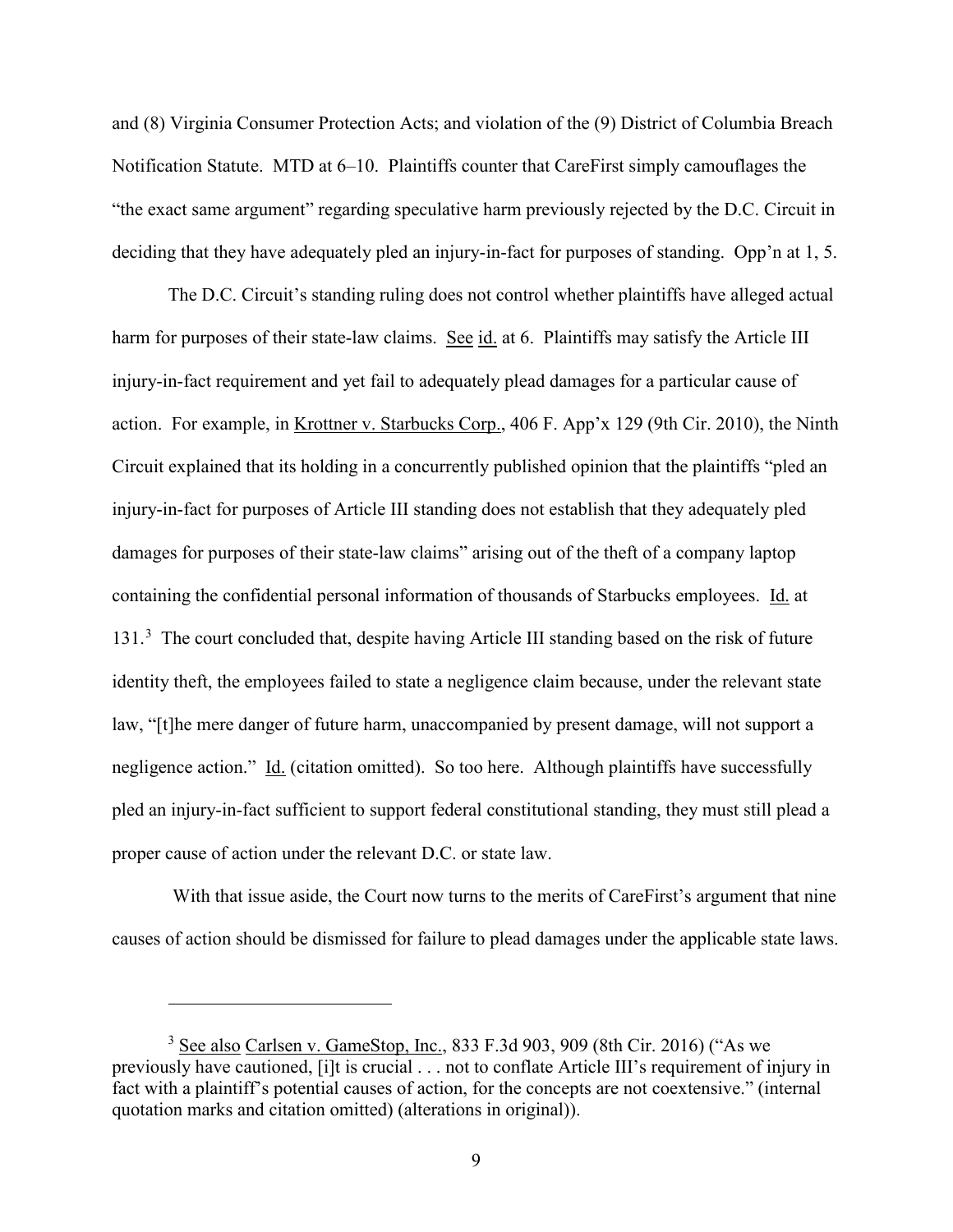<span id="page-9-0"></span>*1. Plaintiffs must allege actual damages for nine of their causes of action* All but two of plaintiffs' claims require allegations of actual damages.

Breach of contract

Under District of Columbia law, actual loss or damage is an essential element for a breach of contract cause of action. See Cahn v. Antioch Univ., 482 A.2d 120, 130 (D.C. 1984) ("It is clear in contract law that a plaintiff is not required to prove the amount of his damages precisely; however, the fact of damage and a reasonable estimate must be established." (quoting W.G. Cornell Co. of Wash., D.C. v. Ceramic Coating Co., Inc., 626 F.2d 990, 993 (D.C. Cir. 1980))); Sloan v. Urban Title Servs., Inc., 689 F. Supp. 2d 123, 133 & 133 n.7 (D.D.C. 2010) ("Both District and Virginia law require proof of injury (*i.e.*, damages) as an element of claims for breach of contract[.]" (citing Osbourne v. Capital City Mortg. Corp., 727 A.2d 322, 324–25 (D.C. 1999))). The mere danger of future harm, unaccompanied by present injury, will not support a breach of contract action. See Sloan, 689 F. Supp. 2d at 134–35.

Negligence and negligence *per se*

Under D.C. law, "[t]o maintain an action for negligence, a plaintiff must allege more than speculative harm from defendant's allegedly negligent conduct." Randolph v. ING Life Ins. & Annuity Co., 973 A.2d 702, 708 (D.C. 2009); see also Hillbroom v. PricewaterhouseCoopers LLP, 17 A.3d 566, 573 (D.C. 2011) ("[T]he mere breach of a professional duty, causing only nominal damages, speculative harm, or the threat of future harm—not yet realized—does not suffice to create a cause of action for negligence." (quoting Knight v. Furlow, 553 A.2d 1232, 1235 (D.C. 1989))). The same is true for a negligence *per se* action. See Tolson v. The Hartford Fin. Servs. Grp., Inc., 278 F. Supp. 3d 27, 36 (D.D.C. 2017) (explaining that plaintiff "would still have to prove that she was *injured*" for her negligence *per se* claim).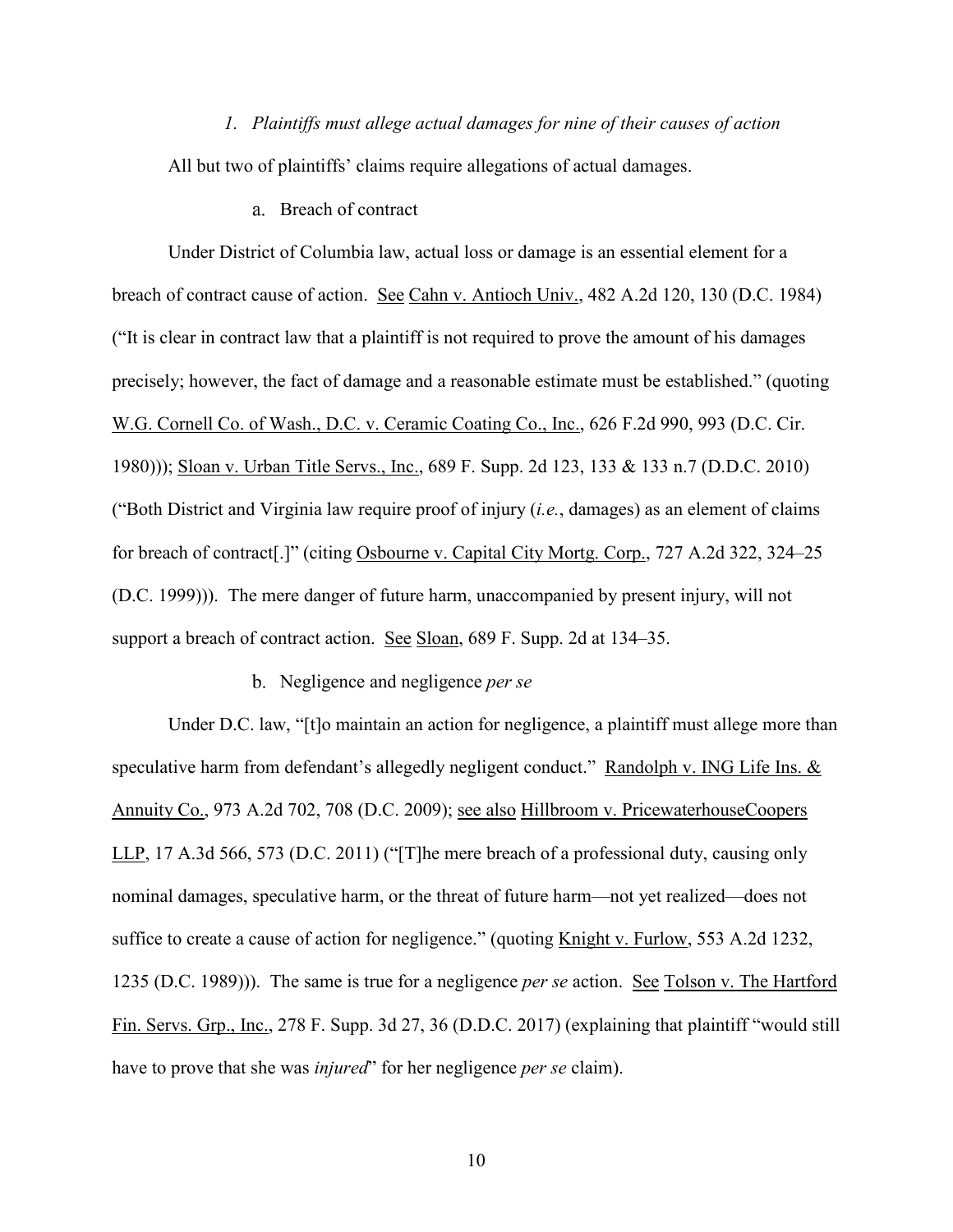### Fraud and constructive fraud

Next, "provable damages" is also an "essential element<sup>[]</sup> of common law fraud" in the District. Kitt v. Capital Concerts, Inc., 742 A.2d 856, 860–61 (D.C. 1999) (citing Dresser v. Sunderland Apartments Tenants Ass'n, Inc., 465 A.2d 835, 839 (D.C. 1983)); see also Wetzel v. Capital City Real Estate, LLC, 73 A.3d 1000, 1002–03 (D.C. 2013). "Constructive fraud differs from actual fraud only in that the misrepresentation of material fact is not made with the intent to mislead, but is made innocently or negligently." De May v. Moore & Bruce, L.L.P., 584 F. Supp. 2d 170, 185 (D.D.C. 2008) (quoting Nguyen v. Voorthuis Opticians, Inc., 478 F. Supp. 2d 56, 64 (D.D.C. 2007)). As such, constructive fraud also requires actual damages.

d. Breach of the duty of confidentiality

A claim for a breach of the duty of confidentiality is equivalent to a claim for a breach of a fiduciary duty. See Democracy Partners v. Project Veritas Action Fund, 285 F. Supp. 3d 109, 120 (D.D.C. 2018). Under D.C. law, a breach of a fiduciary duty "require[s] a showing of injury or damages." Headfirst Baseball LLC v. Elwood, 239 F. Supp. 3d 7, 14 (D.D.C. 2017); see also Randolph, 973 A.2d at 709.

#### Statutory claims

Under the Maryland Consumer Protection Act, Md. Code Ann., Com. Law § 13-408(a), a plaintiff must "plead actual injury or harm," Lloyd v. Gen. Motors Corp., 916 A.2d 257, 277 (Md. 2007) (citing Citaramanis v. Hallowell, 613 A.2d 964, 969 (Md. 1992)). "[T]o articulate a cognizable injury under the [Maryland] Consumer Protection Act, the injury must be objectively identifiable," meaning "the consumer must have suffered an identifiable loss, measured by the amount the consumer spent or loss as a result of his or her reliance on the sellers' misrepresentation." Id.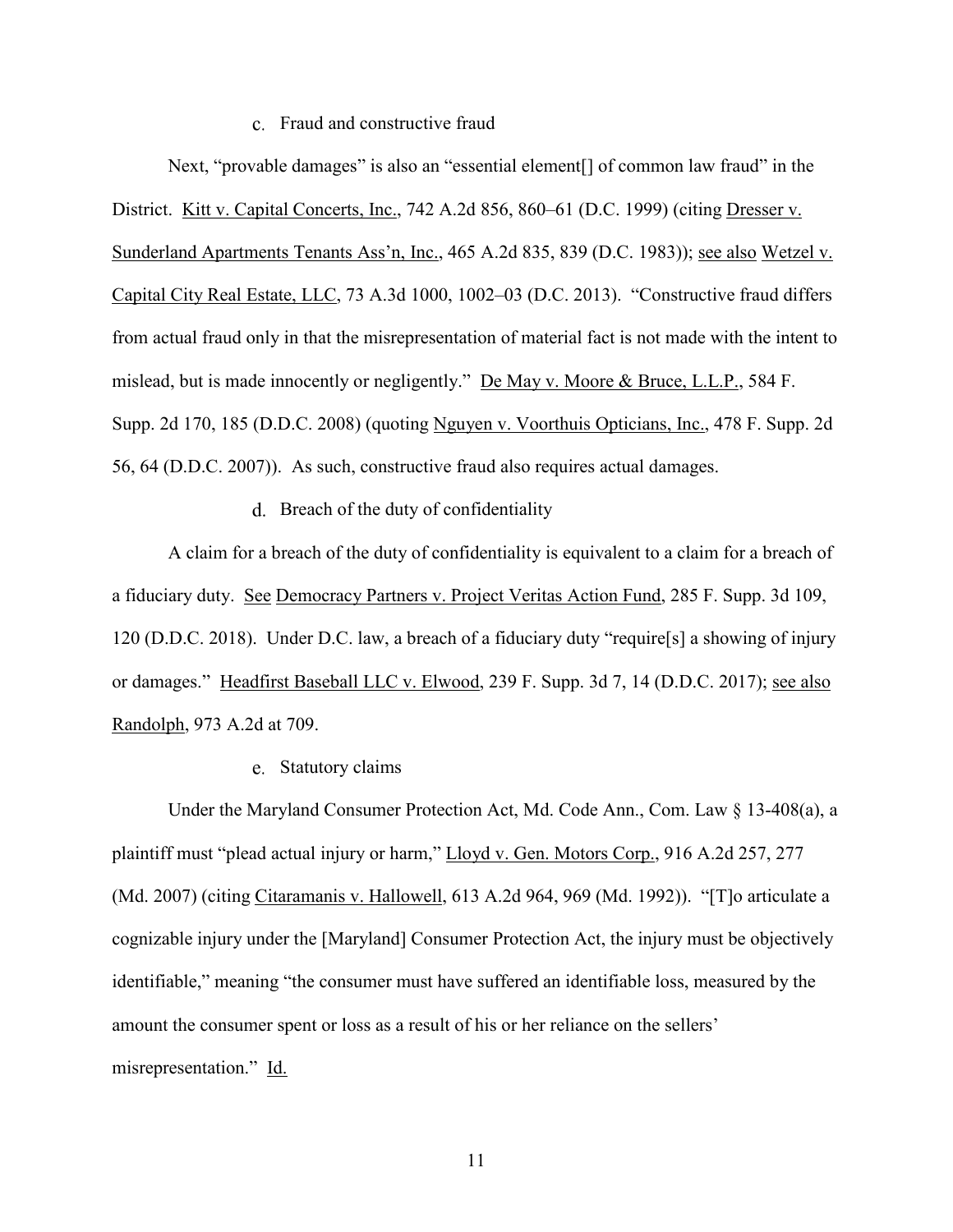The Virginia Consumer Protection Act also requires a plaintiff to plead actual loss in order to bring a suit for damages under the Act. See Polk v. Crown Auto, Inc., 228 F.3d 541, 543 (4th Cir. 2000) (citing Va. Code Ann. § 59.1-204(A)); see also Chisholm v. TranSouth Fin. Corp., 194 F.R.D. 538, 549 (E.D. Va. 2000).

Finally, by its terms, the District of Columbia Data Breach Notification Act likewise requires "actual damages," which do "not include dignitary damages, including pain and suffering." D.C. Code Ann. § 28-3853(a).

# *2. Four theories of actual damages*

<span id="page-11-0"></span>The Court discerns four possible theories of actual damages in plaintiffs' complaint and briefing: (1) actual and/or heightened risk of misuse of personal information, (2) loss of the "benefit of the bargain" they struck when they purchased their policies, (3) consequential damages like expenditures credit monitoring services, and (4) emotional distress. The Court will address each theory in turn.

#### a. Misuse of personal information

The first theory of damages may be the most obvious in the context of a data breach: actual or heightened risk of misuse of exposed personal information. Plaintiffs generally allege that they have suffered both an "increased risk of identity theft, and also actual identity theft and resulting losses." SAC ¶ 17. They continue, "[m]any Plaintiffs and Class Members suffered from actual economic injury resulting in tax-refund fraud, identity theft, credit card fraud, and other conduct causing direct economic injury as a result of the identity theft they suffered."  $\underline{Id}$ . ¶ 20; see also id. ¶ 58 ("many Plaintiffs have already suffered from direct economic injury such as tax-refund fraud, identity theft, [and] credit card fraud.").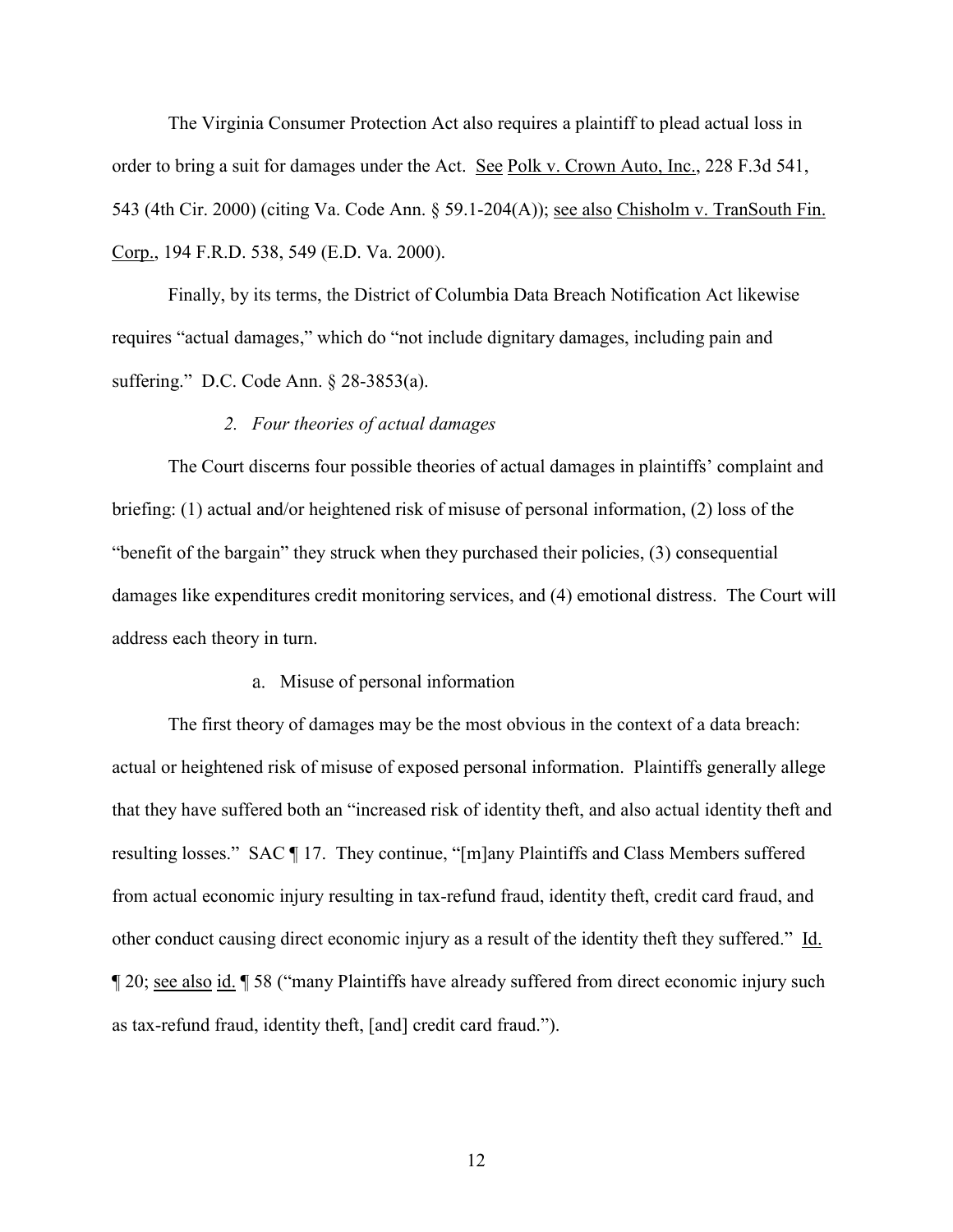The rub, though, is that only two of the named plaintiffs—the Tringlers from Maryland actually allege that they have already experienced any kind of economic injury. The Trinlgers contend that they "*have* experienced tax-refund fraud" as a result of the breach. Id. 157 (emphasis added). $4$  The rest claim only the threat of misuse by listing what "identity thieves" "*can*" or "*may*" do with the kind of personal information accessed. See id. ¶¶ 49–51, 55 (emphases added). But the District of Columbia Court of Appeals has expressly declined to treat an increased risk of future identity theft as an actual harm for purposes of negligence and breach of fiduciary duty claims based on data breaches. See Randolph, 973 A.2d at 708–09.<sup>[5](#page-12-1)</sup> And there is no reason to believe that court would decide any differently if presented with plaintiffs' other causes of action that require actual harm.

Plaintiffs do not confront the substance of this binding decision of the District of Columbia Court of Appeals head on. Instead, they incorrectly describe Randolph as a case about "the law of standing." Opp'n at 10 n.4. Although the lower court did conclude that the Randolph plaintiffs lacked standing, the D.C. Court of Appeals clearly explained that "the better approach toward resolving [the] motion to dismiss is to analyze whether the amended complaint succeeded in stating a claim." Randolph, 973 A.2d at 707.

<span id="page-12-0"></span><sup>&</sup>lt;sup>4</sup> While the Tringlers have not alleged specific facts connecting the two events, the Court must draw all reasonable inferences in favor of plaintiffs when considering a motion under Rule 12(b)(6). Accordingly, even though the Tringlers may ultimately fail to prove causation at summary judgment, it can be plausibly inferred for present purposes.

<span id="page-12-1"></span> $<sup>5</sup>$  Randolph is not an outlier. Other courts across the country have likewise distinguished</sup> between plaintiffs whose data has been exposed *and* misused and those whose data has been exposed but not misused for purposes of claims requiring actual damages. See, e.g., Pisciotta v. Old Nat'l Bancorp, 499 F.3d 629, 639 (7th Cir. 2007) ("Without more than allegations of increased risk of future identity theft, the plaintiffs have not suffered a harm that the law is prepared to remedy.").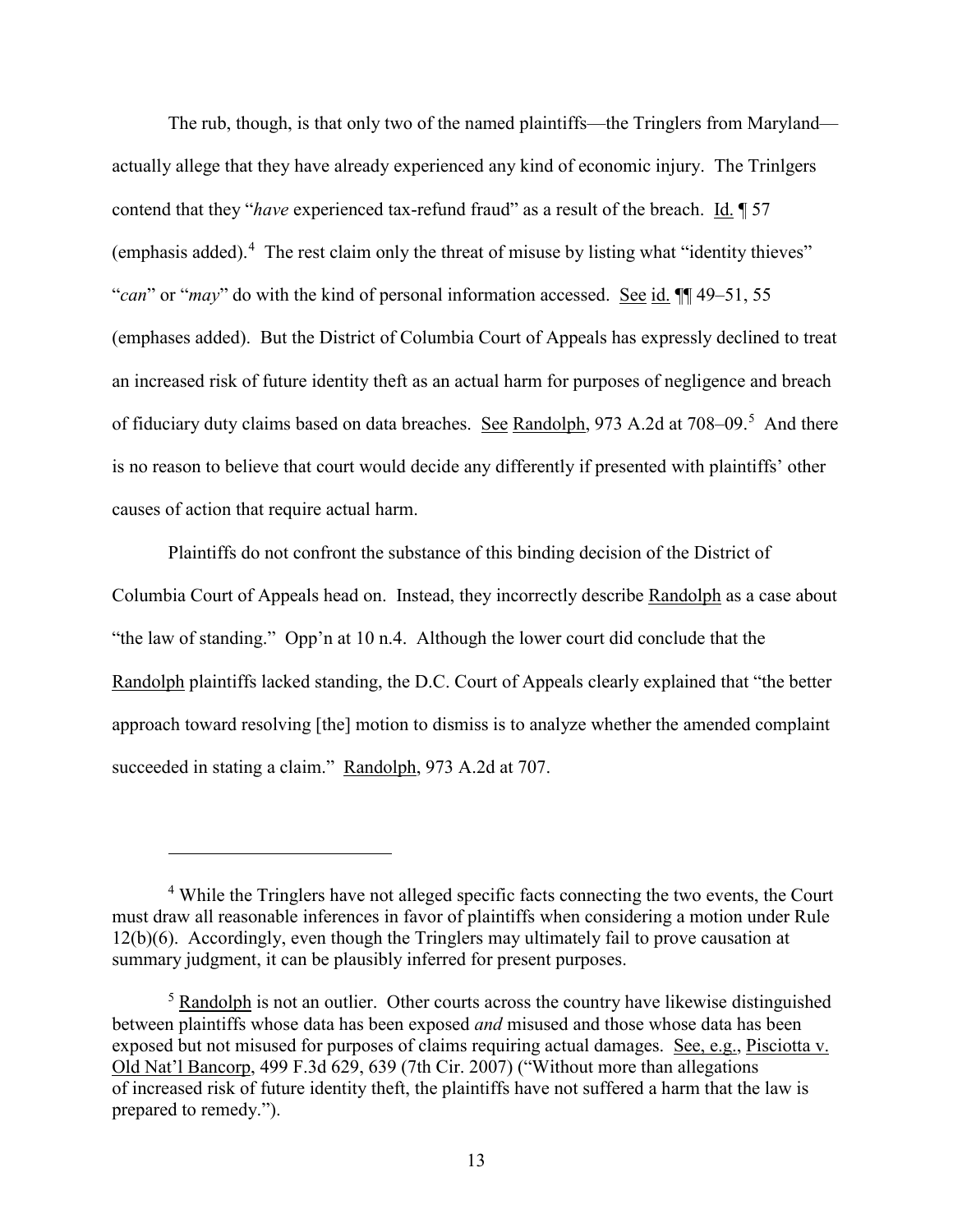Accordingly, with respect to plaintiffs' negligence and breach of fiduciary duty claims, the Court is bound by the Randolph decision. And, because this Court sitting in diversity is charged with determining how the D.C. Court of Appeals would rule in the absence of a case directly on point, the Court concludes that the D.C. Court of Appeals would likely hold, consistent with Randolph, that the mere threat of misuse of personal information would not be sufficient to state a claim for actual damages under the remaining seven claims not addressed in that decision. Thus, under District of Columbia law, only the Tringlers have alleged actual damages under this first theory of damages—misuse of exposed personal information.

#### b. Benefit of the bargain theory of damages

Plaintiffs also contend that they were harmed by "a loss of the benefit of the bargain." Opp'n at 5–6. Under this theory, plaintiffs allege that they "provided payment to Defendants for certain services, including health insurance coverage, part of which was intended to pay administrative costs of securing their [sensitive personal information]." SAC ¶ 25. In return, however, they "received services devoid of these very important protections." Id.  $\sqrt{26}$ . In other words, plaintiffs allege that they overpaid for their health insurance because they contracted for a service that would include data security but received a service that did not. This "benefit of the bargain" loss is, plaintiffs say, "the standard measure" of damages in breach of contract claims. Opp'n at 8.

District of Columbia courts have not addressed whether a "benefit-of-the-bargain" or "overpayment" theory of damages is sufficient to state a claim for actual damages in the databreach context. But two fellow courts in this district have addressed the theory when considering 12(b)(1) motions to dismiss for lack of standing, and both rejected it as too "indeterminate." In In re Sci. Applications Int'l Corp. Backup Tape Data Theft Litigation, 45 F. Supp. 3d 14 (D.D.C.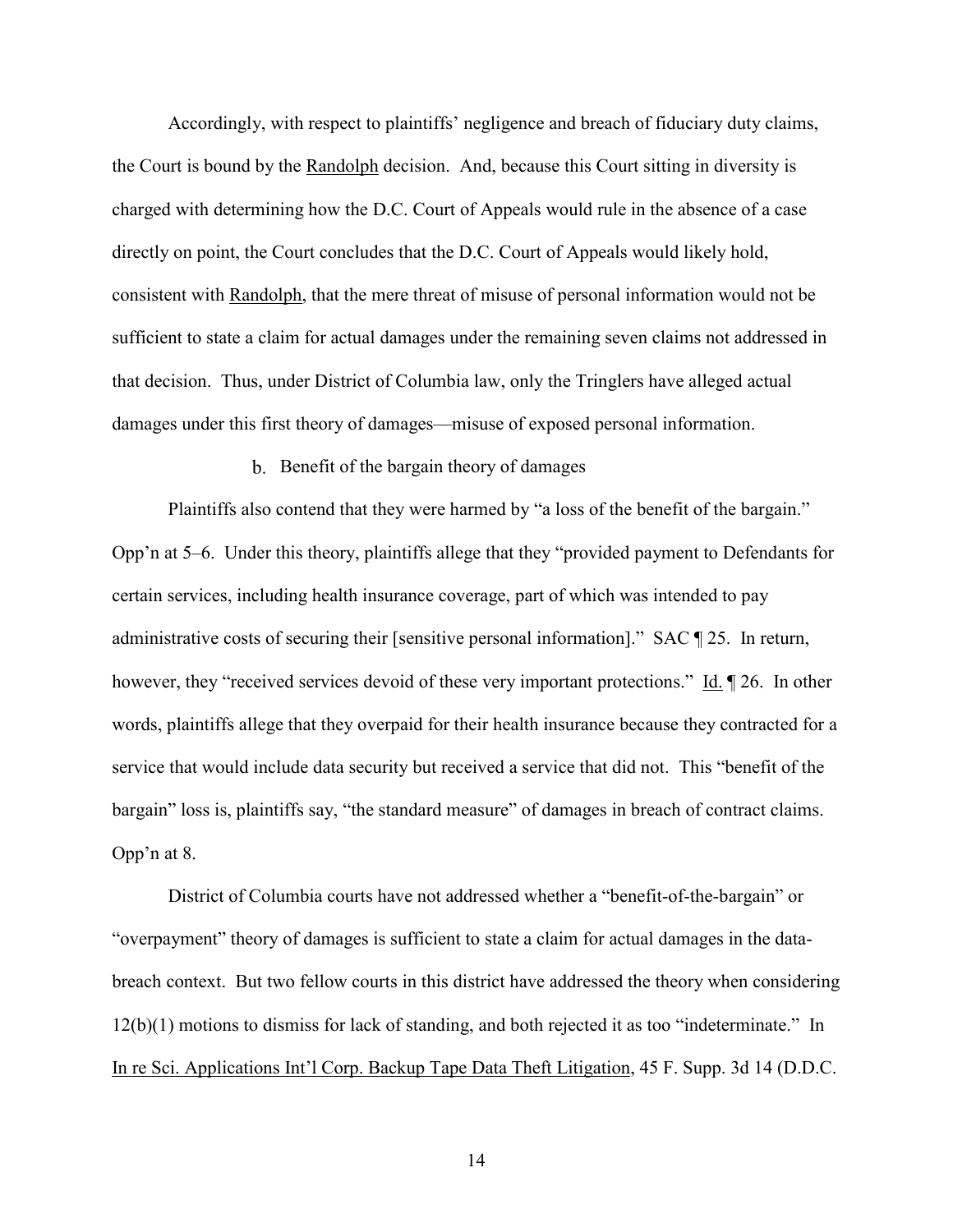2014) ("SAIC"), for example, Judge Boasberg rejected the data-breach plaintiffs' argument that they plausibly alleged "actual loss" by "claim[ing] that some indeterminate part of their premiums went toward paying for security measures." Id. at 30. He explained that the plaintiffs had not alleged that the money paid could have gone towards a better data-security policy or "that the market value of their insurance coverage (plus security services) was somehow less than what they paid." Id.; see also Austin-Spearman v. AARP & AARP Servs. Inc., 119 F. Supp. 3d 1, 13–14 (D.D.C. 2015) (K.B. Jackson, J.) (concluding that plaintiff failed to plausibly plead economic injury-in-fact based on an "overpayment" theory—that is, that she paid for an online membership that included particular data-security benefits but received one that did not (citing SAIC, 45 F. Supp. 3d at 30)).<sup>[6](#page-14-0)</sup>

As is often the case in the data-breach context, there are courts that disagree. The Eighth Circuit, for example, has held that a plaintiff plausibly alleged an injury-in-fact for standing based on a "devaluation" of his video-game subscription "in an amount equal to the difference between the value of the subscription that he paid for and the value of the subscription that he received, *i.e.*, a subscription with compromised privacy protection." Carlsen, 833 F.3d at 909. And Judge Koh in the Northern District of California has generally embraced the benefit-of-the-

<span id="page-14-0"></span><sup>6</sup> Courts in other jurisdictions have likewise concluded that alleged overpayment for health insurance that does not include bargained-for data security is not sufficient to allege injury-in-fact for purposes of standing. See Fero v. Excellus Health Plan, Inc., 236 F. Supp. 3d 735, 754–55 (W.D.N.Y. 2017) (listing cases). In Chambliss v. CareFirst, Inc., 189 F. Supp. 3d 564 (D. Md. 2016), the Maryland class action arising out of the same CareFirst data breach, the court rejected the plaintiffs' benefit-of-the-bargain theory of injury in finding a lack of standing. The court explained, "Plaintiffs make no allegations that the data breach diminished the value of the health insurance they purchased from CareFirst" nor do they offer "factual allegations indicating that the prices they paid for health insurance included a sum to be used for data security." Id. at 572. As a result, the Chambliss plaintiffs did not "quantify this alleged loss." Id. So too here.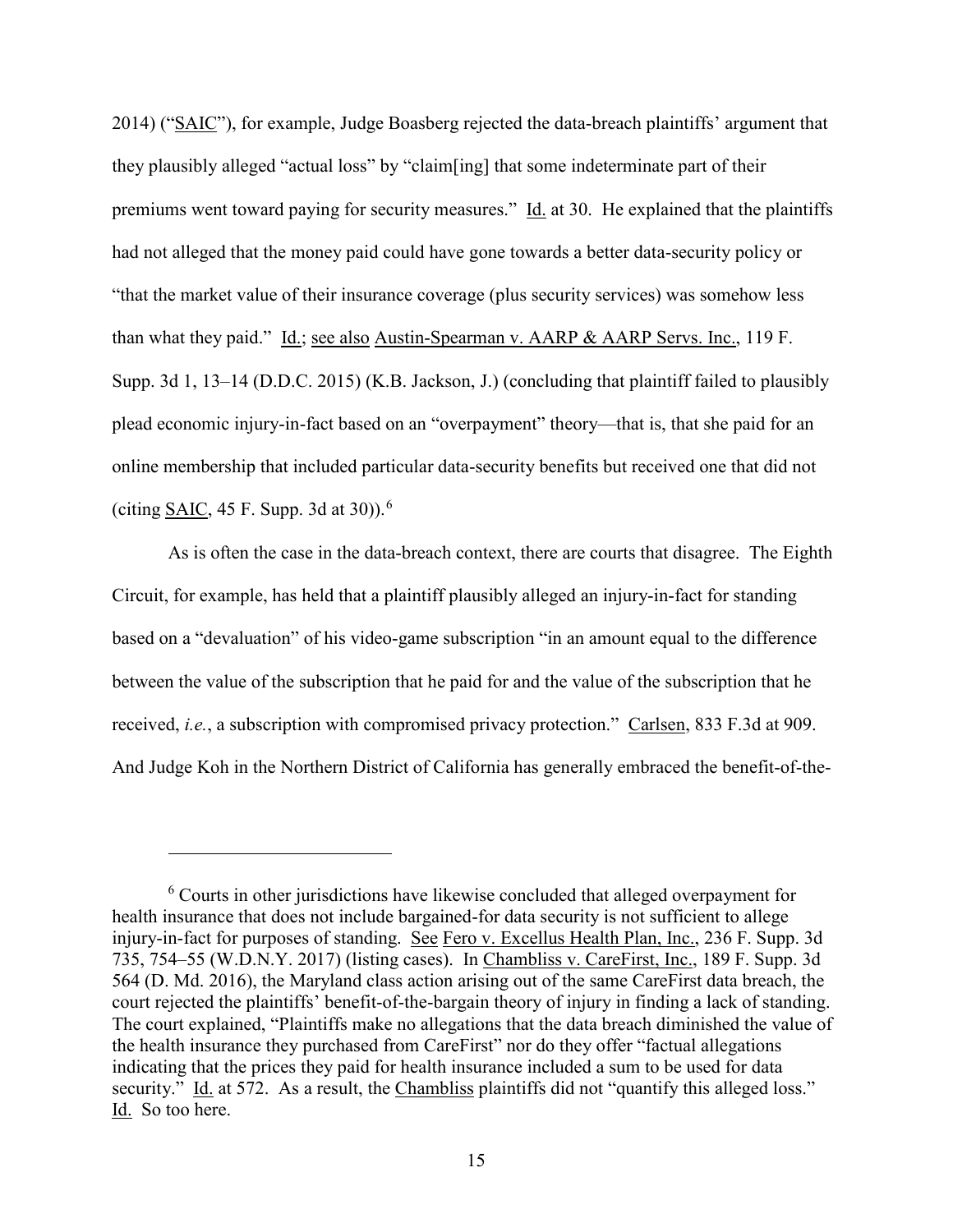bargain theory when considering  $12(b)(6)$  motions in data-breach cases. See In re Yahoo! Inc. Customer Data Sec. Breach Litig., 313 F. Supp. 3d 1113, 1130 (N.D. Cal. 2018) (concluding that plaintiff's "allegations are sufficient to allege that he suffered benefit-of-the-bargain losses" because he "pleads that he has paid \$19.95 each year since December 2007 for Yahoo's premium email service," which was supposed to be "secure," and he would not have signed up "had he known that Yahoo's email service was not as secure as [Yahoo] represented"); In re Anthem, Inc. Data Breach Litig., 162 F. Supp. 3d 953, 992, 995 (N.D. Cal. 2016) (adopting "loss of benefit of the bargain" theory of "actual harm" for New York plaintiffs who alleged they had contracted for "reasonable and adequate security measures" that Anthem failed to deliver, causing plaintiffs to overpay for their health insurance); In re Anthem, Inc. Data Breach Litig., No. 15-md-2617, 2016 WL 3029783, at \*12–13 (N.D. Cal. May 27, 2016) (concluding same for California plaintiffs' breach-of-contract claim, which required "appreciable and actual" damages).

At the hearing, plaintiffs argued that "there has been a definite trend" away from the conclusion in cases like SAIC and towards those in cases like Anthem and Yahoo!. Hr'g Tr. at 35:2–35:6. But trend or no across the country, the Court declines to go beyond the decisions of its fellow courts in cases like SAIC and Austin-Spearman in the absence of controlling law from the District of Columbia Court of Appeals, especially because the standard for alleging actual damages is generally higher than that for plausibly alleging an injury-in-fact. Moreover, as in SAIC, plaintiffs here broadly allege that some indeterminate amount of their health insurance premiums went towards providing data security. SAC ¶ 25. And as in SAIC, they allege only in conclusory fashion that the services they received "were of a diminished value." Id. ¶ 73. This distinguishes the allegations here from those in <u>In re Yahoo!</u>, for example, where the plaintiffs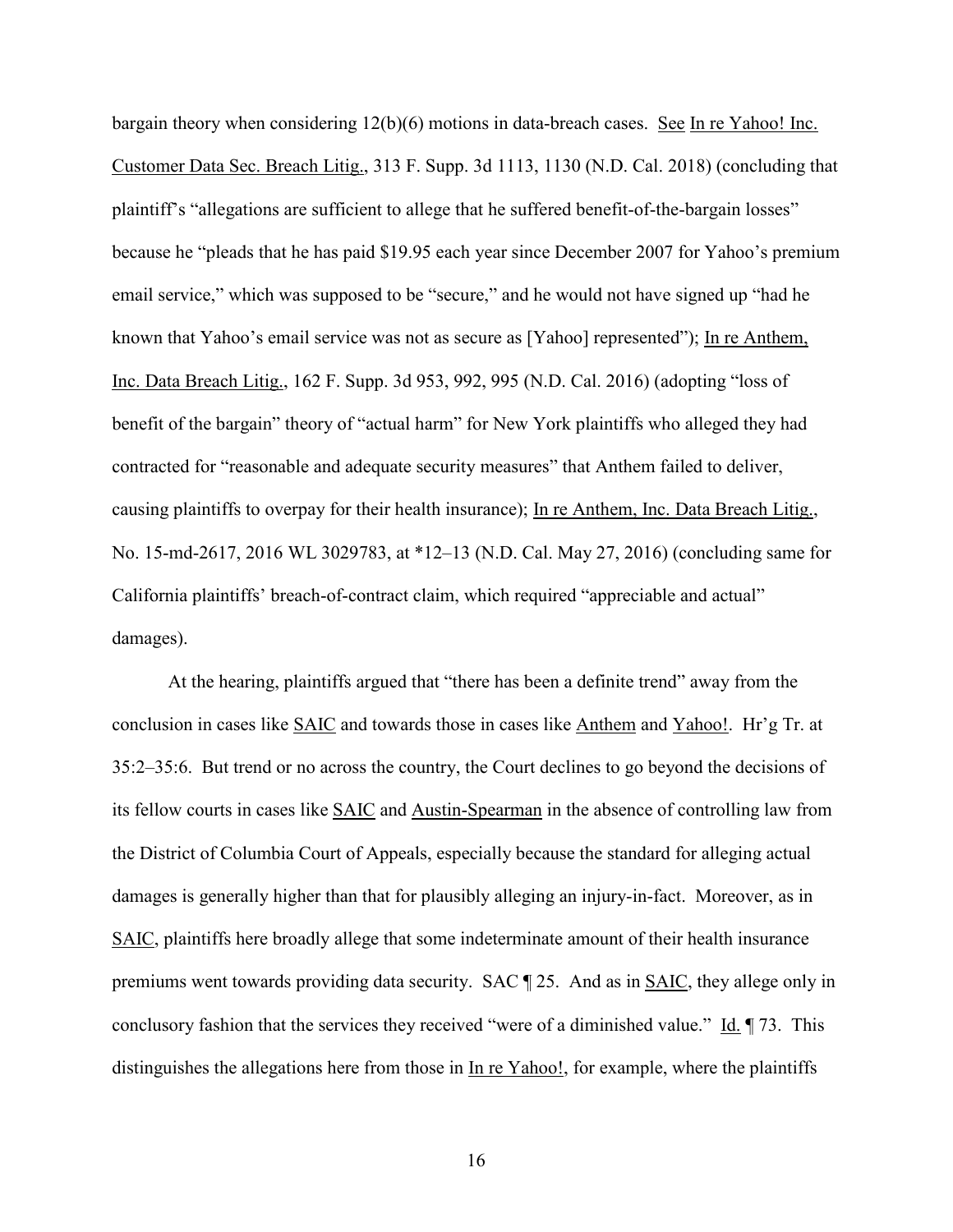put a number—the \$19.95 subscription fee for a premium email service with allegedly better security—on the value of the contracted-for data security. Accordingly, the Court concludes that plaintiffs fail to state a claim for actual damages under their benefit-of-the-bargain theory.

### c. "Mitigation costs" theory of damages

Plaintiffs devote much of their opposition brief to a third theory of damages, this one related to their efforts to protect against identity theft. They allege that they "have or will have to spend significant time and money to protect themselves." SAC ¶ 19. These costs include "the cost of responding to the data breach, the cost of acquiring identity theft protection and monitoring, cost of conducting a damage assessment, mitigation costs, costs to rehabilitate [their sensitive information], and costs to reimburse from losses incurred as a proximate result of the breach." Id. It is unclear whether plaintiffs contend that this category of "mitigation" costs constitutes economic damage in its own right or is recoverable as consequential damages. Compare SAC ¶ 17 (Plaintiffs "need to take immediate action to protect themselves from identity theft, which have already and will continue to result in real and actual loss regardless of whether identity theft actually occurs."); Opp'n at 5 (describing "the loss of money and time in the form of expenditures made to protect themselves" as "actual economic damage"); Hr'g Tr. at 45:17 (describing "loss mitigation" as "direct economic harm"), with Opp'n at 7 ("Plaintiffs have alleged that as a consequence of Defendants' failures, breaches and misrepresentations, they have lost time and money."); id. at 8 ("[P]laintiffs who allege a breach of contract may recover both consequential and incidental damages.").

The District of Columbia Court of Appeals has rejected the theory that prophylactic mitigation measures constitute actual damages in their own right. In Randolph, the court explained that no plaintiff had alleged any misuse of any personal information that had been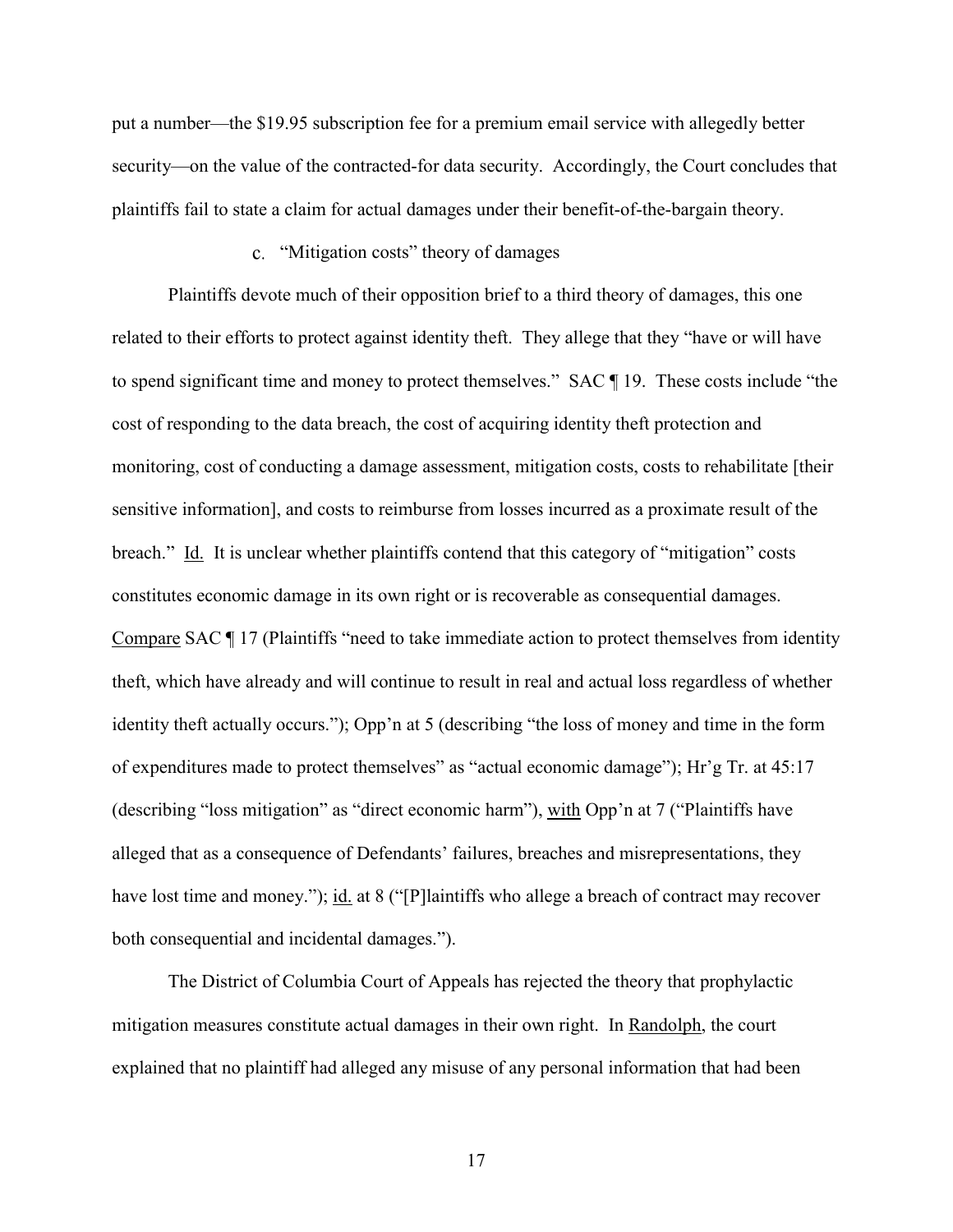compromised by the theft of a company laptop containing personal information. 973 A.2d at 708. The court then addressed the plaintiffs' alternative argument regarding preventative expenditures:

[T]o the extent [the plaintiffs] allege actual harm from expenses they have incurred to undertake credit monitoring or other security measures to guard against possible misuse of their data, they have alleged an injury that is 'not the result of any present injury, but rather the [result of] the anticipation of future injury that has not materialized.'

973 A.2d at 708 (citation omitted) (third alteration in original). Because "the time and expense of credit monitoring to combat an increased risk of future identity theft is not, in itself, an injury the law [of negligence] is prepared to remedy," id. (alteration in original) (quoting Shafran v. Harley-Davidson, No. 07-cv-1365, 2008 WL 763177, at \*3 (S.D.N.Y. Mar. 24, 2008)), the court concluded that the plaintiffs had failed to state a negligence claim. The court dismissed the plaintiffs' common-law breach of fiduciary duty claim "[f]or much the same reason." Id. at [7](#page-17-0)09.<sup>7</sup> Under Randolph, then, time and money spent protecting against future identity theft cannot constitute damage in their own right for purposes of plaintiffs' negligence and breach of fiduciary duty claims.<sup>[8](#page-17-1)</sup> And again, there is no reason to believe the D.C. Court of Appeals would treat plaintiffs' other D.C. law claims any differently.

<span id="page-17-0"></span><sup>7</sup> Cf. In re U.S. Office of Personnel Mgmt. Data Sec. Breach Litig., 266 F. Supp. 3d 1, 40 (D.D.C. 2017), appeal filed No. 18-1182 (dismissing case for lack of subject matter jurisdiction where plaintiffs failed to allege facts that would support waiver of sovereign immunity under Privacy Act because "those plaintiffs who purchased credit monitoring services or incurred other expenses to prevent future identity theft have not suffered actual damages because expenditures undertaken voluntarily to prevent possible future harm do not constitute actual damages" (citation omitted)).

<span id="page-17-1"></span><sup>&</sup>lt;sup>8</sup> The D.C. Circuit concluded that plaintiffs plausibly alleged redressability for purposes of Article III standing because they "reasonably spent money to protect themselves against a substantial risk," meaning they could "be made whole by monetary damages." Attias, 865 F.3d at 629. But again, Article III standing and actual damages are separate questions governed by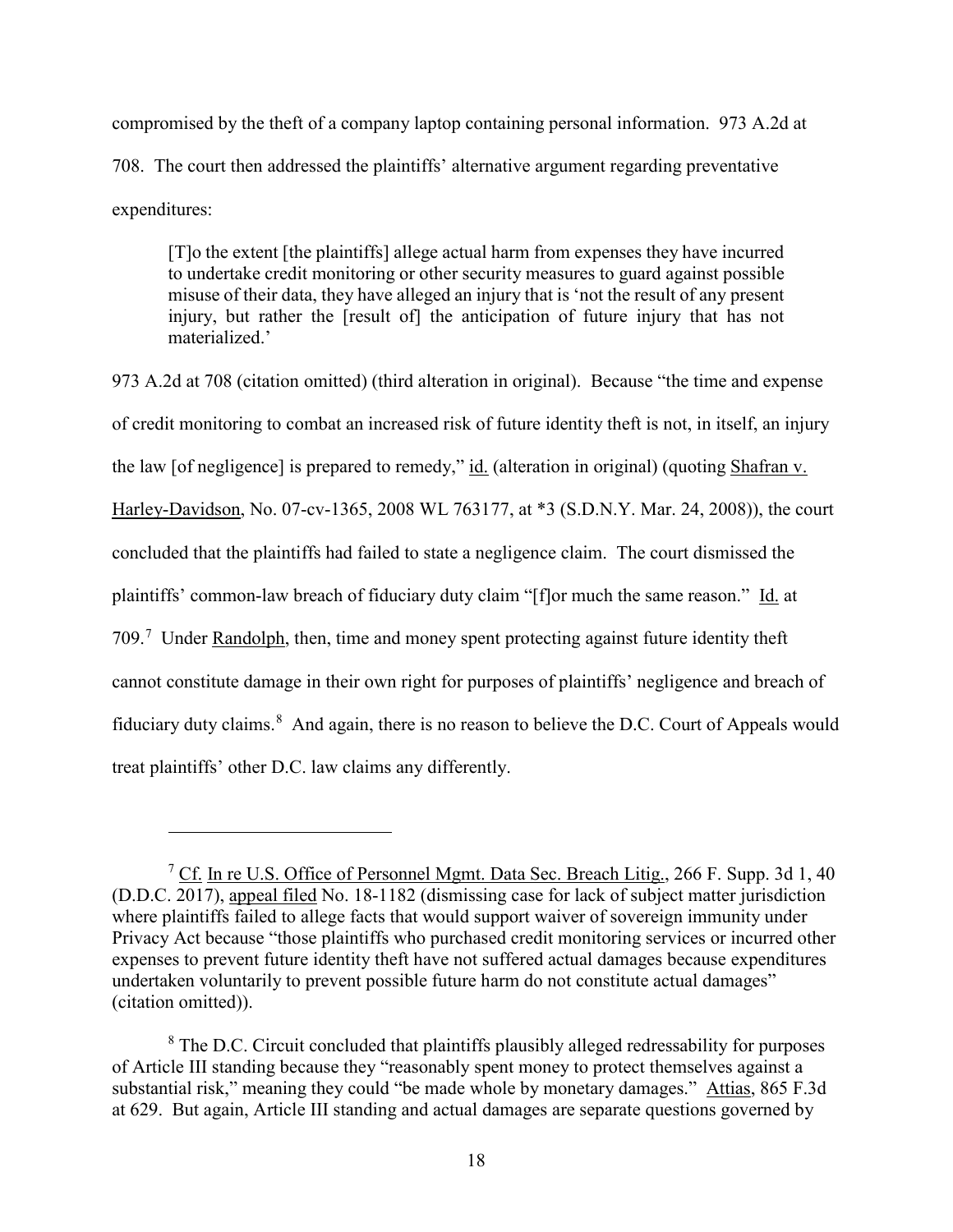This is consistent with how the vast majority of courts have treated mitigation costs in the context of data-breach litigation. They have distinguished between plaintiffs whose information has been exposed *and* misused and those whose information has been exposed but not misused. These courts draw the line at responsive versus preventative expenditures. For the former, costs are generally recoverable as consequential damages; for the latter, costs are not actual damages in their own right and cannot be recovered as consequential damages because there is not an actual injury, only an anticipated one.

For example, in Pisciotta v. Old National Bancorp, 499 F.3d 629 (7th Cir. 2007), the Seventh Circuit considered whether Indiana contract and tort law would permit recovery for the cost of "past and future credit monitoring services" incurred by bank customers after a hacker accessed their confidential information on the bank's website. Id. at 631, 635. "Significantly, the plaintiffs did not allege any *completed direct* financial loss to their accounts . . . . [n]or did they claim that they . . . *already had been* the victim of identity theft[.]" Id. at 632. The court concluded that "[w]ithout more than allegations of increased risk of future identity theft, the plaintiffs have not suffered a harm that the law is prepared to remedy" by expending time and resources to monitor and protect their identities. Id. at 639; see also, e.g., Hendricks v. DSW Shoe Warehouse, Inc., 444 F. Supp. 2d 775, 783 (W.D. Mich. 2006) (rejecting "plaintiff's position that the purchase of credit monitoring constitutes either actual damages or a cognizable loss," which would have been "a novel legal theory of damages" for a breach of contract in Michigan, "based on a risk of injury at some indefinite time in the future"); Forbes v. Wells

federal and state law respectively. Therefore, the preventative measures plaintiffs have taken may be sufficient to support redressability but are not, under D.C. law, sufficient as actual damages.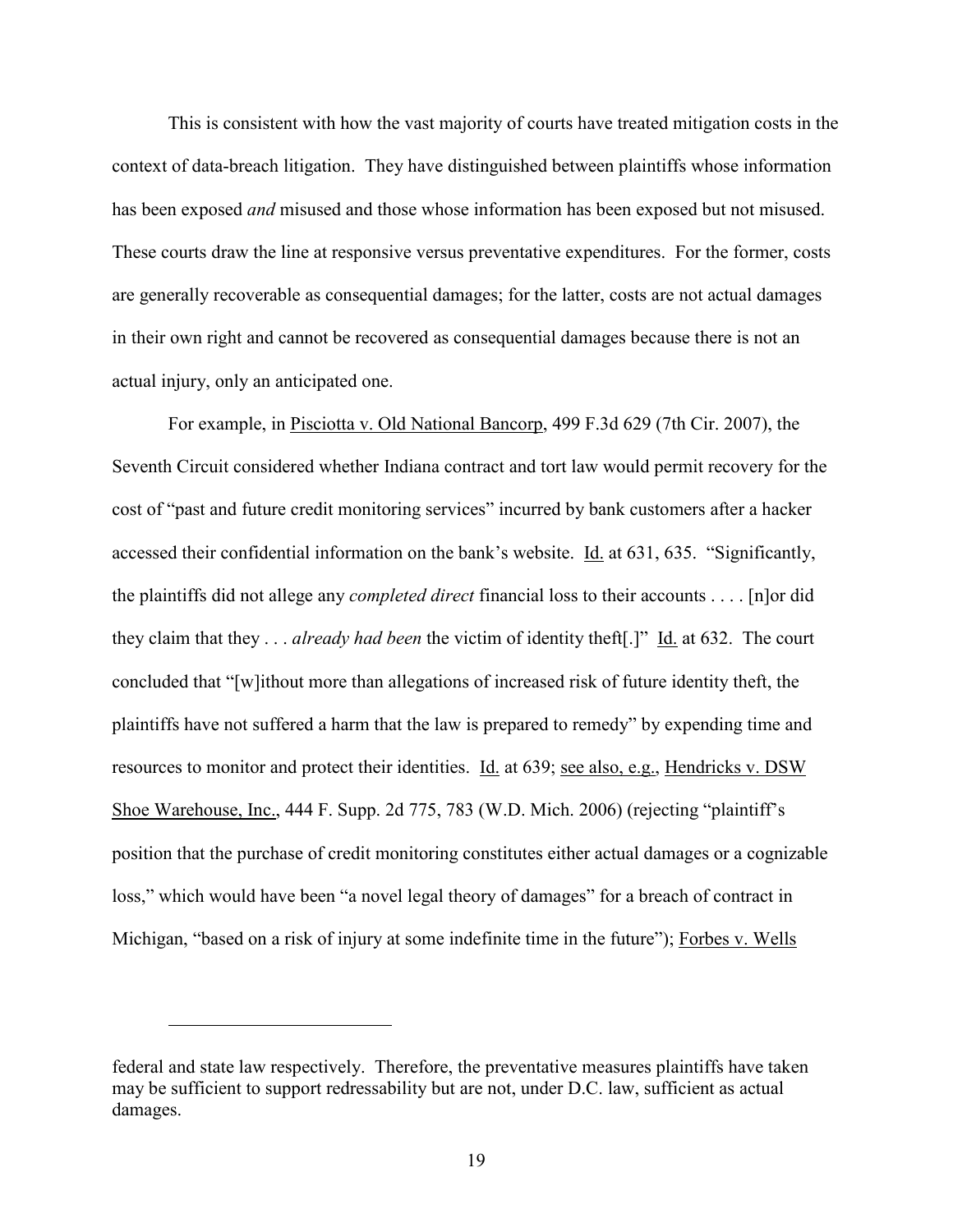Fargo Bank, N.A., 420 F. Supp. 2d 1018, 1020–21 (D. Minn. 2006) (rejecting plaintiffs' contention for both negligence and breach-of-contract claims "that the time and money they have spent monitoring their credit suffices to establish damages" in "anticipation of future injury that has not materialized").

Dieffenbach v. Barnes & Noble, Inc., 887 F.3d 826 (7th Cir. 2018), on which plaintiffs rely, see Opp'n at 7, is not to the contrary. In that case, a class of plaintiffs sued Barnes & Noble after discovering that hackers had accessed individuals' names and credit card information on the company's computer system. Dieffenbach, 887 F.3d at 827. A named plaintiff from California alleged four kinds of injury stemming from the data breach after someone used her account "to make a fraudulent purchase": a delay in the restoration of funds to her bank account, the time she spent coordinating with the police and her bank, a delay in her ability to use the compromised account, and her failure to receive the full measure of her bargain with Barnes & Noble. Id. at 828–29. The Seventh Circuit concluded that the first three losses were actual economic injuries sufficient to state a claim.  $\underline{Id}$  at 82[9](#page-19-0).<sup>9</sup> The same was true for the named plaintiff from Illinois, who decided to renew her monthly credit-monitoring service after her bank contacted her about a potentially fraudulent charge and froze her card for several days. Id. In other words, the Seventh Circuit considered credit-monitoring and other mitigation services to be cognizable injuries for both named plaintiffs *who alleged they were already experiencing actual misuse*. See also Anthem, 2016 WL 3029783, at \*15–16 (describing these kind of mitigation costs as

<span id="page-19-0"></span><sup>&</sup>lt;sup>9</sup> Hewing to the result in the majority of cases cited in Section  $(IV)(A)(2)(b)$  above, the Seventh Circuit rejected the argument that the plaintiff suffered an economic "benefit of the bargain" loss because she did not contend that any of the items she purchased were "defective" or that "Barnes & Noble promised any particular level of security, for which she paid." Id. at 829.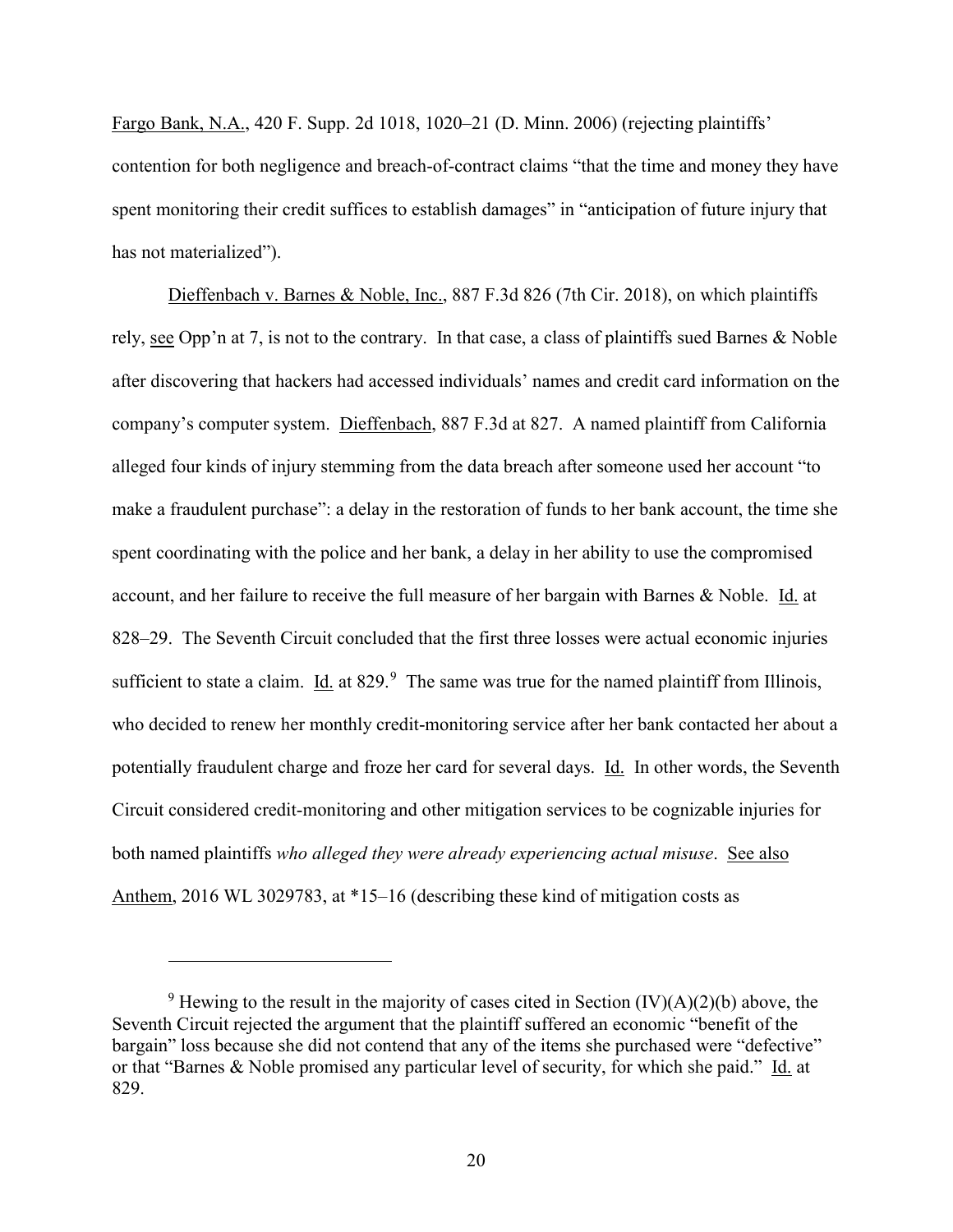"consequential out of pocket expenses" where plaintiff was notified his personal information was stolen, he learned that his financial information had been "compromised" and "used for unauthorized charges," and *then* he "took actions to prevent further financial damage").

Apart from the Tringlers, plaintiffs here complain only of the cost of prophylactic, rather than responsive, measures. Consistent with the weight of authority on this issue, the remaining plaintiffs who have not alleged actual misuse of their exposed personal information may not plead actual damages under a mitigation-cost theory. Only the Tringlers—who, as discussed above, have alleged actual misuse in the form of tax-refund fraud—would be able to recover consequential damages like the money spent monitoring their credit.

#### Emotional distress

 $\overline{a}$ 

Finally, plaintiffs seek non-economic damages for five of the nine claims that require actual damage: negligence, SAC ¶ 83; negligence *per se*, id. ¶ 129; violation of the Maryland Consumer Protection Act ("MCPA"), id. ¶ 109; fraud, id. ¶ 122; and constructive fraud, id.  $\P$  152.<sup>[10](#page-20-0)</sup> They claim that, in addition to economic loss, they have suffered "non-economic loss in the form of mental and emotional pain and suffering and aguish [sic] as a result of Defendants' failures." Id. ¶ 38. Based on the Court's conclusions regarding plaintiffs' theories of economic loss, all but the Tringlers are left with allegations of purely emotional damages. At the hearing, CareFirst took the position that emotional distress alone may as a matter of law sustain a claim

<span id="page-20-0"></span> $10$  Plaintiffs do not seek emotional distress damages for their breach of contract, D.C. Data Breach Notification Statute, Virginia Consumer Protection Act, and breach of the duty of confidentiality claims. Id. ¶¶ 74, 97, 114, 144. In any event, emotional distress damages would not be recoverable for at least some of these claims. See Howard Univ. v. Baten, 632 A.2d 389, 392 (D.C. 1993) (breach of contract); D.C. Code ¶ 28-3853(a) (excluding "dignitary harms, including pain and suffering," from the definition of "[a]ctual damages" under the D.C. Data Breach Notification Statute).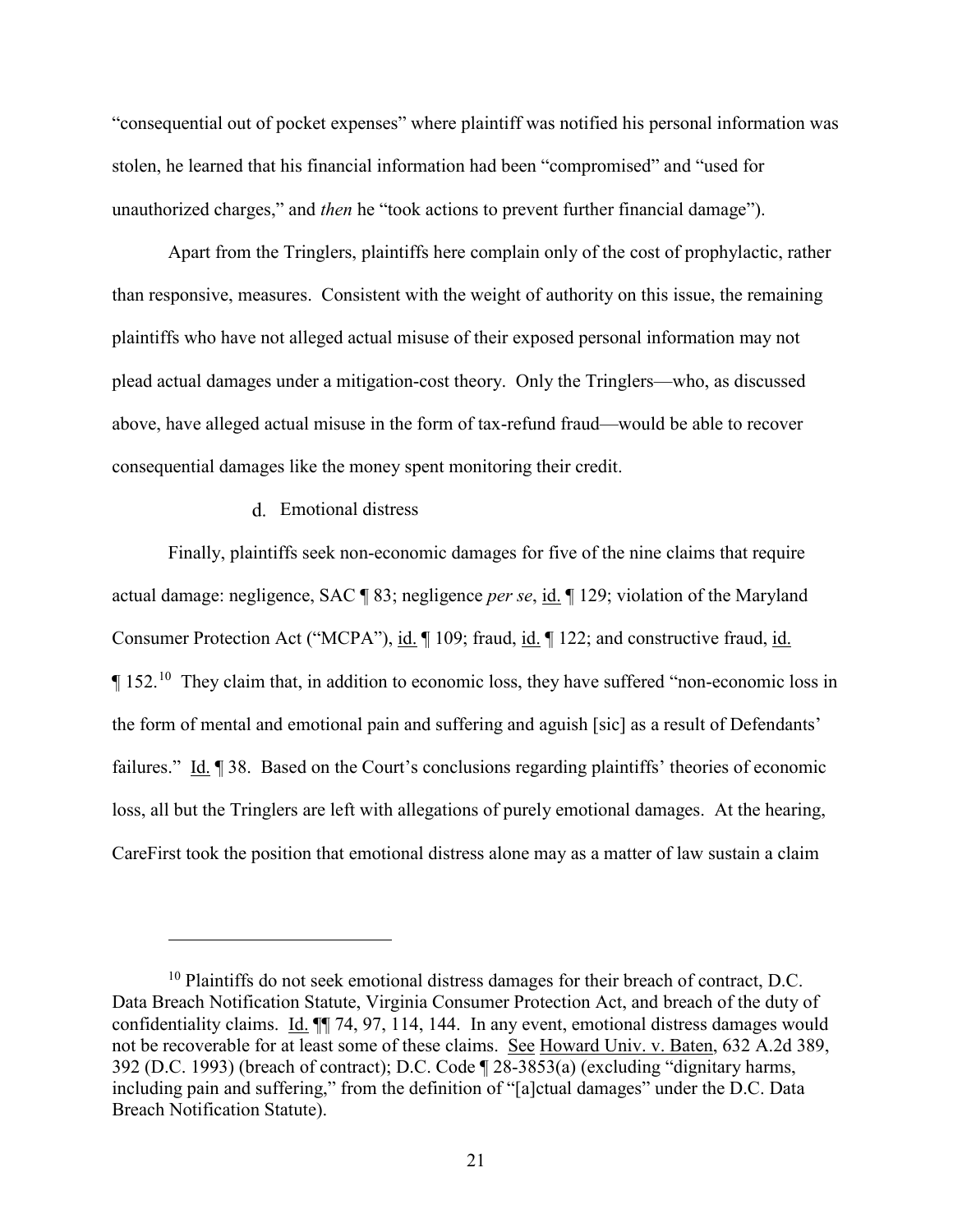for actual damages, but that here, plaintiffs have failed to adequately plead emotional distress. Hr'g Tr. at 15:24–16:15. The Court sees two questions: first, whether a plaintiff may sustain a claim for negligence, fraud, or violation of the MCPA based solely on emotional distress; and second, whether plaintiffs have adequately pled such damages here.

The District of Columbia Court of Appeals applies "a different framework" for "[c]laims of negligence that seek damages for only mental pain and suffering." Hedgepeth v. Whitman Walker Clinic, 22 A.3d 789, 795 (D.C. 2011). To state a claim where "emotional distress is the only injury suffered," id. at 810, the plaintiff must satisfy either the "zone of physical danger" rule set out in Williams v. Baker, 572 A.2d 1062 (D.C. 1990) (en banc), or the special relationship and undertaking rule set out in Hedgepeth, 22 A.3d at 810–11. Such "negligent infliction of emotional distress" claims are distinct from other negligence claims where the plaintiff seeks to recover for pain and suffering as "parasitic" damages as a result of or incident to the "invasion of another legally protected interest." Hedgepeth, 22 A.3d at 809.

Plaintiffs' allegations regarding their pain and suffering are too conclusory to satisfy either the Williams or Hedgepeth rule. See Hawkins v. Wash. Metro. Area Transit Auth., 311 F. Supp. 3d 94, 107–08 (D.D.C. 2018) (dismissing negligent infliction of emotional distress claim where plaintiffs failed to plead "serious and verifiable" emotional distress). This makes sense: Plaintiffs did not set out to state a claim only for emotional damages. Rather, they seek "ancillary or 'parasitic' damages for related mental distress (sometimes referred to as 'pain and suffering')." Hedgepeth, 22 A.3d at 795. As such, they cannot sustain their negligence and negligence *per se* claims based on emotional distress alone.

The same is true for plaintiffs' fraud and constructive fraud claims. Although a plaintiff may seek both economic and emotional damages in an action for intentional fraud, Osbourne v.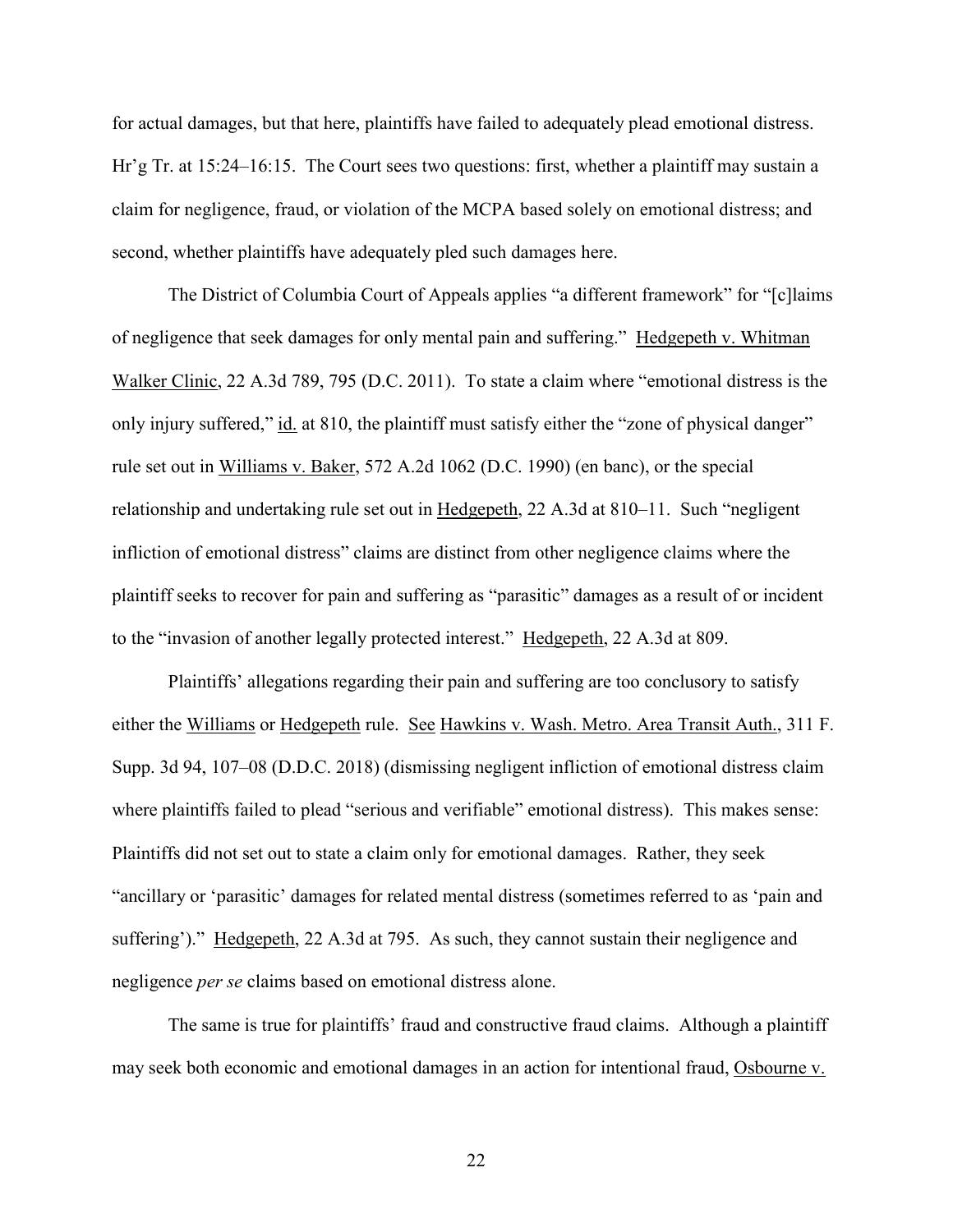Capital City Mort. Corp., 667 A.2d 1321, 1328 (D.C. 1995), superseded by statute on other grounds, D.C. Code Ann. § 28-3905(k)(1), the "*sine qua non* of any recovery for misrepresentation is a showing of pecuniary loss proximately caused by reliance on the misrepresentation," Kitt, 742 A.2d at 861 (quoting Day v. Avery, 548 F.2d 1018, 1029 (D.C. Cir. 1976) (per curiam)). Put another way, the economic torts of fraud and constructive fraud require some showing of economic harm in order for the plaintiff to recover emotional damages as well.

And finally, the Maryland Court of Appeals has held that the MCPA permits "recovery of damages for emotional distress if there [is] at least a 'consequential' physical injury,'" but not where the plaintiff makes allegations like, "This made me feel bad; this upset me." Sager v. Hous. Comm'n of Anne Arundel Cty., 855 F. Supp. 2d 524, 548–49 (D.D.C. 2012) (quoting Hoffman v. Stamper, 867 A.2d 276, 296 (Md. 2005)). Plaintiffs' allegations are more akin to the latter than the former, and thus cannot support a claim for a violation of the MCPA based on emotional distress alone.

Accordingly, plaintiffs' allegations of emotional distress are not sufficient to sustain their claims for negligence or negligence *per se*, fraud or constructive fraud, or violation of the MCPA.

\* \* \*

Based on the foregoing, the Court will dismiss the following claims: breach of contract, negligence, negligence *per se*, fraud, constructive fraud, and breach of the duty of confidentiality brought by all plaintiffs but the Tringlers. The Court will also dismiss the District of Columbia Breach Notification Statute claim brought on behalf of the D.C. plaintiffs and the Virginia Consumer Protection Act claim brought on behalf of the Virginia plaintiffs. Finally, the Court will dismiss the Maryland Consumer Protection Act claim brought by Ms. Huber but not by the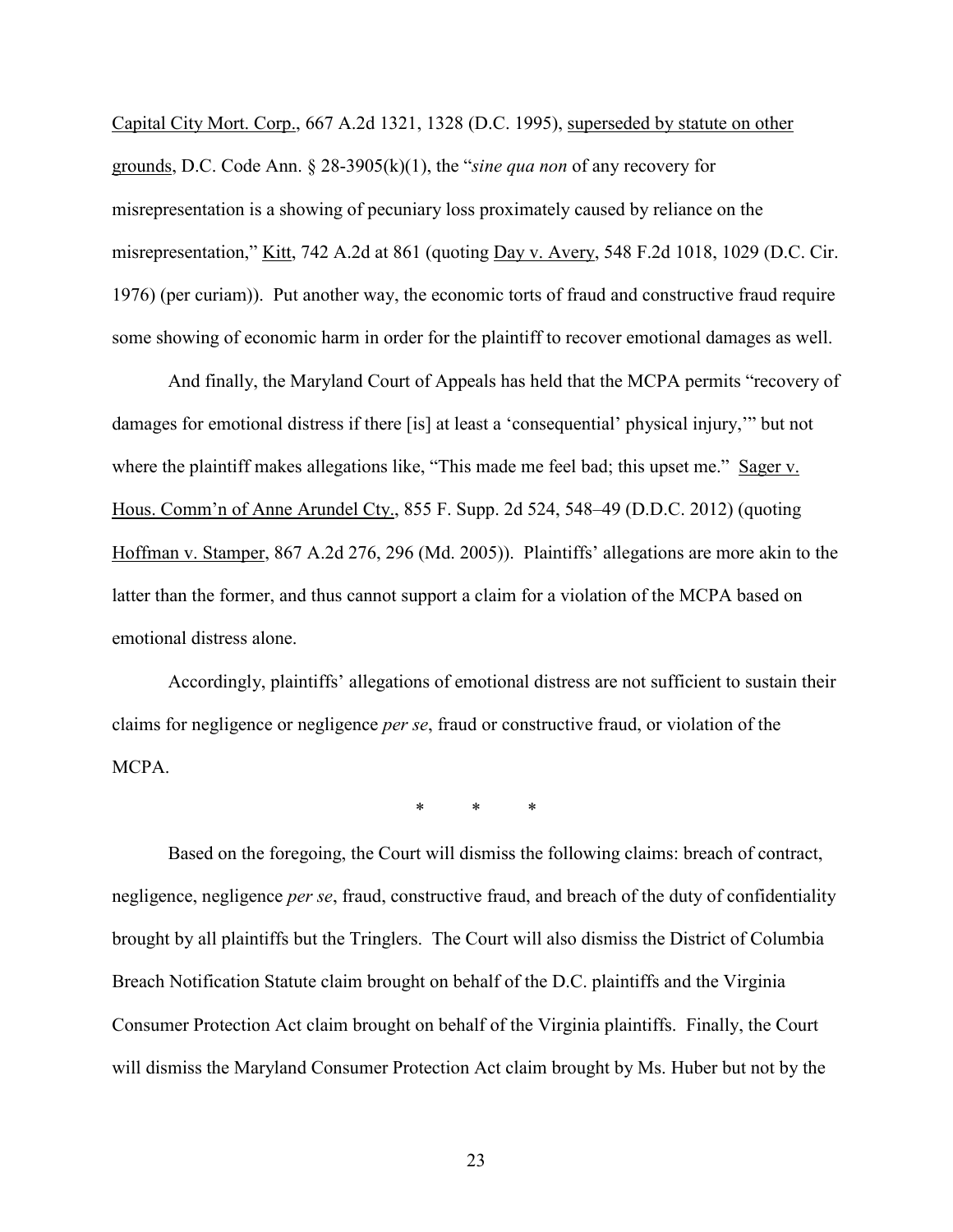Tringlers. This leaves (at this point) the Tringlers with all of their claims; the D.C. plaintiffs with their unjust enrichment and D.C. Consumer Protection Procedures Act claims; the Virginia plaintiffs with their unjust enrichment claim; and Ms. Huber with her unjust enrichment claim. The Court now moves to the interplay between plaintiffs' contract and tort claims.

### B. Whether the parties' contractual relationship bars plaintiffs' tort claims

<span id="page-23-0"></span>As an alternative to its arguments that plaintiffs fail to plead damages, CareFirst moves to dismiss plaintiffs' five tort claims—negligence, negligence *per se*, fraud, constructive fraud, and breach of aduty of confidentiality—based on the parties' contractual relationship. CareFirst asserts that plaintiffs cannot recover in tort for breach of duties that merely restate CareFirst's alleged contractual duties. According to CareFirst, because plaintiffs have failed to allege an independent common-law duty to reasonably safeguard personal information separate from any contractual one, they cannot "double dip" with claims sounding in tort. And even if there is such a duty, CareFirst asserts that the "economic loss rule" bars recovery here because, in the absence of a "special relationship" between parties, plaintiffs may not recover purely economic loses in tort. Finally, CareFirst contends that insurers and insureds do not have a fiduciary relationship that would support plaintiffs' claim for breach of a duty of confidentiality.

The Court starts and stops with the independent duty rule. Because the Court concludes that plaintiffs have failed to allege a duty to reasonably safeguard insureds' data separate from CareFirst's contractual duties—in part because the parties do not have a fiduciary relationship it need not reach whether the parties are in a special relationship such that the economic loss rule would not apply.

"The failure to perform a contractual obligation typically does not give rise to a cause of action in tort." Jones v. Hartford Life & Accident Ins. Co., 443 F. Supp. 2d 3, 5 (D.D.C. 2006).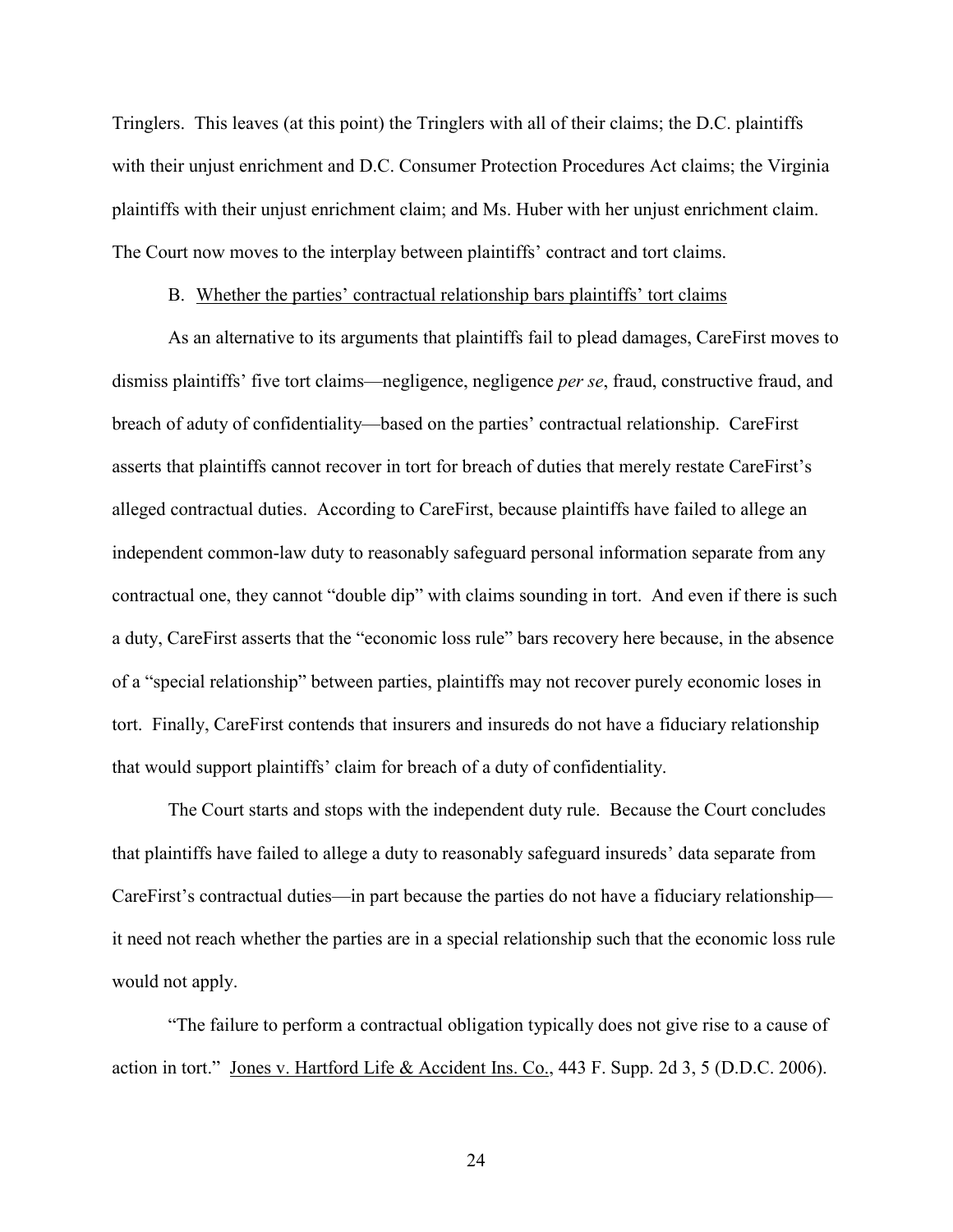Under D.C. law, for a plaintiff to recover in tort for conduct that also constitutes a breach of contract, "the tort must exist in its own right independent of the contract, and any duty upon which the tort is based must flow from considerations other than the contractual relationship." Choharis v. State Farm Fire & Cas. Co., 961 A.2d 1080, 1089 (D.C. 2008). Thus, the viability of plaintiffs' tort claims turns on whether plaintiffs have plausibly alleged that CareFirst owes them an independent duty of care to reasonably safeguard private information beyond the parties' contractual relationship.

They have not. The complaint alleges no "facts separable from the terms of the contract upon which the tort may independently rest" and identifies no "duty independent of that arising out of the contract itself." Id. Plaintiffs assert that they "contracted for services that included a promise by Defendants to safeguard, protect, and not disclosure [sic] their personal information . . . ." SAC  $\P$  26; id.  $\P$  66. They identify four sources of this promise: two CareFirst privacy policies, id. ¶¶ 28, 29, 67; its written services contract, which "promised" that CareFirst would "only disclose health information when required to do so by federal or state law," id.  $\parallel$  66; and its "promise<sup>[]</sup> to comply with all HIPAA standards," id. ¶ 68. Plaintiffs' breach-of-contract claim turns on CareFirst's alleged breach of these promises. Id. ¶¶ 34, 72. Plaintiffs' negligence claim does not include additional facts or identify a separate duty to safeguard personal data; instead, it simply alleges that CareFirst "owed the Plaintiffs a duty of care in protecting the confidentiality of the personal and private information that the Plaintiffs provided to the Defendants as consumers of the Defendants' health insurance policies." Id.  $\P$  77. This allegation makes clear that "the duty of which [plaintiffs] essentially complain[]"—the duty to reasonably safeguard insureds' personal information—"necessarily arose from the contractual relationship." Nugent v. Unum Life Ins. Co. of Am., 752 F. Supp. 2d 46, 54 (D.D.C. 2010). But for the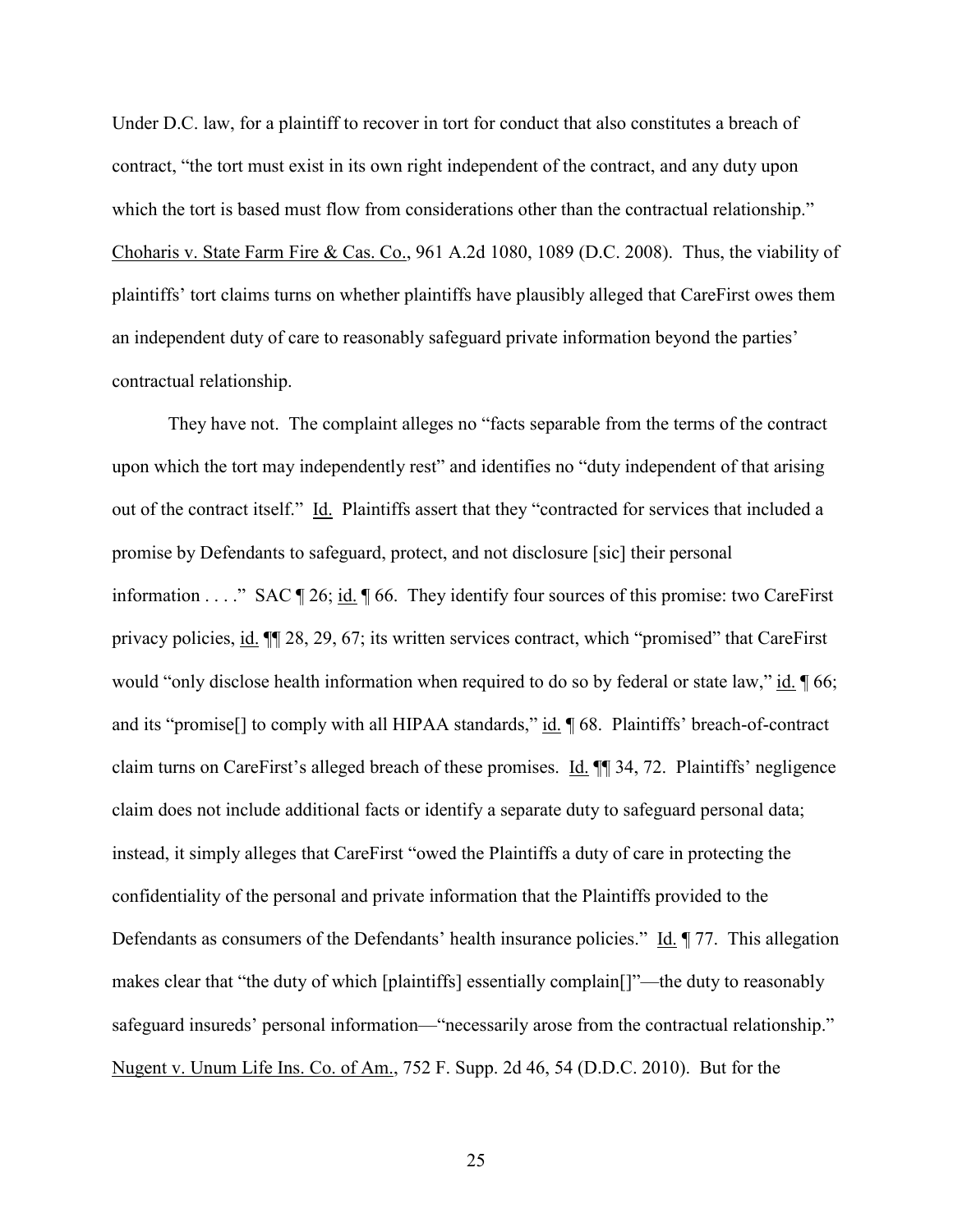contract between CareFirst and plaintiffs, CareFirst would not have had access to plaintiffs' information and thus would have had no occasion—or obligation—to protect it.<sup>11</sup>

Plaintiffs' response to Choharis is two-fold and doubly unsuccessful. First, they misinterpret its holding as being limited to a particular kind of tort—a first-party bad faith cause of action. See Opp'n at 17. The Choharis court clearly applied the broad rule—that "the tort must exist in its own right independent of the contract"—beyond the tort of bad faith to fraud and negligent misrepresentation as well. 961 A.2d at 1089–90 (affirming summary judgment where plaintiff's "assertions [regarding "fraudulent or negligent misrepresentation"] directly related to an obligation arising under the contract"). Plaintiffs' second argument implicitly reveals the error of their narrow interpretation of the case by attempting to fit their allegations into the Choharis framework: They contend that they have in fact alleged an "independent injury over and above the mere disappointment of plaintiff's hope to receive his contracted-for-benefit" because they do not allege that any "health insurance benefits were wrongfully denied." Opp'n at 17–18 (quoting Choharis, 961 A.2d at 1089). Put differently, they attempt—for purposes of their tort claims—to limit the contract's reach to the mere provision of health insurance benefits. But that argument undermines their contractual one—namely, that they "contracted for services

<span id="page-25-0"></span> $11$  Other federal courts across the country have dismissed data-breach negligence claims where the plaintiffs failed to identify a non-contractual duty to safeguard private information. See, e.g., Gordon v. Chipotle Mexican Grill, Inc., No. 17-cv-1415-CMA-MLC, 2018 WL 3653173, at \*16–17 (D. Colo. Aug. 1, 2018), magistrate R&R adopted in relevant part by 2018 WL 4620342, at \*10 (D. Colo. Sept. 26, 2018) (dismissing negligence claim in consumer data breach case where "[p]laintiffs do not cite any Colorado authorities to support [the assertion that] Defendant had an independent duty to safeguard [private information]" and plaintiffs "alleged the same duty under their implied contract"); SELCO Cmty. Credit Union v. Noodles & Co., 267 F. Supp. 3d 1288, 1295 (D. Colo. 2017) (dismissing financial-institution data breach case where plaintiffs "cite no support for the existence of specific common law or statutory duties of care related to data security" and "most important of all," the duties alleged by plaintiffs were "created by, and completely contained in, the contractual provisions" (citation omitted)).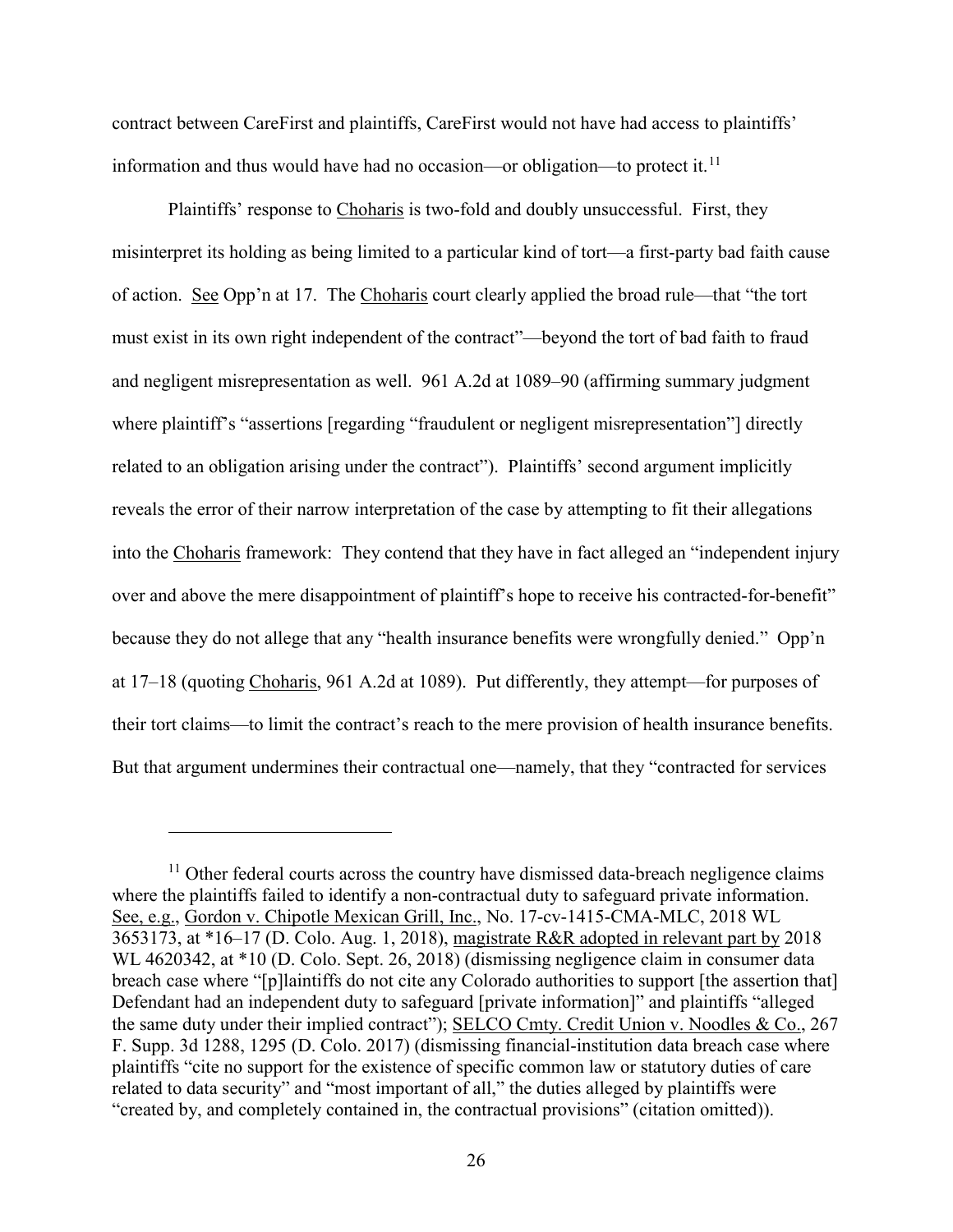that included a guarantee by Defendant to safeguard their personal information." SAC ¶ 21.

Plaintiffs cannot have their cake (a contract that sets forth specific promises to safeguard

information) and eat it too (a contract that provides only for the provision of health insurance).<sup>[12](#page-26-0)</sup>

Plaintiffs therefore fail to satisfy the Choharis requirement that they allege a tort duty

independent of CareFirst's contractual obligations.<sup>[13](#page-26-1)</sup>

 $\overline{a}$ 

<span id="page-26-1"></span> $13$  Responding to CareFirst's arguments regarding the economic loss rule, plaintiffs contend that "it has already been held that an insurer has 'additional obligations' beyond those stated in a contract by nature of the insurer-insured relationship." Opp'n at 15 (citing Cent. Armature Works, Inc. v. Am. Motorists Ins. Co., 520 F. Supp. 283, 292 (D.D.C. 1980)). Although it does not reach the economic loss rule arguments, the Court will address this contention to the extent it can be construed as asserting that such "additional obligations" give rise to some sort of independent duty. In Central Armature Works, the court upheld an award of punitive damages in a breach of contract action against an insurance company in part because "an insurer has additional obligations to its insured which subject it to more stringent standards of conduct than those normally imposed on parties to a contract." 520 F. Supp. at 292. Acknowledging that "[n]either party [] presented any authority from the District of Columbia which establishes the relationship between an insurer and its insured," id., the court relied on outof-district precedent and a general assertion by the District of Columbia Court of Appeals that insurers have a "duty to process and pay claims expeditiously and in good faith," id. (quoting Cont'l Ins. Co. v. Lynham, 293 A.2d 481, 483 (D.C. 1972)). In 1993, the D.C. Circuit likewise relied on out-of-district precedent to explain that the "bad faith tort [for "refusal to pay insurance benefits"] is grounded on the covenant of good faith and fair dealing that is implicit in all contracts [and] supplemented by the idea that insurance contracts have special characteristics that warrant heightened liability for breach of that covenant." Messina v. Nationwide Mut. Ins. Co., 998 F.2d 2, 5 (D.C. Cir. 1993). But since Central Armature Works and Messina, "the D.C. Court of Appeals has spoken clearly and 'bad faith conduct,' to the extent proved, 'can be compensated within those principles' of the contractual obligation of good faith and fair dealing." Nugent, 752 F. Supp. 2d at 56 (quoting Choharis, 961 A.2d at 1087). Coming full circle, then, plaintiffs'

<span id="page-26-0"></span> $12$  Plaintiffs advanced a version of this argument at the hearing. When asked to explain where in the complaint they allege an independent duty, counsel responded that CareFirst's "privacy policy" constitutes "a separate representation" from the contractual representations that more obviously relate to health insurance, like a promise to "cover my claim if I hurt my leg." Hr'g Tr. at 42:11–42:18. But when the Court pointed out that plaintiffs also base their contract claim in part on the promises made in those policies, counsel simply responded, "[i]t's broken promises in the four corners of the contract, and it's broken promises outside of the four corners of the contract." Id. at 44:20–44:22. This response only reinforces the Court's conclusion that plaintiffs have not alleged an *independent* duty.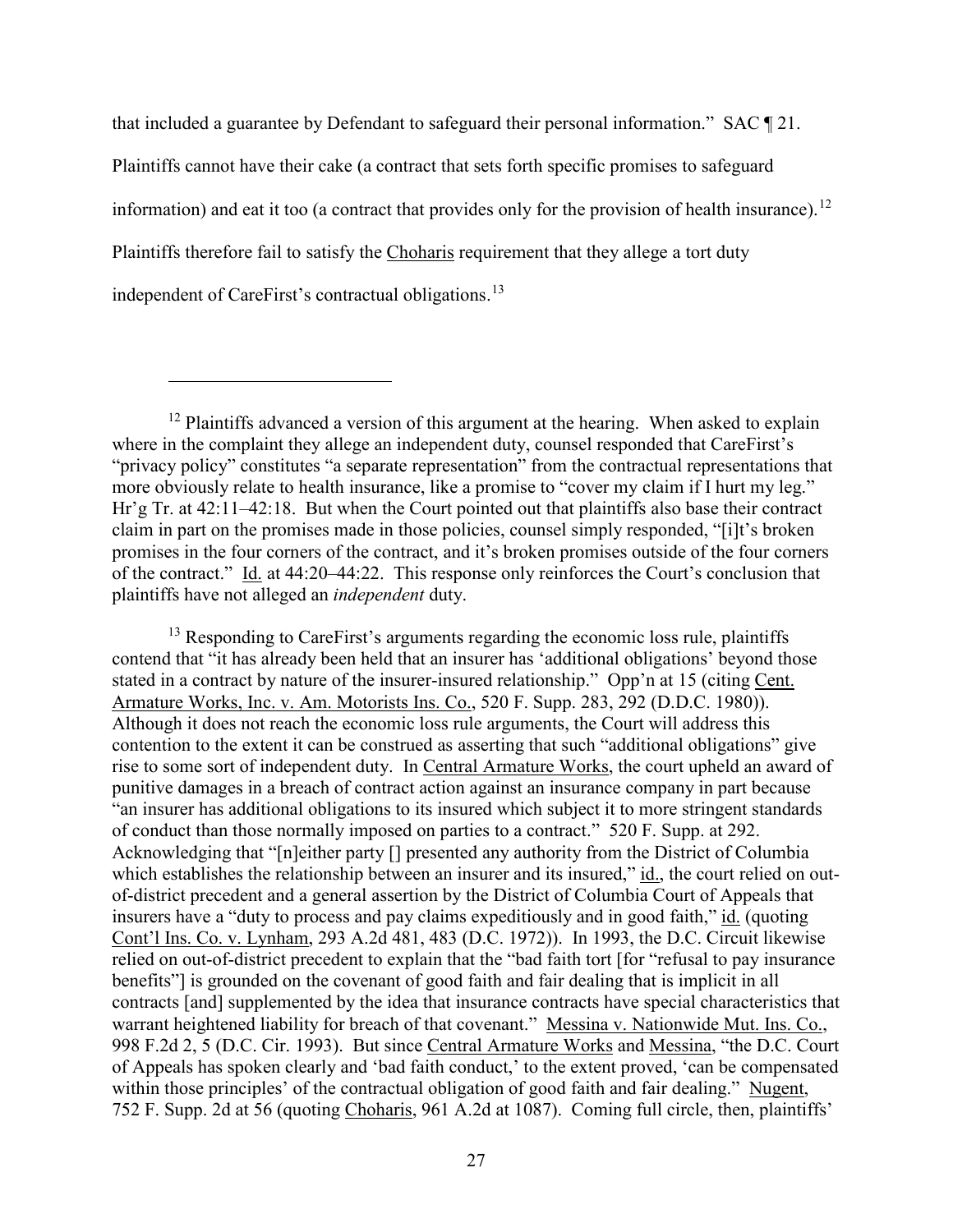Even where plaintiffs fail to identify a non-contractual duty, some courts outside this jurisdiction have recognized a stand-alone duty to provide reasonable data security separate from any operative agreement. The District of Columbia Court of Appeals has not confronted this question. And jurisdictions across the country are divided as to whether there is a common law duty to provide data security. The courts that have recognized such a duty have rooted it in one, or a combination, of three theories: an affirmative duty to refrain from causing others harm, the foreseeability of harm, or the nature of the parties' relationship. The Court considers these theories in turn.

First, some courts have recognized a duty to provide reasonable data security under the "basic principle" of tort law that "everyone has a duty to refrain from affirmative acts that unreasonably expose others to a risk of harm." In re Sony Gaming Networks & Customer Data Sec. Breach Litig., 996 F. Supp. 2d 942, 966 (S.D. Cal. 2014) (quoting Yakubowicz v. Paramount Pictures Corp., 536 N.E.2d 1067, 1070 (Mass. 1989)). The Sony court concluded that this general duty to *refrain* translated to a specific "legal duty to *provide* reasonable network security . . . separate and independent from the PSN User Agreement" and any contractual obligations that arose from that agreement.  $\underline{Id}$  at 968 (emphasis added). Because Sony allegedly breached that duty by "fail[ing] to employ reasonable security measures to protect" the plaintiffs' personal information—"provided . . . to Sony as part of a commercial transaction"—

overreading of Central Armature Works to impose a separate *tort* as opposed to *contractual* obligation is foreclosed by Choharis.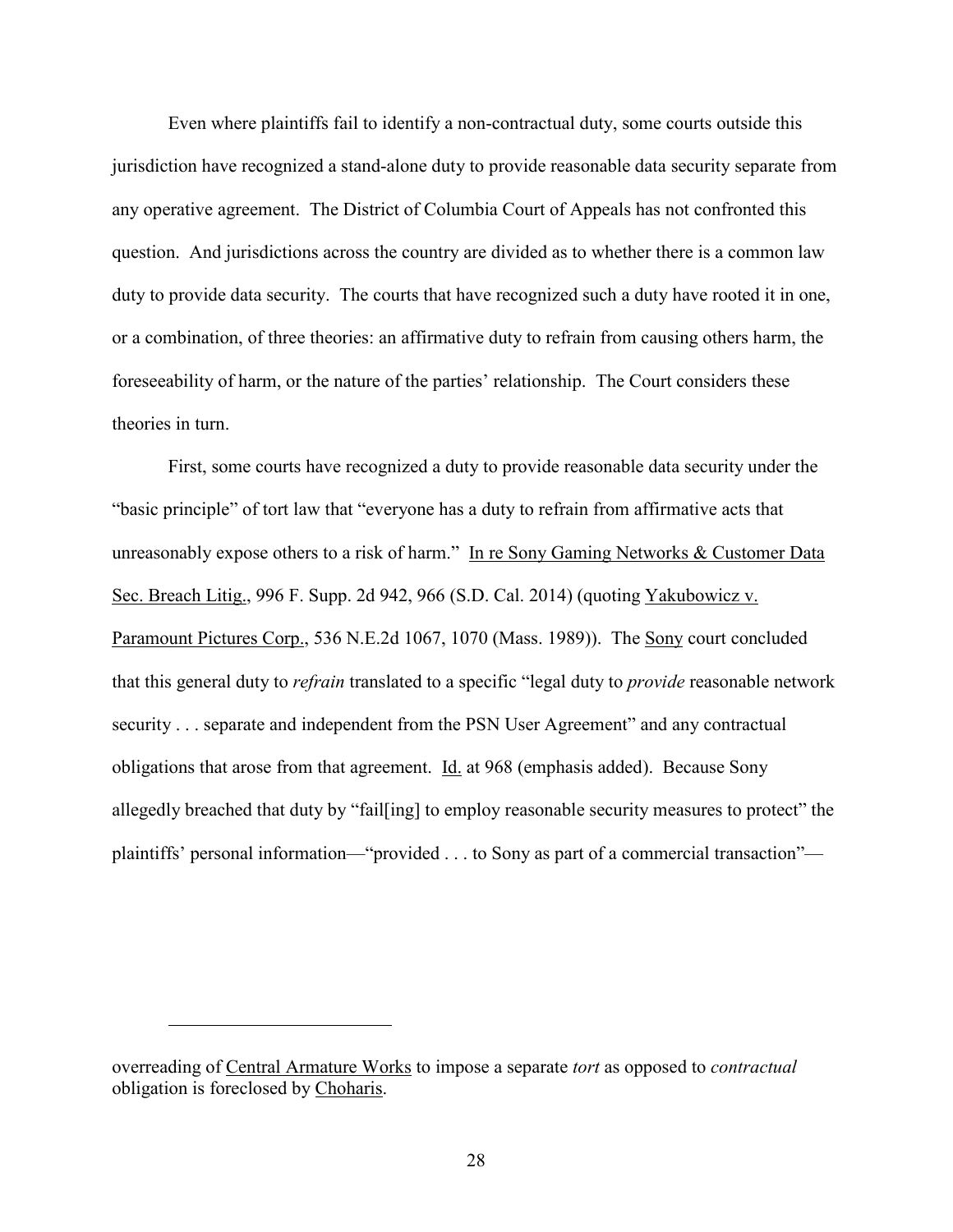the plaintiffs could "pursue both contract and tort remedies, to the extent [their] tort claims are not barred by the economic loss doctrine." Id.[14](#page-28-0)

The Court is not persuaded by Sony's reasoning because it elides the distinction between a duty to refrain and a duty to act. While there may be a general duty to refrain from acts that cause others harm, this usually does not extend to an obligation to act affirmatively. Here, as in Sony, plaintiffs allege that CareFirst *failed* to act by not employing reasonable security measures to protect customers' personal information. The Court hesitates to recognize a common-law duty based on that alleged omission. See also Veridian Credit Union v. Eddie Bauer, LLC, 295 F. Supp. 3d 1140, 1158 (W.D. Wash. 2017) (finding no common law duty to reasonably secure credit card information where plaintiffs' "allegations comprise numerous omissions or nonfeasance on the part of Eddie Bauer, but they do not describe misfeasance or any affirmative act 'that created a situation of peril' for [plaintiffs]" (citation omitted)).

Still, there are some circumstances under District of Columbia law where even a failure to act will give rise to a legal duty. "[W]hether a duty exists is the result of a variety of considerations." Bd. of Tr. of Univ. of Dist. of Columbia v. DiSalvo, 974 A.2d 868, 871 (D.C. 2009). These considerations include the foreseeability of harm and the nature of the relationship between the parties. Id. at 871–72 & 871 n.2; <u>see also Hedgepeth</u>, 22 A.3d at 794 ("We have described a court's examination of whether a duty exists as a 'foreseeability of harm test' that is determined, in large part, by the nature of the relationship between the parties." (quoting Odemns

<span id="page-28-0"></span><sup>&</sup>lt;sup>14</sup> Demonstrating the complicated interaction between the independent duty doctrine and the economic loss rule, the Sony court ultimately concluded that the "special relationship" exception to the economic loss rule did not apply because the plaintiffs "failed to allege a 'special relationship' with Sony beyond those envisioned in everyday consumer transactions." Id. at 969. "[T]herefore, negligence [was] the wrong legal theory on which to pursue recovery for [their] economic losses." Id.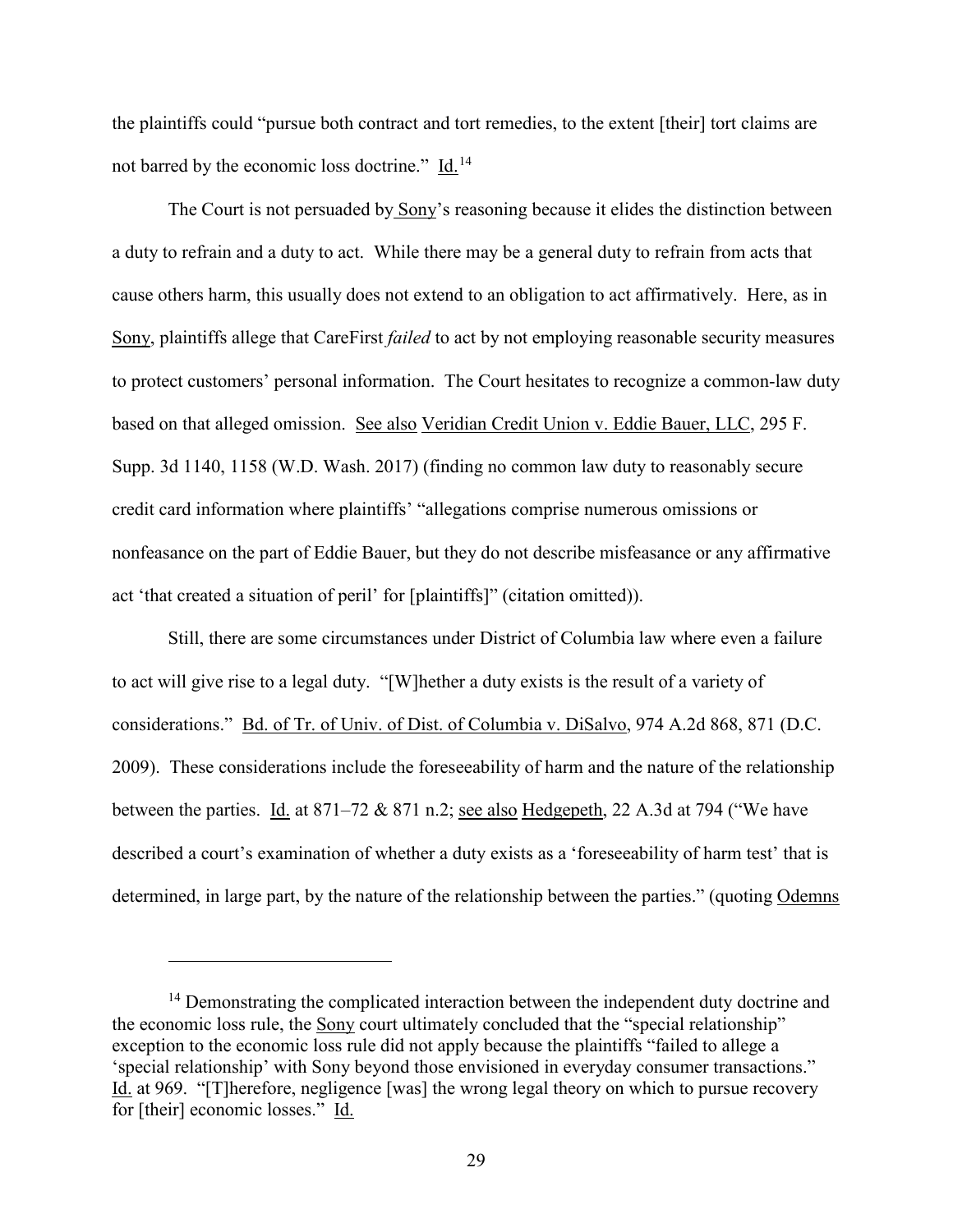v. District of Columbia, 930 A.2d 137, 143 (D.C. 2007)). The balance of these considerations operates on "a sliding scale: If the relationship between the parties strongly suggests a duty of protection, then specific evidence of foreseeability is less important, whereas if the relationship is not of a type that entails a duty of protection, then the evidentiary hurdle is higher." DiSalvo, 974 A.2d at 872 (quoting Workman v. United Methodist Comm. on Relief, 320 F.3d 259, 264 (D.C. Cir. 2003)).

This leads to the second theory: Some of the courts that have recognized a common law duty to reasonably secure consumers' data have done so based on the foreseeability of harm. For example, in In re Arby's Restaurant Group, Inc. Litigation, No. 1:17-cv-514-AT, 2018 WL 2128441 (N.D. Ga. Mar. 5, 2018), a group of financial institutions and consumers sued Arby's after hackers breached the restaurant's point of sales machines. Id. at \*1. Applying Georgia law, the court emphasized the role that "foreseeability" plays "in defining the existence of a legal duty." Id. at \*3. More specifically, the Arby's court explained that under state law, a person or entity "may still have a duty to protect against a criminal act of a third person," which would include hacking into a private data system, "if it is alleged that [the entity] had 'reason to anticipate' the criminal act." Id. (citation omitted). In that case, the plaintiffs alleged that Arby's knew or should have known about the risk of a data breach based on known problems specific to Arby's point of sales system as well as other recent highly publicized data breaches in that industry. Id. at \*5. The court found those allegations "sufficient to establish the existence of a plausible legal duty and survive a motion to dismiss."  $\underline{Id}$ : id. at \*12 (concluding that both tort and contract actions could proceed because plaintiffs identified "a common law duty that would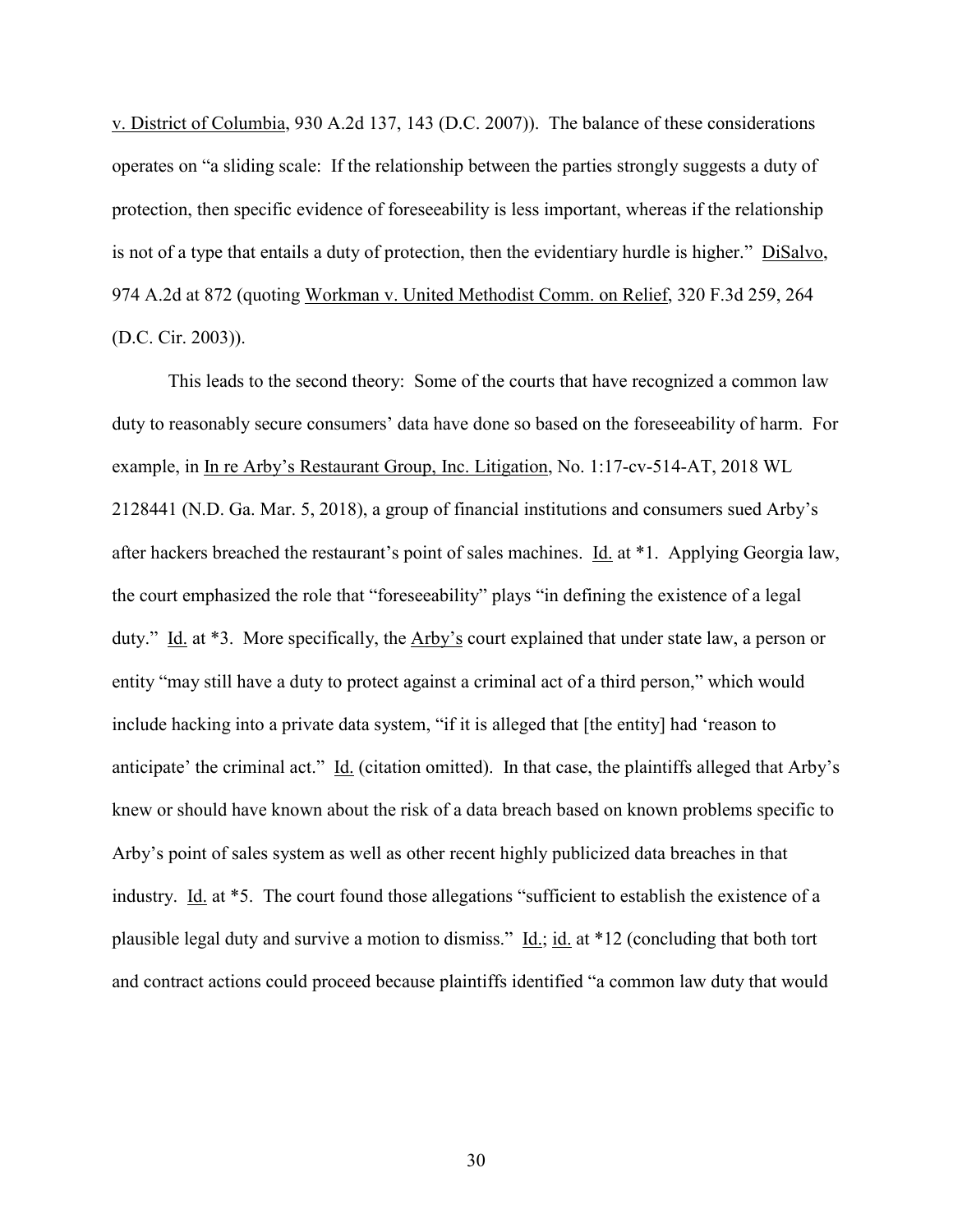have applied regardless of the existence of an underlying contract").<sup>15</sup> Here, by contrast, plaintiffs have made no allegations that it was foreseeable that CareFirst specifically would suffer a data breach based on, for instance, known vulnerabilities in its data-storage systems.

And third, some courts that have recognized a common law duty in the data-breach context have done so based on the nature of the relationship between the party providing the confidential information and the party receiving it, as well as the sensitive nature of the information provided. An inquiry into the nature of the relationship often overlaps with two separate but related legal questions: whether the "special relationship" exception to the economic loss rule barring tort claims applies and whether there is a fiduciary relationship to support a duty of confidentiality. In some cases, the analysis merges entirely.

Take Daly v. Metropolitan Life Insurance Co., 782 N.Y.S. 2d 530 (N.Y. Sup. Ct. 2004), where a New York trial court considered "a new area of law"—namely, "whether liability may attach to an entity that fails to safeguard personal and confidential information obtained in conjunction with the purchase of a life insurance policy." Id. at 532. In the absence of case law on this then-nascent legal question, the court drew a parallel to the breach of a fiduciary duty of confidentiality, where one party puts its trust in the other by relying on the other's superior expertise. Id. at 534–35. The court analogized that the insurance company—like a fiduciary— "had a duty to protect the confidential personal information provided by" subscribers because

<span id="page-30-0"></span><sup>&</sup>lt;sup>15</sup> See also, e.g., In re The Home Depot, Inc. Customer Data Sec. Breach Litig., No. 1:14md-2583-TWT, 2016 WL 2897520, at \*3 (N.D. Ga. May 18, 2016) ("A retailer's actions and inactions, such as disabling security features and ignoring warning signs of a data breach, are sufficient to show that the retailer caused foreseeable harm to a plaintiff and therefore owed a duty in tort."); In re Target Corp. Customer Data Sec. Breach Litig., 64 F. Supp. 3d 1304, 1310 (D. Minn. 2014) (same).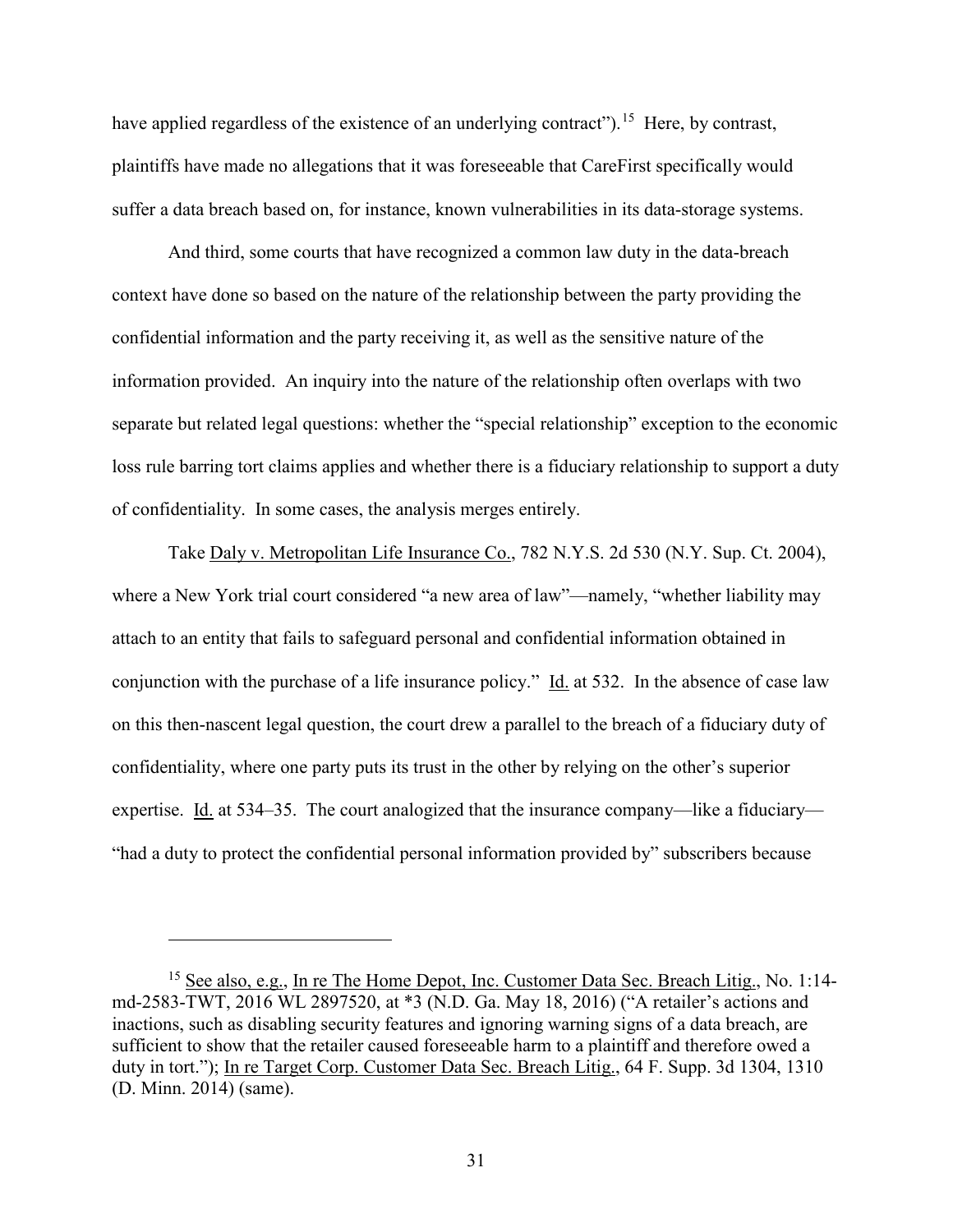insurance subscribers were "required to" provide the insurance company "with highly sensitive personal information" in order to obtain life insurance and that company had represented in its privacy notice that it would safeguard that information. Id. at 535. At least one federal district court has adopted Daly's reasoning. In Jones v. Commerce Bancorp, Inc., the court concluded that a bank customer sufficiently alleged a legal duty to safeguard information where the bank required her to provide confidential personal information in order to open a business account and warranted that it would safeguard that information. No. 06-cv-835-HB, 2006 WL 1409492, at \*1–2 (S.D.N.Y. May 23, 2006) (citing Daly, 782 N.Y.S. 2d 532–35).

The problems of data breaches may no longer be "new" but courts around the country continue to confront these legal questions. Just recently, for example, the Pennsylvania Supreme Court held for the first time that "an employer has a legal duty to exercise reasonable care to safeguard its employees' sensitive personal information stored by the employer on an internetaccessible computer system." Dittman v. UPMC, 196 A.3d 1036, 1038 (Pa. 2018). The court rooted this duty in the traditional common law duty to exercise reasonable care when engaging in affirmative conduct as well as the nature of the relationship between the parties. The employees alleged that "as a condition of their employment," their employer "required them to provide certain personal and financial information, which [it] collected and stored on its internetaccessible computer system without use of adequate security measures." Id. at 1047. According to the court, this dynamic was sufficient to allege a duty of care. Id.

Not all courts, however, have concluded that requiring another to provide sensitive personal information creates such a duty. For example, in Cooney v. Chicago Public Schools, 943 N.E.2d 23 (Ill. App. Ct. 2010), the Appellate Court of Illinois concluded that Chicago Public Schools did not owe a legal duty to safeguard its employees' personal information. Id. at 29. In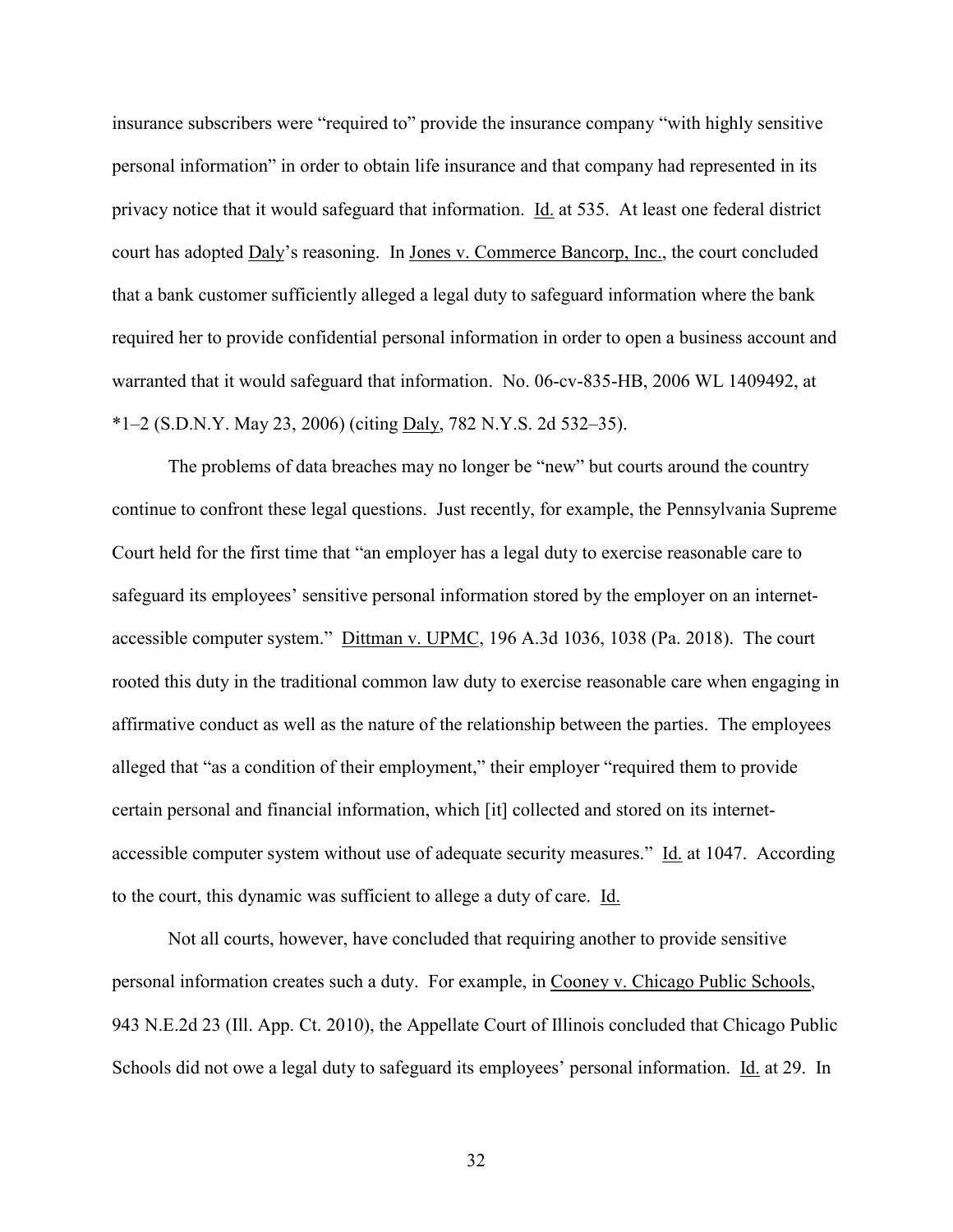that case, the Chicago Board of Education inadvertently disclosed the personal information, including social security numbers and health insurance plan information, of almost 2,000 former employees. Id. at 27. The employees urged the court to "recognize a 'new common law duty' to safeguard information" in light of the sensitive nature of personal data that was disclosed and the fact that the Board had collected that data. Id. at 28–29. But the Illinois court declined to go beyond state statutory notice requirements and recognize a new duty in the absence of specific authority. Id. at 29. "Federal courts interpreting Illinois law have consistently declined to impose a common law duty to safeguard personal information in data security cases" based on Cooney. In re SuperValu, Inc., Customer Data Sec. Breach Litig., 14-md-2586-ADM-TNL, 2018 WL 1189327, \*14 (D. Minn. Mar. 7, 2018). In SuperValu, for instance, consumers argued that SuperValu owed them "an extra-contractual duty" because it "solicited customers' [private personal information] and thus had a duty to take reasonable measures to safeguard their data and notify them of any data breach." Id. The district court declined to recognize such a duty. Id.; see also, e.g., Cmty. Bank of Trenton v. Schnuck Mkts., Inc., 887 F.3d 803, 816 (7th Cir. 2018) (relying on Cooney to conclude that Illinois "would not impose the common law data security duty the plaintiff banks call for here"); Gordon, 2018 WL 3653173, at \*15 (citing Cooney and Community Bank of Trenton to dismiss an Illinois negligence claim "for lack of a common law duty").

Because the District of Columbia Court of Appeals has not determined one way or the other whether there is a common law duty to safeguard data, the Court will follow the approach taken in some of the cases cited above and look to analogous case law regarding the nature of the relationship between insurers and insureds. "District of Columbia law does not . . . consider the relationship between insurer and insured a fiduciary relationship" as a matter of law.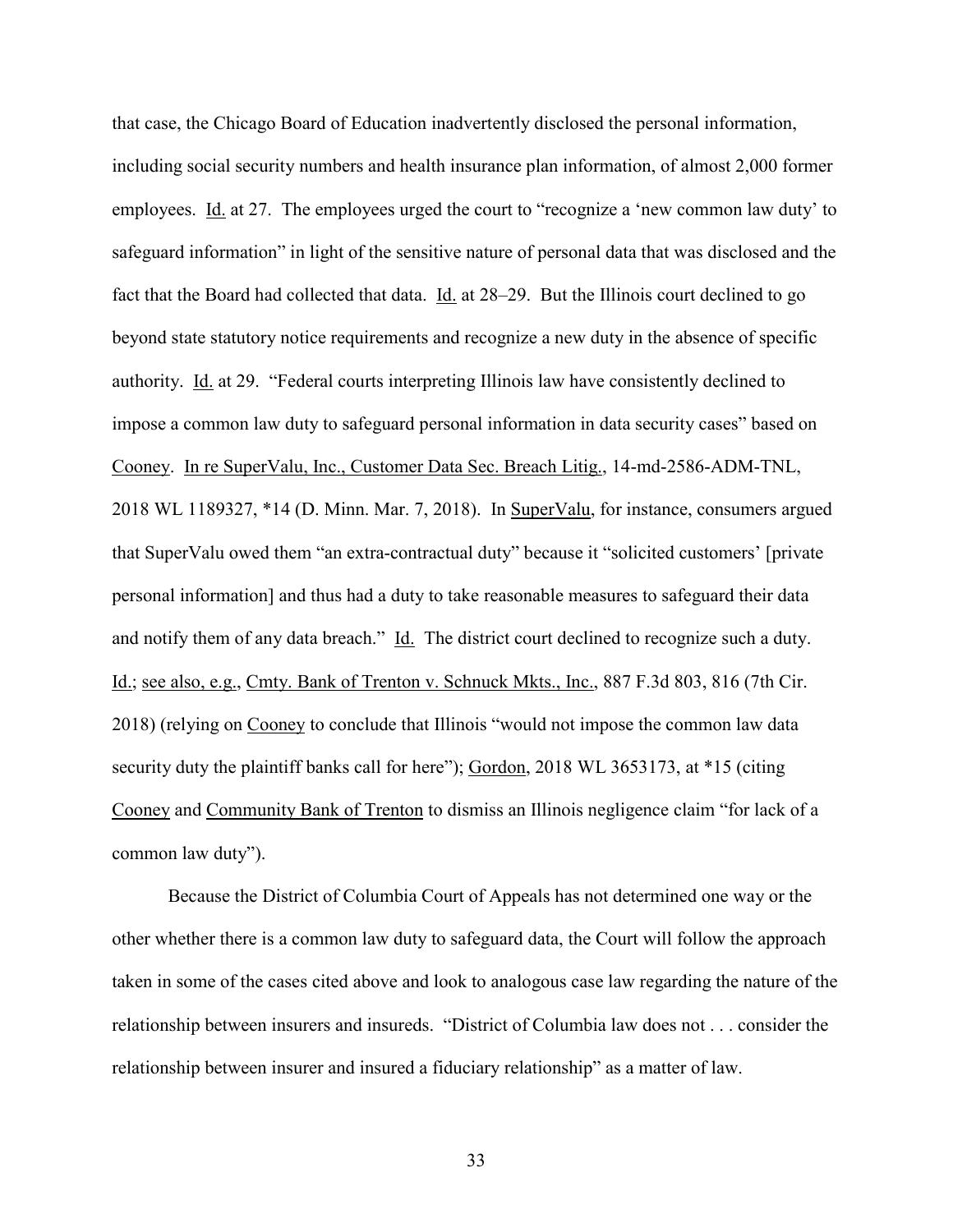Gebretsadike v. Travelers Home & Marine Ins. Co., 103 F. Supp. 3d 78, 83 (D.D.C. 2015) (citing Fireman's Fund Ins. Co. v. CTIA-The Wireless Ass'n, 480 F. Supp. 2d 7, 15 (D.D.C. 2007)); see also Stevens v. United Gen. Title Ins. Co., 801 A.2d 61, 66 (D.C. 2002) (applying contract rather than fiduciary principles to determine whether duty to defend exists). This is consistent with other jurisdictions. Instead, the relationship between parties to an insurance contract is generally considered "contractual in nature." See Fero, 236 F. Supp. 3d at 773-74 (quoting Batas v. Prudential Ins. Co. of Am., 281 A.D. 2d 260, 264 (N.Y. Sup. Ct. 2001)) (declining to recognize a "special relationship" necessary for negligent misrepresentation claim between health insurance provider and consumers whose confidential health information was accessed), withdrawn on other grounds by 304 F. Supp. 3d 333 (W.D.N.Y. 2018); In re Premera Blue Cross Customer Data Sec. Breach Litig., 198 F. Supp. 3d 1183, 1203 (D. Or. 2016) ("[T]he nature of the relationship between the parties [consumers and their insurance company] is not the type of relationship that historically has been considered fiduciary in character."); Dolmage v. Combined Ins. Co. of Am., No. 14-cv-3809, 2015 WL 292947, at \*6 (N.D. Ill. Jan. 21, 2015) ("In Illinois, it is well settled that no fiduciary relationship exists between an insurer and an insured as a matter of law." (internal alterations, quotation marks, citation omitted)).

Plaintiffs try to avoid this precedent by reframing their relationship with CareFirst as a doctor-patient one, which has been historically recognized as a fiduciary relationship as a matter of law. See Vassiliades v. Garfinckel's, Brooks Bros., 492 A.2d 580, 591–92 (D.C. 1985). They allege—for purposes of their breach of the duty of confidentiality claim *only*—that CareFirst owed them such a duty "pursuant to its fiduciary relationship with the Plaintiffs . . . as their *health care providers.*" SAC ¶ 139 (emphasis added). But CareFist obviously is not a provider of healthcare; it is a provider of health care *insurance*, as plaintiffs repeatedly acknowledge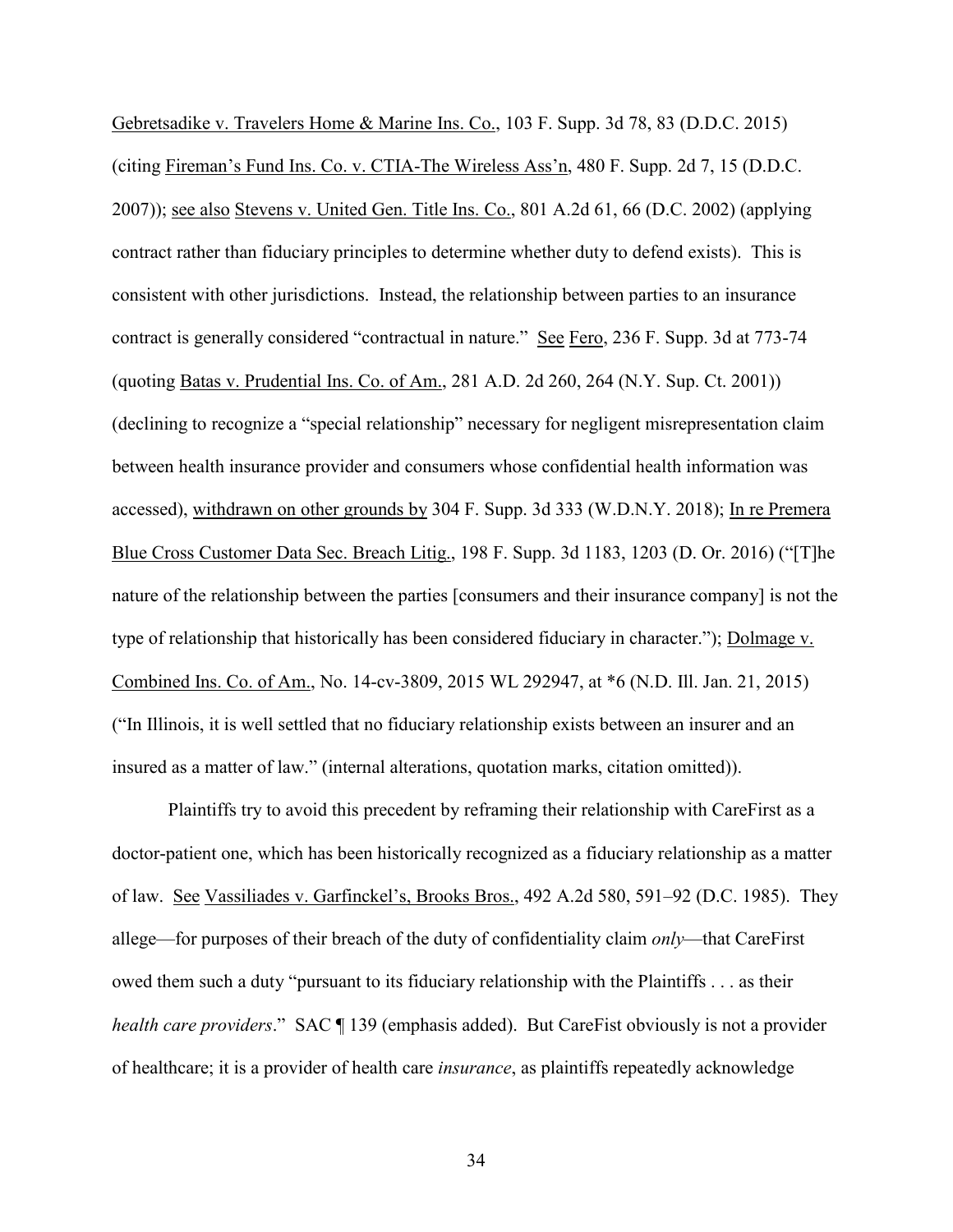elsewhere throughout their complaint. See, e.g., SAC 123 ("Defendants are a network of forprofit *health insurers* which provide *health insurance coverage* to individuals[.] (emphases added)); see also id. ¶¶ 25, 60, 65, 77, 89, 125. Accordingly, no doctor-patient relationship exists that would give rise to a duty of confidentiality as a matter of law.

Even where, as here, a fiduciary relationship does not exist as a matter of law, District of Columbia courts may imply such a relationship in special circumstances. Determining whether a fiduciary relationship exists requires "a searching inquiry into the nature of the relationship, the promises made, the types of services or advice given and the legitimate expectations of the parties." Council on Am.-Islamic Relations Action Network, Inc. v. Gaubatz, 793 F. Supp. 2d 311, 341 (D.D.C. 2011) (quoting Firestone v. Firestone, 76 F.3d 1205, 1211 (D.C. Cir. 1996)); Church of Scientology Int'l v. Eli Lilly & Co., 848 F. Supp. 1018, 1028 (D.D.C. 1994) (recognizing that even though "no Court has ever found there to be a fiduciary relationship between a public relations firm and one of its clients," the court faced a "fact-intensive question" about "the nature of the relationship" specific to the parties before it). In addition, "a fiduciary relationship could exist [] where circumstances show that the parties extended their relationship beyond the limits of the contractual obligations to a relationship founded upon trust and confidence." Paul v. Judicial Watch, Inc., 543 F. Supp. 2d 1, 6 (D.D.C. 2008) (citing Church of Scientology, 848 F. Supp. at 1028); see also Ying Qing Lu v. Lezell, 919 F. Supp. 2d 1, 6 (D.D.C. 2013) ("While fiduciary relationships can be difficult to define, and may very well exist between contracting parties, '[o]ne characteristic that District of Columbia courts have traditionally looked for is a "special confidential relationship" that transcends an ordinary business transaction and requires each party to act with the interests of the other in mind.'" (citing High v. McLean Fin. Corp., 659 F. Supp. 1561, 1568 (D.D.C. 1987))).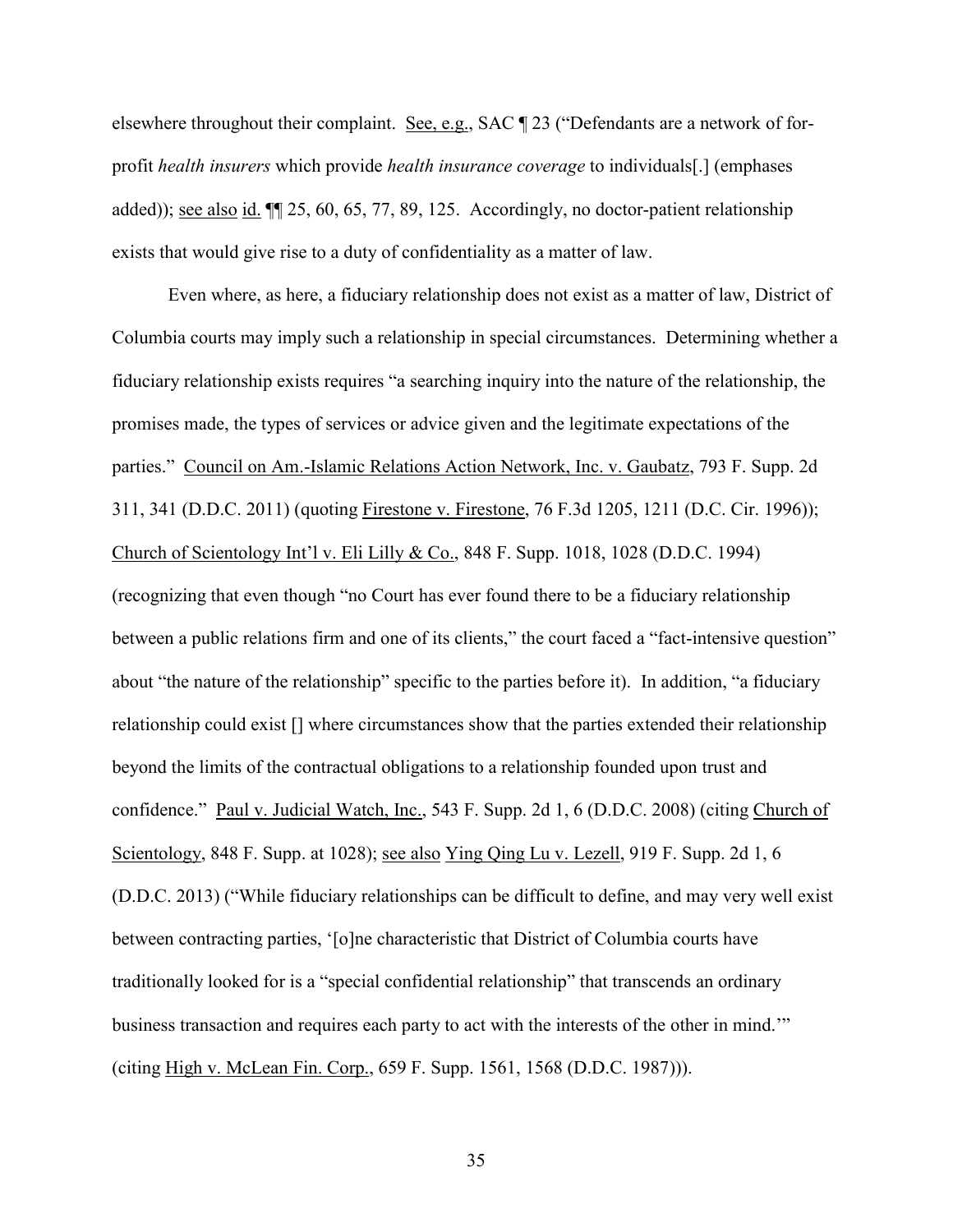Plaintiffs fail to plead anything to suggest that their relationship with CareFirst was anything more than the typical commercial relationship between insurer and insureds. As in Fero, nothing about the alleged "interactions would appear to fall outside the scope of what is routine between insurers and insureds, and therefore, the interactions do no suggest any kind of special relationship of trust and confidence." 236 F. Supp. 3d at 773–74. True, CareFirst required plaintiffs to provide personal and confidential information, but this will be the case in almost every insurer-insured relationship. Plaintiffs do not allege a relationship beyond that envisioned in every day interactions with a health insurance provider that would give rise to either a common law duty to safeguard private information or a fiduciary duty. As such, negligence, negligence *per se*, and breach of the duty of confidentiality are misplaced legal theories on which to pursue recovery for the data breach.

The same is true for plaintiffs' fraud and constructive fraud claims, which likewise arise out of the same alleged conduct that supports their breach of contract claim. "District of Columbia law requires that the factual basis for a fraud claim be separate from any breach of contract claim that may be asserted." Plesha v. Ferguson, 725 F. Supp. 2d 106, 113 (D.D.C. 2010) (citing Choharis, 961 A.2d at 1089). The plaintiffs in Plesha failed to satisfy this requirement because their allegations of fraud arose out of the same alleged conduct by defendants—"late payments and promises to pay"—that provided the basis for their breach of contract claim. Id. So too here. For their contract claim, plaintiffs allege that CareFirst breached its "promise[] through its Internet Privacy Policy that it would encrypt all personal information given to Defendants." SAC ¶ 67, 72. For their fraud claim, plaintiffs similarly allege that CareFirst "made false representations of material facts" in its "Internet Privacy Policy and General Privacy Policy, which indicated that information provided . . . would be encrypted."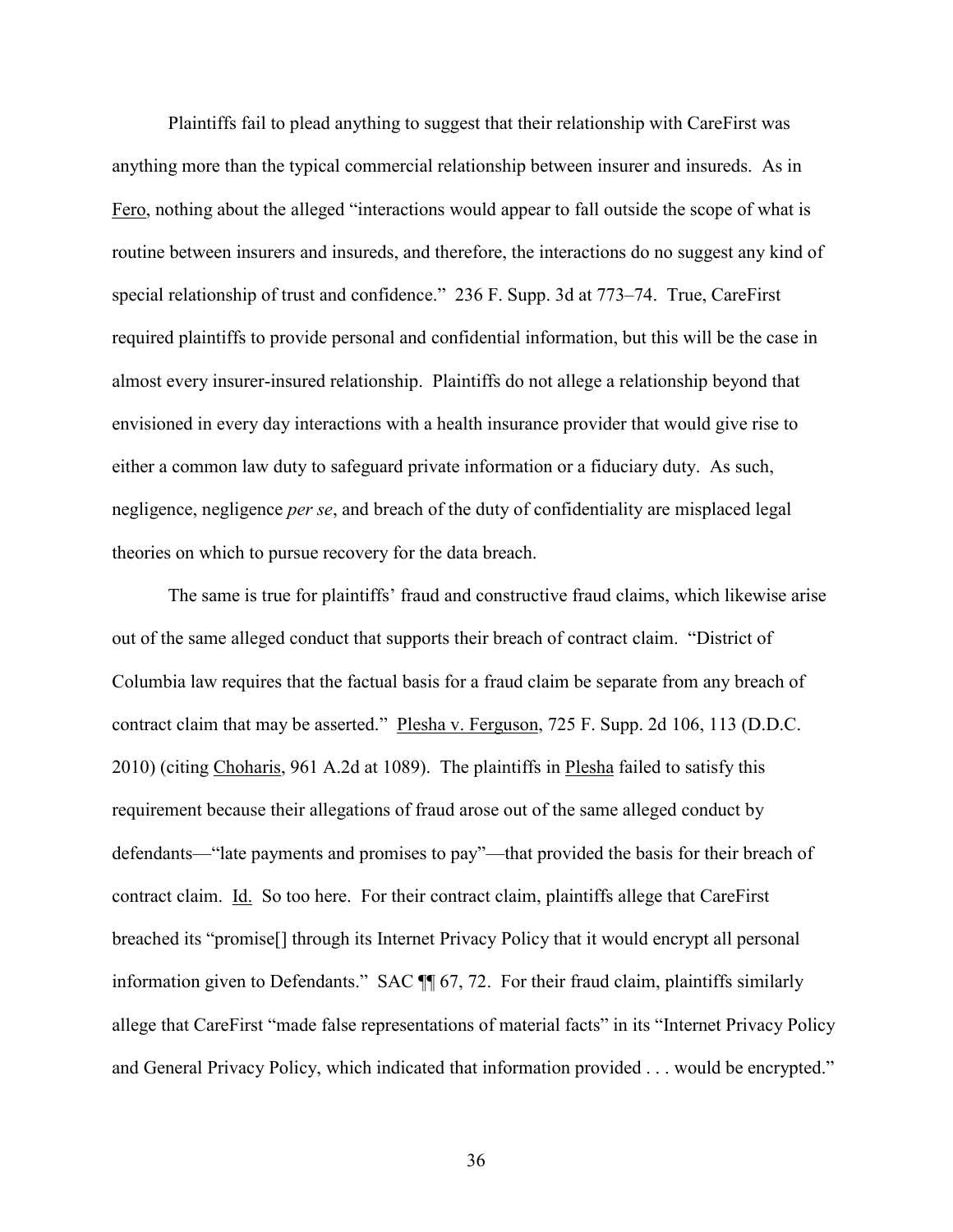Id. ¶ 118; see also id. ¶ 150 (alleging, for constructive fraud claim, that CareFirst owed plaintiffs a duty "to abide by the privacy policies it had incorporated and to safeguard personal health information"). CareFirst's allegedly unfulfilled promise to encrypt all personal information thus cannot constitute a separately actionable fraud or constructive fraud claim.

\* \* \*

Based on the foregoing, the Court will dismiss all plaintiffs' tort claims, including negligence, negligence *per se*, breach of the duty of confidentiality, fraud, and constructive fraud. This leaves the following: the Tringlers with their breach of contract, unjust enrichment, and Maryland Consumer Protection Act claims; Ms. Huber of Maryland with her unjust enrichment claim; the D.C. plaintiffs with their unjust enrichment and D.C. Consumer Protection Procedures Act claims; and the Virginia plaintiffs with their unjust enrichment claim. The Court turns next to unjust enrichment.

## C. Whether plaintiffs have pled in the alternative an unjust enrichment claim

<span id="page-36-0"></span>CareFirst contends that its undisputed contractual relationship with plaintiffs also precludes their unjust enrichment claim. MTD at 15–16. It is well-established that the existence of a valid contract precludes a claim for unjust enrichment. See, e.g., Harrington v. Trotman, 983 A.2d 342, 346 (D.C. 2009) (holding that superior court "fundamentally erred as a matter of law in finding unjust enrichment when there was a valid contract between the parties"). Plaintiffs counter that while they cannot ultimately recover under both theories, they may plead unjust enrichment in the alternative should the Court later find no contractual agreement between the parties. Opp'n at 18–19. True enough, courts "sometimes permit[] a party to plead [unjust enrichment] as an alternative in certain circumstances." He Depu v. Yahoo! Inc., 306 F. Supp. 3d 181, 193–94 (D.D.C. 2018) (citation omitted). But the devil is in the details: Such an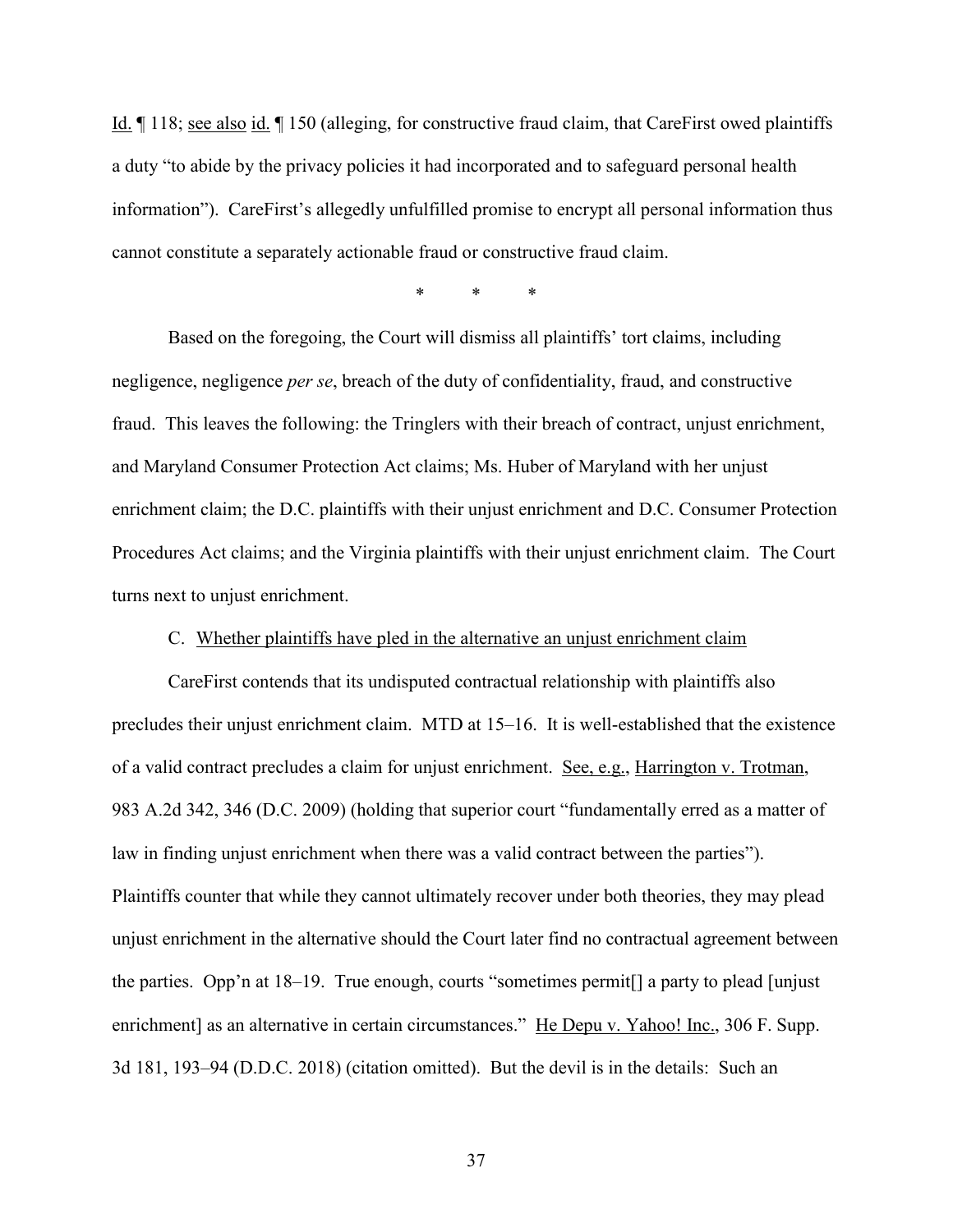alternative theory "require<sup>[s]</sup> an allegation that the contract is invalid and unenforceable." Id. Plaintiffs have not alleged this, and CareFirst confirmed at the hearing that it has not taken the position that the contract is invalid or unenforceable. See Sony, 996 F. Supp. 2d at 984–85, 984 n.37 (dismissing unjust enrichment claims, pled in the alternative, where plaintiffs did not challenge validity or enforceability of user agreements); Hr'g Tr. 20:5–20:11.

Accordingly, the Court will dismiss the unjust enrichment claim for all plaintiffs. This leaves unaddressed the D.C. Consumer Protection Procedures Act claim brought on behalf of the D.C. plaintiffs and the Maryland Consumer Protection Act claim brought on behalf of the Tringlers.[16](#page-37-1)

# <span id="page-37-0"></span>D. Whether plaintiffs have alleged an unlawful trade practice under the D.C. Consumer Protection Procedures Act

Like their tort claims, the District of Columbia plaintiffs' D.C. Consumer Protection Procedures Act ("DCCPPA") claim is premised on CareFirst's alleged breach of its contractual obligations. They allege that CareFirst "violated [its] Internet Privacy Policy" and thus "committed and [sic] unfair and unlawful trade practice" by not providing the benefits provided for in that policy and misrepresenting a material fact "as indicated in their Internet Privacy Policy." SAC  $\P$  88.<sup>[17](#page-37-2)</sup>

<span id="page-37-1"></span><sup>&</sup>lt;sup>16</sup> Remember that the Court dismissed the MCPA claim brought on behalf of the other Maryland plaintiff, Ms. Huber, because she failed to allege actual damages.

<span id="page-37-2"></span> $17$  Plaintiffs also alleged that CareFirst violated the DCCPPA by failing to comply with HIPAA. Originally, CareFirst moved to dismiss the DCCPPA claim (as well as the breach of contract, negligence, and negligence *per se* claims) as premised on an alleged violation of HIPAA, which does not have a private right of action. MTD at 16. Plaintiffs have since disavowed reliance on alleged HIPAA violations for all but their negligence *per se* claim. Opp'n at 19. Because the Court has already concluded that plaintiffs have not stated a claim for negligence *per se* due to their failure to allege actual damages and their failure to identify an independent duty, it need not address this alternative basis for dismissal.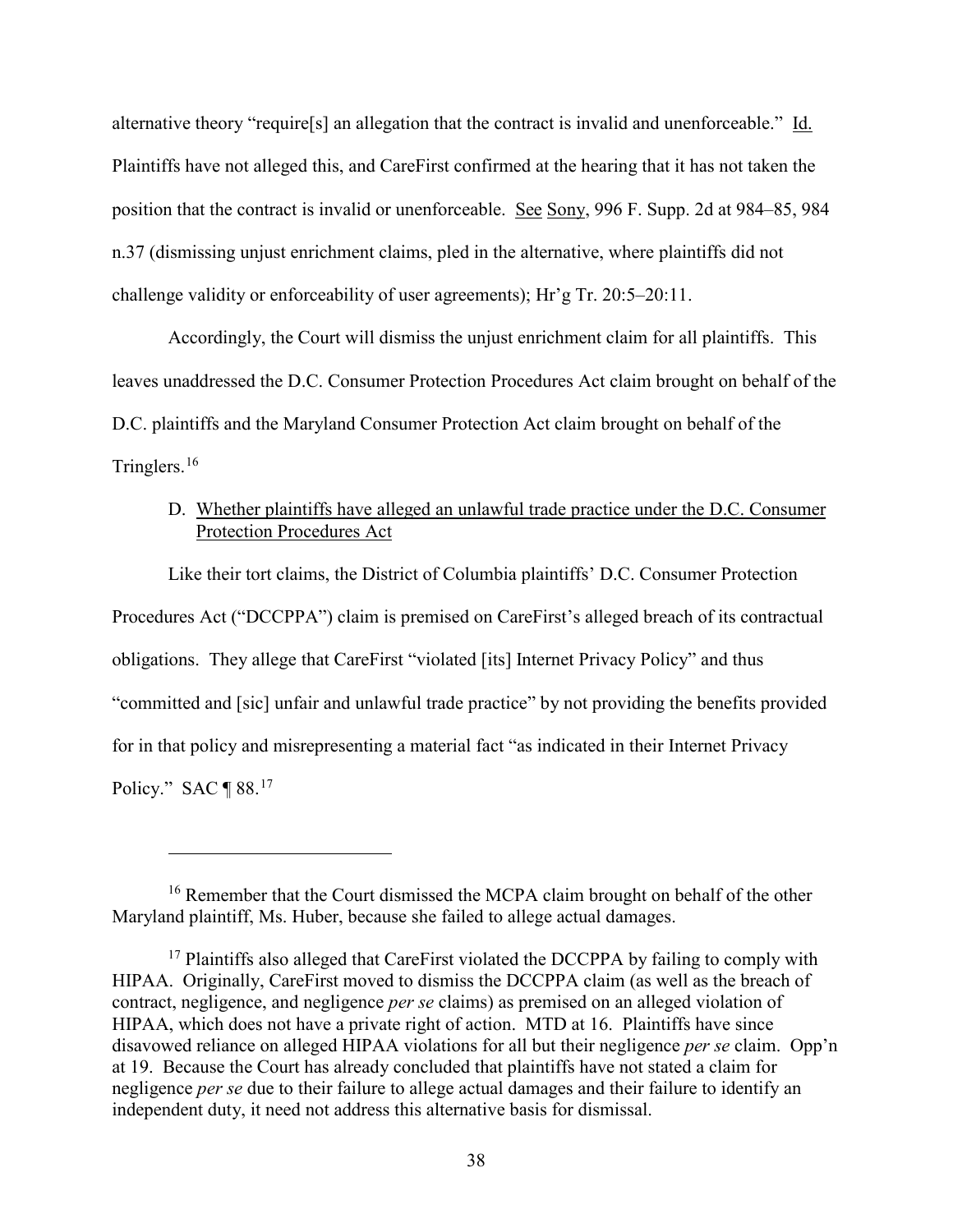The Court can interpret plaintiffs' DCCPPA allegations in one of two ways, neither of which passes muster. On the one hand, plaintiffs could be alleging that the mere breach of contract constitutes an unlawful trade practice under the DCCPPA. But they cite no support for this proposition and at least one court in this district has implied that a DCCPPA claim must be premised on at least *some* additional conduct other than a run-of-the-mill breach. See Jacobson v. Hofgard, 168 F. Supp. 3d 187, 199–200, 206–07 (D.D.C. 2016) (denying motion to dismiss because DCCPPA claim was not "inappropriately duplicative of Plaintiffs' breach of contract claim" where alleged misrepresentation preceded the formation of the contract); see also Am. Airlines, Inc. v. Wolens, 513 U.S. 219, 233 (1995) (concluding, under Illinois law, that "a breach of contract, without more, 'does not amount to a cause of action cognizable under the Consumer Fraud Act and the Act should not apply to simply breach of contract claims" (internal alterations, quotation marks, citation omitted)).

On the other hand, plaintiffs could be alleging that CareFirst "misrepresented a material fact"—which would constitute an unlawful trade practice under the DCCPPA—by stating that it would comply with the terms of its Internet Privacy Policy knowing full well that it would not. But another court in this district has concluded that under D.C. law, "an intentional breach of contract"—which is essentially what plaintiffs would need to argue under this misrepresentation theory—"is not punishable as an unlawful trade practice under the Consumer Protection Procedures Act simply because the breach was intended when the contract was formed." Slinski v. Bank of Am., N.A., 981 F. Supp. 2d 19, 36 (D.D.C. 2013). The Court agrees with that reasoning.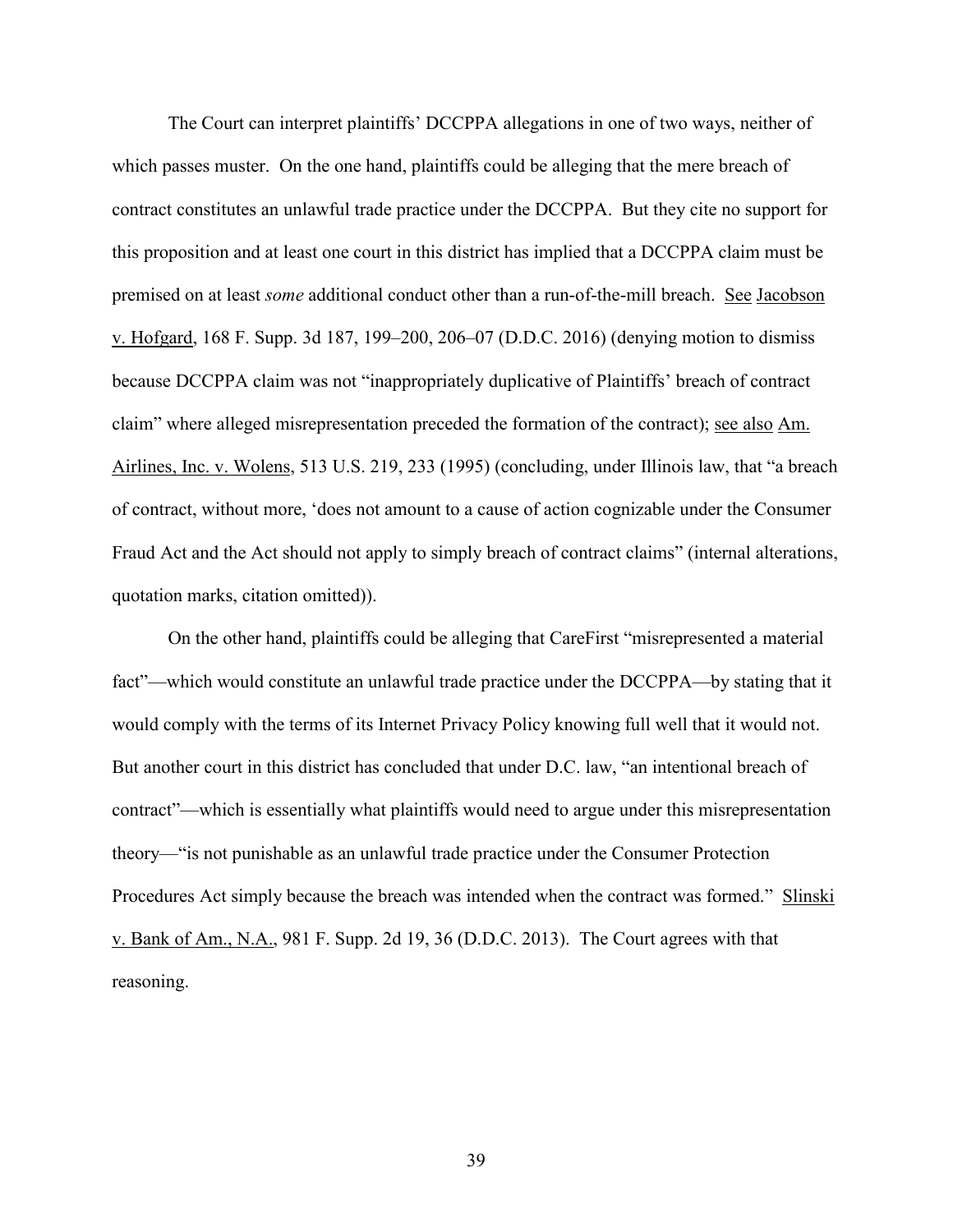Accordingly, because the D.C. plaintiffs' DCCPPA claim is entirely duplicative of their breach of contract claim and an intentional breach of contract cannot constitute an unlawful trade practice, the Court will dismiss this claim as well.

# <span id="page-39-0"></span>E. Whether insurance companies are exempt from civil liability for data breaches under the Maryland Consumer Protection Act

Last but not least, the Court addresses CareFirst's argument that all of the plaintiffs' claims under the Maryland Consumer Protection Act ("MCPA")—including the Tringlers' must be dismissed because the Act exempts insurance companies from liability. MTD at 19–20. The MCPA expressly states that its provisions do not apply to the "professional services" of an "insurance company." Md. Code Ann., Com. Law  $\S 13-104(1)$ . The question then is whether "professional services" as that term is used under the Act applies to the data-security services at issue in this case.

Maryland's highest court has interpreted "professional services" narrowly as applied to "medical or dental practitioner[s]," who are also exempt under the MCPA. In Scull v. Groover, Christie & Merritt, P.C., 76 A.3d 1186 (Md. 2013), the Maryland Court of Appeals held that a radiology office's medical-billing practices were not exempt under the professional-services exemption because those practices were related to the "commercial or entrepreneurial" aspects of the office rather than the "actual rendering of health care services." Id. at 1196, 1197–98.<sup>[18](#page-39-1)</sup> To reach this conclusion, the court considered the statutory function of the state's Consumer

<span id="page-39-1"></span><sup>&</sup>lt;sup>18</sup> CareFirst relies on outdated case law to argue that the professional-services exemption applies "broadly" even when one acts outside their professional capacity. MTD at 20 (citing Lembach v. Bierman, 528 F. App'x 297, 304 (4th Cir. 2013)). For this proposition, the Fourth Circuit in Lembach relied on the Maryland Court of Special Appeals' decision in Scull v. Doctors Groover, Christie & Merritt, P.C., 45 A.3d 925 (Md. Ct. Spec. App. 2012). But the Fourth Circuit issued Lembach in June 2013, before Maryland's highest court reversed in relevant part the Court of Special Appeals' decision below. See Scull, 76 A.3d at 1196–97.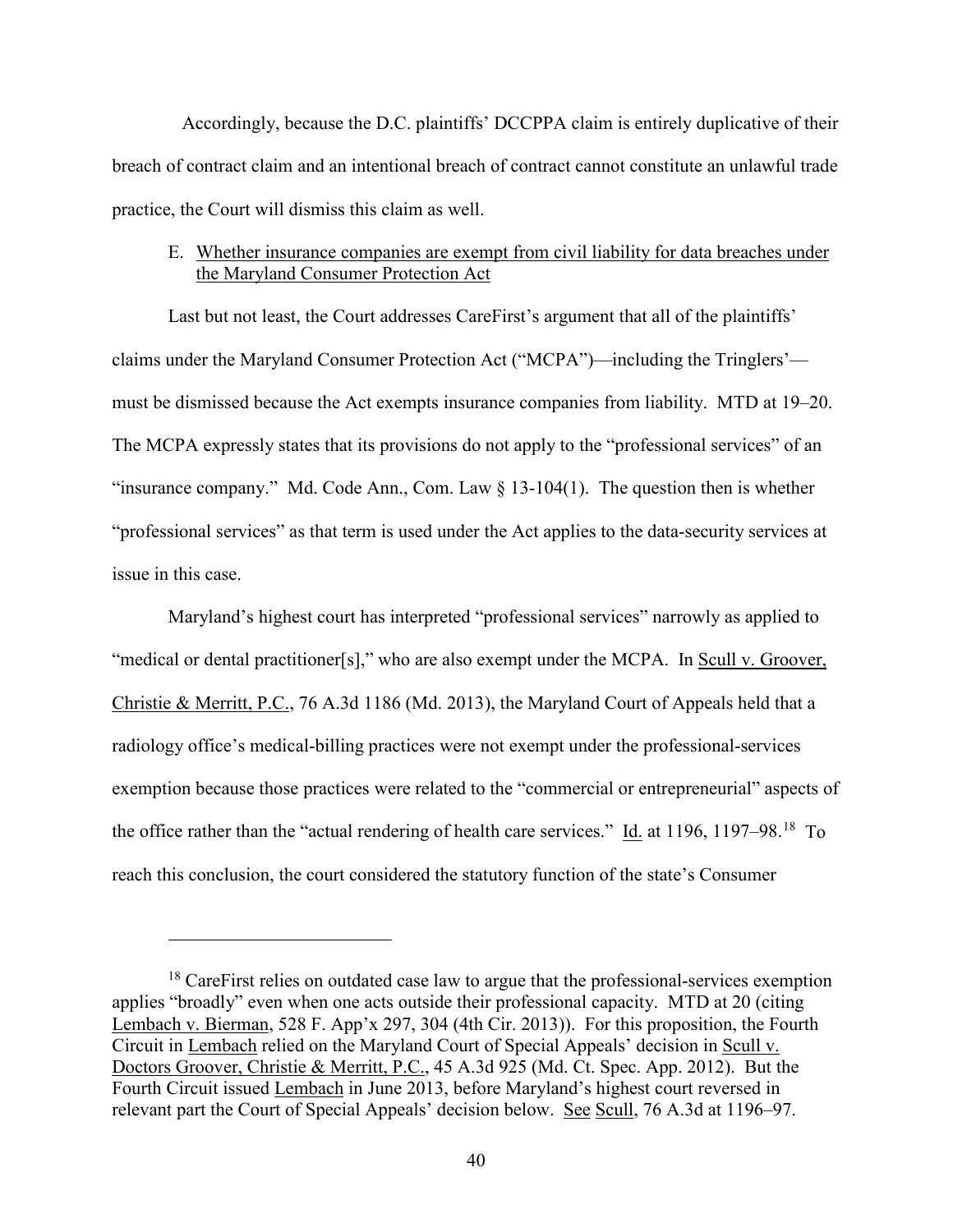Protection Division's ("CPD") Health Education and Advocacy Unit, which is authorized to refer disputes regarding a medical provider's billing practices, but not the adequacy of its treatment, to the CPD for potential enforcement actions, as well as the CPD's longstanding view that the MCPA applies to medical-billing practices. Id. at 1194–95. The court also considered the legislative history of another exemption directed specifically at health care services. Id. at 1194. Finally, the court identified other areas of the law that distinguish between the ancillary services of a medical office like billing and the more direct services like treating a wound or implanting a dental filling. For example, professionals are generally licensed based on specialized training and expertise directly related to their profession. Id. at 1195–96. And for negligence actions, a professional is generally held to a special standard of care applicable to their particular profession. Id.

The Court concludes that the professional-services exemption of the MCPA does not apply to CareFirst's data-security practices. Rather, gathering and storing consumers' private information is ancillary to the provision of health insurance coverage much like billing is ancillary to the provision of medical care. Other areas of Maryland law reinforce the conclusion that an insurance company's data-security practices are not exempt as a professional service. Maryland's Personal Information Protection Act provides that "a business that owns or licenses personal information of an individual" must "implement and maintain reasonable security procedures and practices" in order to "protect personal information from unauthorized access, use, modification, or disclosure." Md. Code Ann., Com. Law § 14-3503. Under the Act, "business" is defined broadly to include any "business entity," and "personal information" is defined broadly to include data like a person's name combined with their social security number, credit card number, or health information. <u>Id.</u> § 14-3501(b)(1) & (e)(1). Health information is in